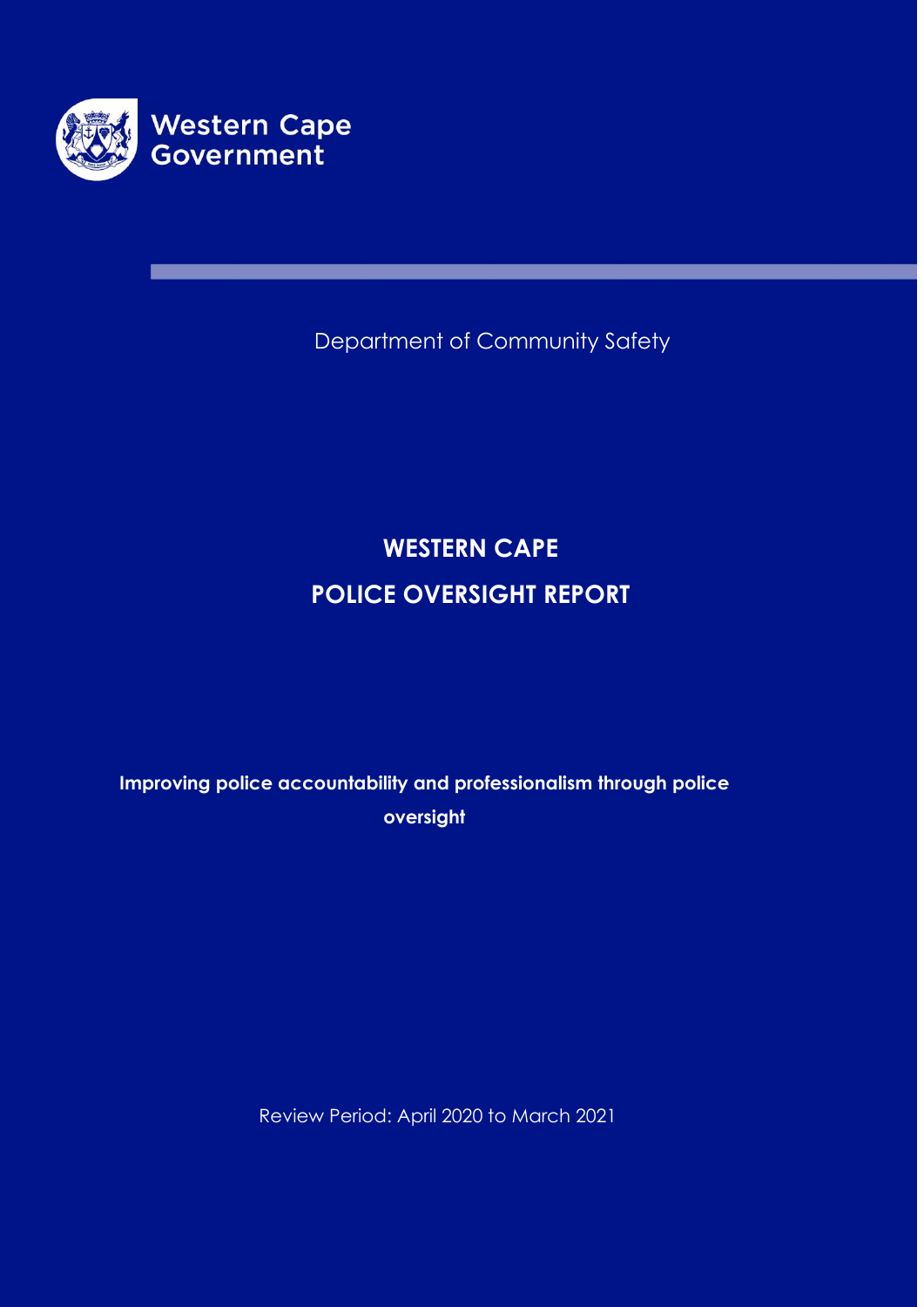#### **A NOTE FROM THE DEPARTMENT OF COMMUNITY SAFETY**

The mandate of the Western Cape Department of Community Safety includes civilian oversight in terms of Chapter 11, Section, 206[3] of the Constitution of the Republic of South Africa of 1996. The Department is guided by the Civilian Secretariat for Police Service Act, 2 of 2011, and the Western Cape Community Safety Act, 3 of 2013. The Sub-programme: Monitoring and Evaluation within the programme Provincial Secretariat for Safety and Security conducts compliance monitoring and evaluation of policing in the province in terms of its legislative mandate.

#### **ACKNOWLEDGEMENTS**

The sub-programme would like to thank the South African Police Service (SAPS) station commissioners for helping the DoCS officials responsible for compliance monitoring. A special thanks to all the representative of the different components per police station that participated in the assessments done.

Special thanks to the SAPS Western Cape Provincial Commissioner office, particularly Lieutenant Colonel Greeff from Strategic Planning, Organisational Development and Strategic Management, for assisting with the coordination of some of the assessment studies in the 2020/21 financial year.

Finally, all the Department of Community Safety team members that made this project a success are hereby acknowledged. These include the Court Watching Brief programme, Domestic Violence Act compliance assessment and the Provincial Police Inspection team.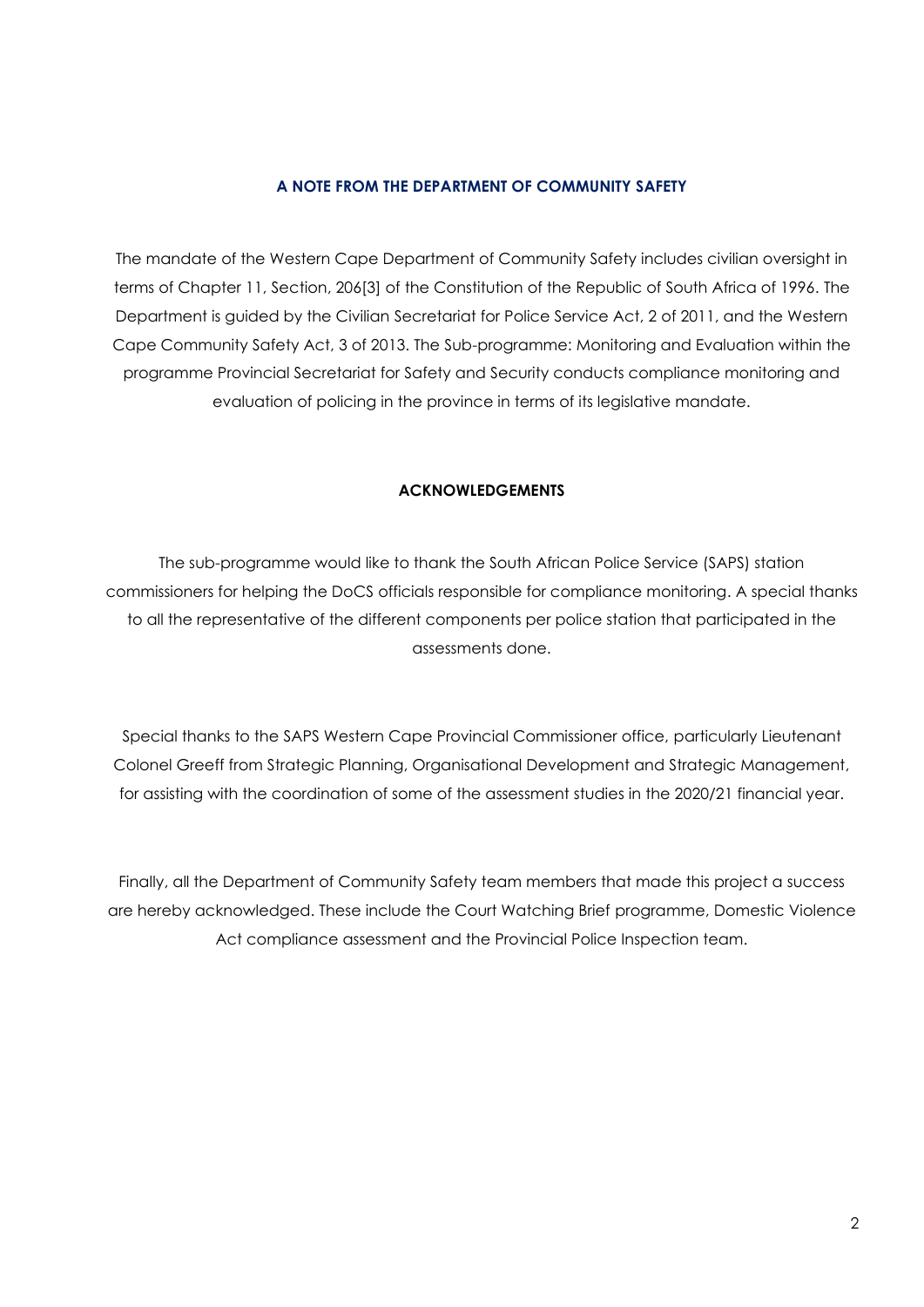# **CONTENTS**

| 7.             | SAPS' COMPLIANCE WITH DOMESTIC VIOLENCE ACT: CENSUS 2018/19 AND POST CENSUS 37   |
|----------------|----------------------------------------------------------------------------------|
| 6              | THE SAPS RESPONSE TO MANAGING COVID-19, 2020/21 FINANACIAL YEAR30                |
| 5              | INEFFICIENCIES IDENTIFIED AT POLICE STATIONS LEVEL : STATION IMPROVEMENT PLAN 25 |
| 4              |                                                                                  |
| 3              | MONITORING CASES AT COURTS : THE COURT WATCHING BRIEF PROGRAMME  14              |
| 2              | ASSESSMENT OF THE TOP MURDER POLICE STATIONS IN THE WESTERN CAPE7                |
| $\mathbf{1}$ . |                                                                                  |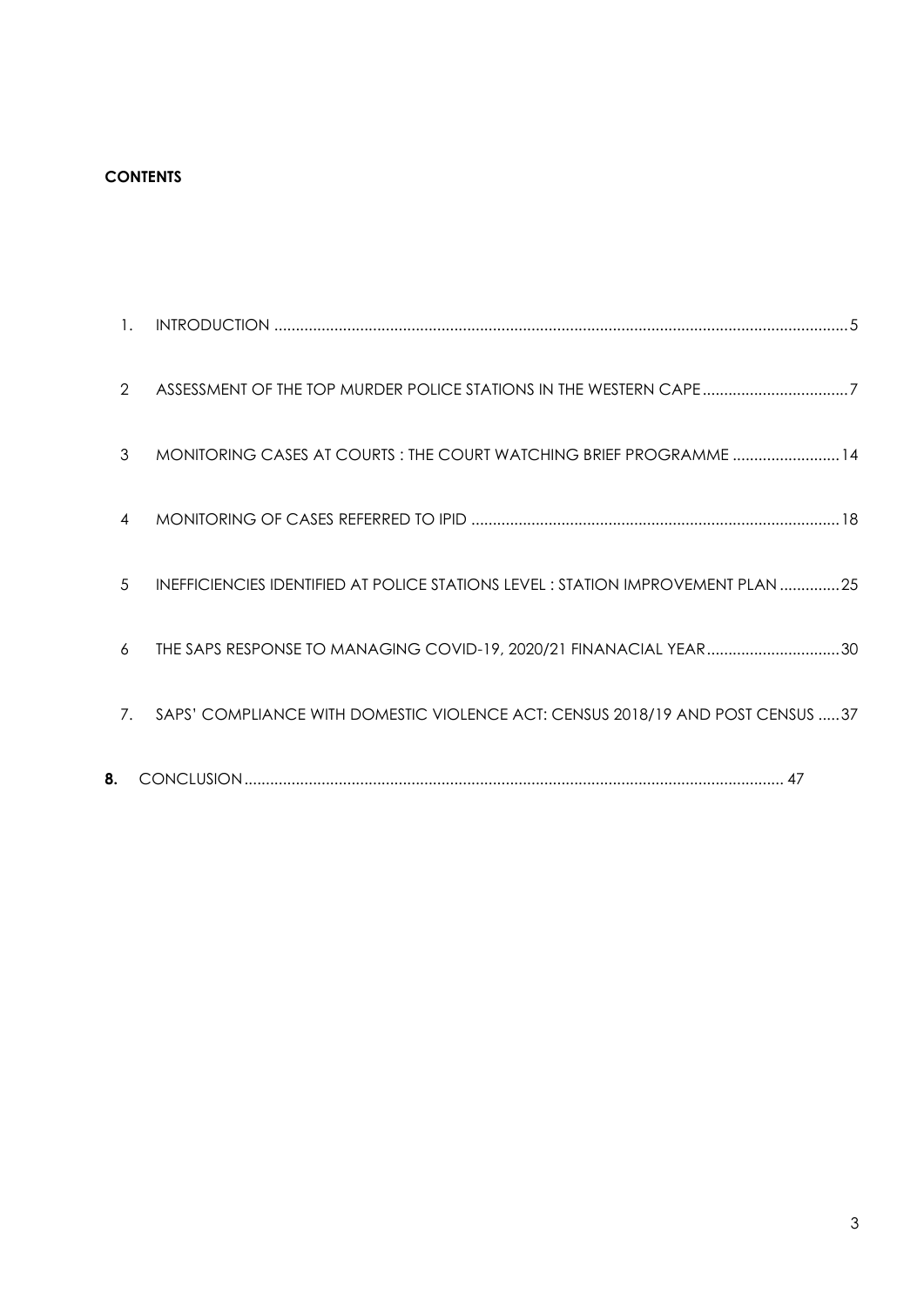## **ABBREVIATIONS**

| <b>ACRONYM</b>    | <b>DESCRIPTION</b>                                   |
|-------------------|------------------------------------------------------|
| <b>ABT</b>        | Area Based Teams                                     |
| <b>AVLS</b>       | Automated Vehicle Location System                    |
| <b>BDLP</b>       | <b>Basic Detective Learning Programme</b>            |
| <b>CJS</b>        | Criminal Justice System                              |
| <b>CSPRO</b>      | The Census and Survey Processing System              |
| <b>CSPS</b>       | Civilian Secretariat for Police Service              |
| <b>CTMPD</b>      | Cape Town Metro Police Department                    |
| <b>CWB</b>        | Court Watching Brief                                 |
| <b>DMA</b>        | Disaster Management Act                              |
| <b>DME</b>        | Directorate: Monitoring and Evaluation               |
| <b>DoCS</b>       | Department of Community Safety                       |
| <b>DoJ&amp;CD</b> | Department of Justice and Constitutional Development |
| <b>DSAP</b>       | Detective Service Assessment Project                 |
| <b>DVA</b>        | Domestic Violence Act                                |
| <b>EHW</b>        | <b>Employee Health and Wellness</b>                  |
| EIS.              | <b>Efficiency Index System</b>                       |
| FE                | <b>Fixed Establishment</b>                           |
| FSL:              | Forensic Science Laboratory                          |
| <b>IPID</b>       | Independent Police Investigative Directorate         |
| ΝI                | National Instruction                                 |
| <b>NMT</b>        | National Monitoring Tool                             |
| PPE.              | Personal Protective Equipment                        |
| <b>SAPS</b>       | South African Police Service                         |
| <b>SDIP</b>       | Service Delivery Improvement Plan                    |
| <b>VISPOL</b>     | Visible Police                                       |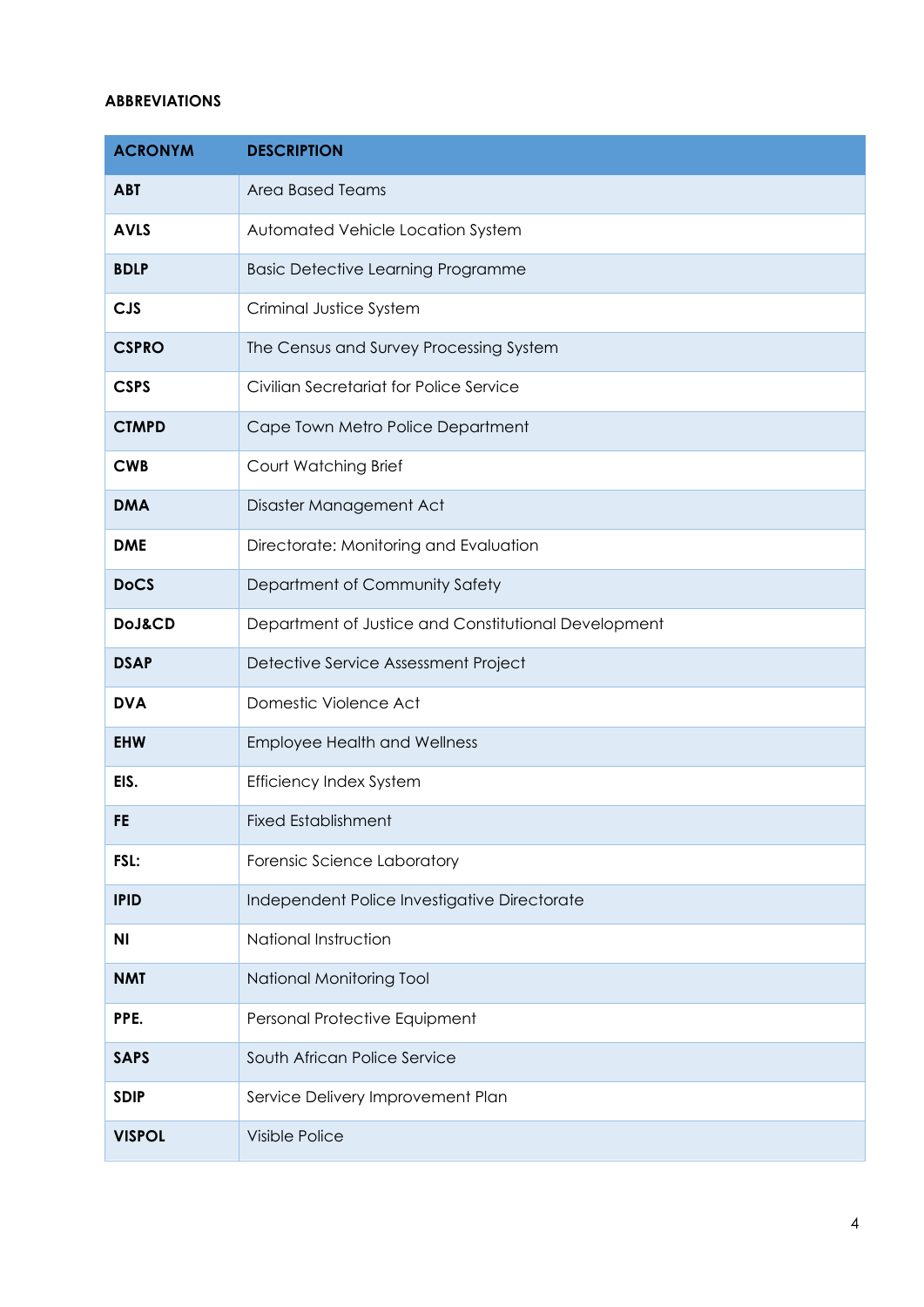# <span id="page-4-0"></span>**1. INTRODUCTION**

The Western Cape Provincial Government, Department of Community Safety, successfully exercised its constitutional oversight mandate over the South African Police Service (SAPS) during the 2019/20 financial year as per section 206(3) of the Constitution.<sup>1</sup> Oversight visits were conducted at police stations in the Western Cape Province to administer oversight tools i.e. the National Monitoring Tool (NMT), Domestic Violence Act (DVA) Tool and the Provincial Monitoring Tool (PMT) per identified police station. The focus areas for the oversight were police professionalism, detective services, visible policing and the Community Service Centres (CSCs). In addition, resource management, legislative and policy compliances, community-police relations, the implementation of recommendations, and finally the implementation of station improvement plans in respect of previous oversight conducted. The 2021/22 financial year annual monitoring and evaluation report is a summation of all the inspections and findings for the 2020/21 financial year as it highlights the key results of all the inspections done over the year.

# **1.1. CONTEXT AND BACKGROUND**

The Western Cape Provincial Government, through the Department of Community Safety recognizes oversight as an effective tool to indirectly contribute towards increasing safety and community cohesion in the province. It is in this context that DoCS has and continues to conduct oversight over the police to promote police accountability and professionalisms, but more importantly, to contribute towards endeavors to increase public trust towards the police.

In 2019, the Western Cape Provincial Government announced, a Safety Plan aimed at halving murder rate in 10 years.<sup>2</sup> The Safety Plan identified 10 police precincts that continuously account for almost half of murder cases in the province. Informed by this realisation, the WCG embarked on a long-term vision of reducing murders in the province by focusing on the areas where murders are reported the most.<sup>3</sup>

In this context an Area-Based Team (ABT) methodological approach was adopted to address systemic policing issues while the non-policing approaches were meant to be dealt with by social partners. The approach was premised on the Whole of Government Approach (WoGA) and Whole

<sup>1</sup> South Africa, (1996). *The Constitution of the Republic of* South Africa, Act 108 of 1996.

<sup>2</sup> Western Cape Government, (2019). *Western Cape Safety Plan: A working document*. Available online at

[https://mygov.westerncape.gov.za/news/most-comprehensive-safety-strategy-history-western-cape-launched.](https://mygov.westerncape.gov.za/news/most-comprehensive-safety-strategy-history-western-cape-launched) Access on 20 February 2022.

<sup>3</sup> Ibid.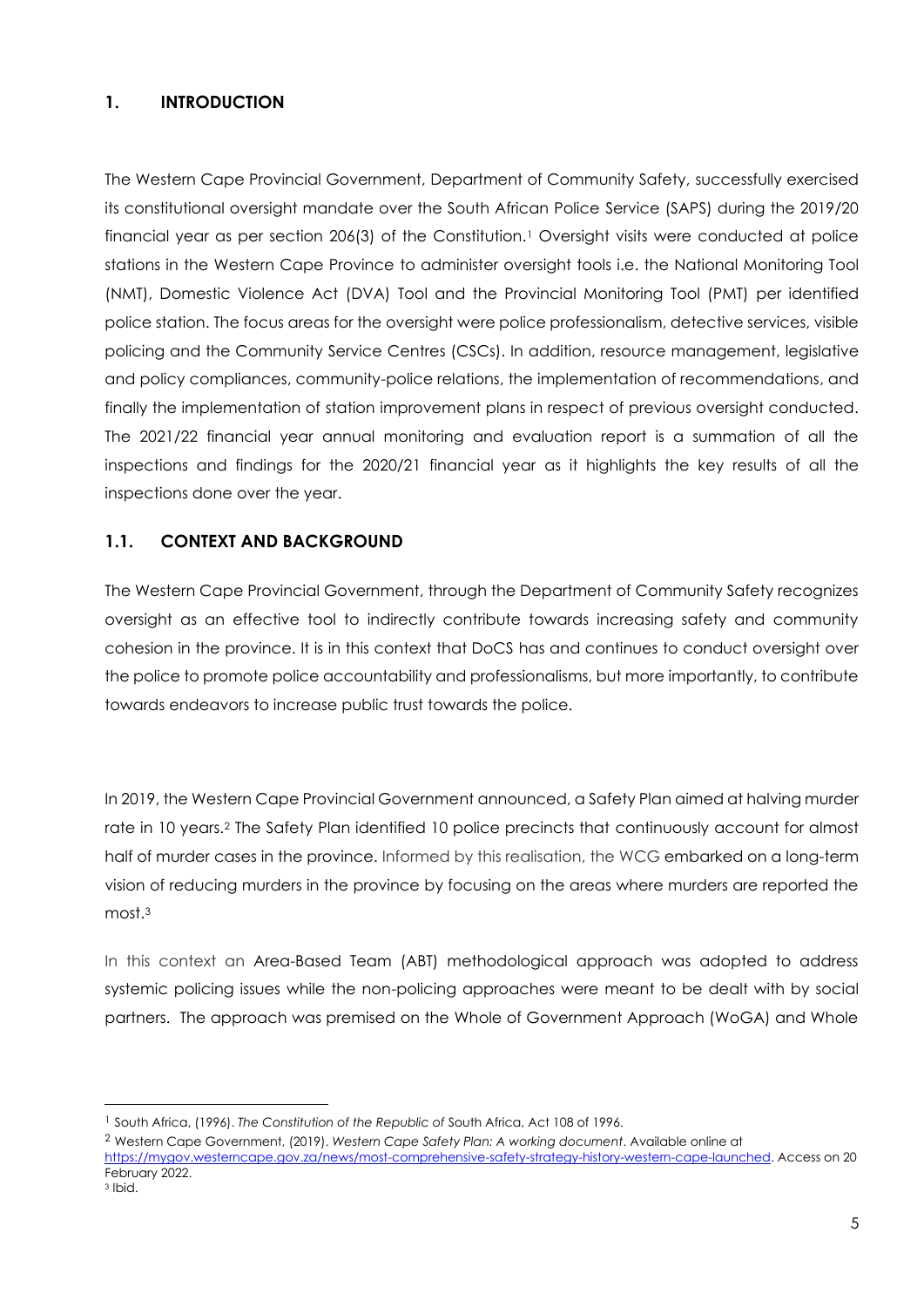of Society Approach (WoSA) where collaboration is seen as a strategic vehicle to address different social ills.

Oversight over the police, focused on these identified priority police stations amongst others. The current report highlights the key findings and recommendations regarding police performance and compliance levels on various policy and strategic aspects including adherence to SAPS National Instructions and Standing Orders, regulations, performance, and resources management requirements.

The assessment report highlights the work done the Department of Community Safety, Court Watching Brief (CWB) programme informed by their mandate as per the Cabinet Resolution 138/2014. <sup>4</sup> This mandate, empowered the CWB to monitor police conduct and efficiency in criminal matters at district courts in the Western Cape since 2015. Any systemic failures due to the ineffectiveness and inefficiency of the police that resulted in court cases being struck off the court roll have been reported for remedial action. Trend analysis reports were compiled and forwarded to SAPS for a formal response. These assessment on systemic failures resulted in several cases being placed back onto the court roll, after initially being struck off due to police inefficiencies that went unreported. The CWB initiative is an attempt to strengthen the Criminal Justice System (CJS) processes.

The Department further conducted oversight inspections at the police stations in the Province. These oversight inspections included monitoring compliance to legislative requirements such as the Domestic Violence Act (DVA) and monitoring the implementation of Independent Police Investigative Directorate (IPID) recommendations by the police. Consequently, based on the oversight findings, the Department made recommendations and proposed initiatives that should be implemented by the police to address the identified inefficiencies. It further followed up on those police stations where previous recommendations for improvements were made.

Furthermore, the Department monitored the SAPS' compliance and responsibilities with regards to enforcement of the Disaster Management Act (DMA) regulations to manage the COVID-19 pandemic.<sup>5</sup> The Disaster Management Act (DMA) regulations placed additional responsibilities on SAPS to curb the spread of the virus. It is in this context that the Department assessed how the SAPS was managing this responsibility. The results of the assessment were used to assist the Provincial Commissioner to identify inefficiencies and promote the sharing of best practices.

The current report presents results of six different assessments done to promote police accountability namely (1) Murder priority stations assessment, (2) Court Watching Briefs (CWB), (3) Independent

<sup>4</sup> Western Cape Government, (2014). *Cabinet Resolution 138/2014.*

<sup>5</sup> South Africa, (2002*). Disaster Management Act, No 57.* Available online at

[https://www.gov.za/sites/default/files/gcis\\_document/201409/a57-020.pdf.](https://www.gov.za/sites/default/files/gcis_document/201409/a57-020.pdf) Accessed on 22 March 2022.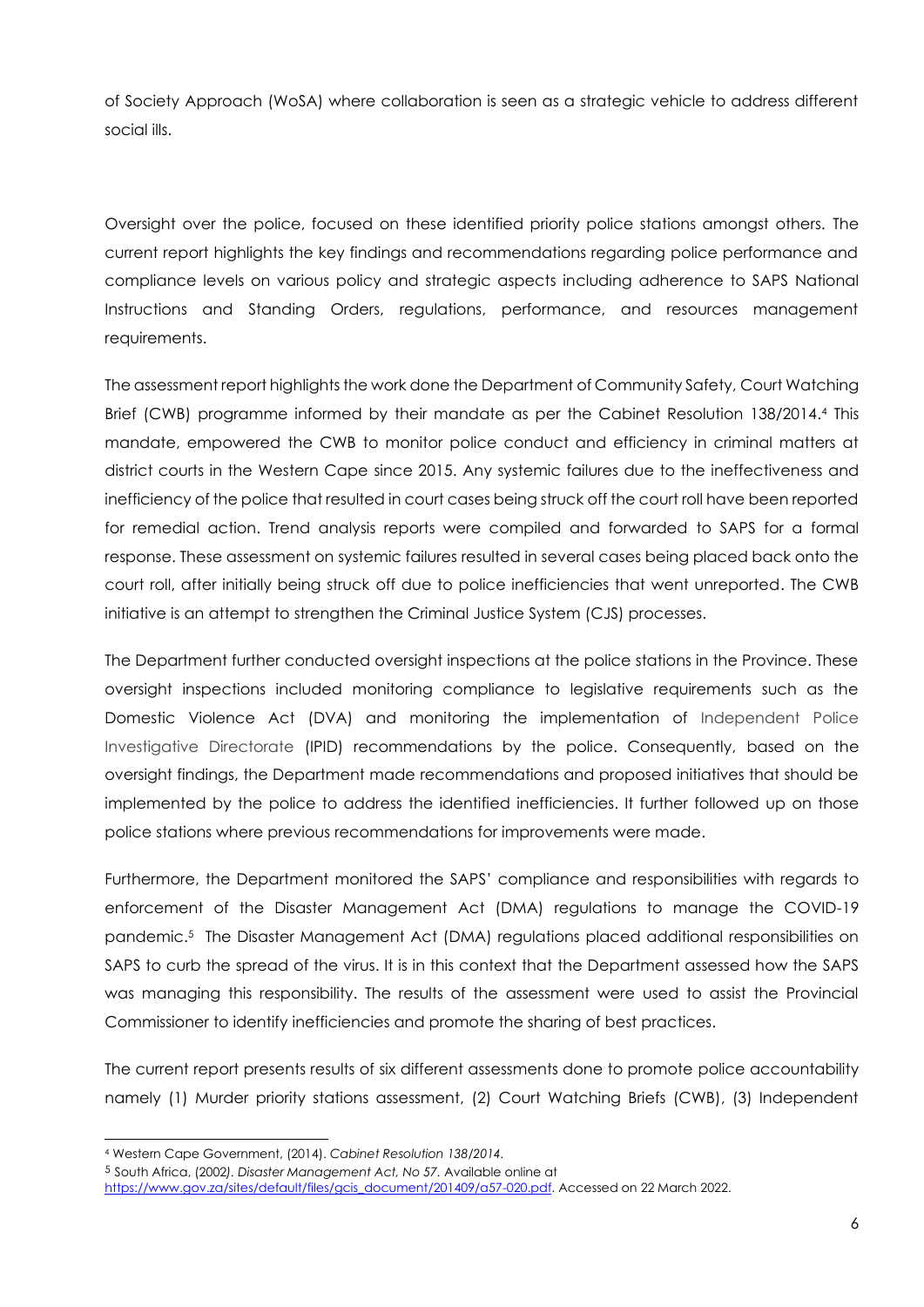Police Investigative Directorate (IPID) recommendations, (4) Station Improvement Plans, (5) COVID - 19 assessment and (6) status of Domestic Violence Act implementation in the Western Cape. Each assessment is presented as a chapter with its own content, context, findings, and conclusion.

# <span id="page-6-0"></span>**2 ASSESSMENT OF THE TOP MURDER POLICE STATIONS IN THE WESTERN CAPE**

# **2.1 Introduction**

The Department of Community Safety (DoCS) has a statutory responsibility to exercise civilian oversight over the SAPS6. It executes this mandate by visiting police stations on a regular basis to conduct oversight inspections and compile assessment reports in compliance to Section 6 of the Civilian Secretariat for Police Service Act, 2011 (Act No. 2 of 2011)7. The Civilian Secretariat for Police Service (CSPS) and Provincial Secretariats (PS) are expected to monitor the performance of the police service and assess the extent to which the police service has adequate policies and effective systems to execute their mandate. 8

The SAPS derives its mandate from Section 205 of the Constitution of the Republic of South Africa, 1996 which states that the objects of policing are to: (1) Prevent combat and investigate crime (2) maintain public order (3) protect and secure the inhabitants of the Republic and their property.<sup>9</sup>

In this context, it is expected that DoCS provides regular reports to the Western Cape Member of the Executive (MEC) responsible for community safety, regarding SAPS compliance to directives and instructions issued by the Minister of Police (Minister)<sup>10</sup>.

The DoCS in conjunction with the CSPS conducted the Detective Service Assessment Project (DSAP) during February 2021. The assessment was meant to collect accurate and reliable baseline information on SAPS' performance in relation to service delivery, implementation of and compliance to regulations. The DSAP emanated mainly from the need for DoCS to have baseline data for the following priority police stations: Philippi East, Philippi, Bishop Lavis, Samora Machel, Elsies River, Mfuleni, Khayelitsha, Gugulethu, Kraaifontein, Ravensmead, Mitchells Plain, Harare and Nyanga in the

<sup>6</sup> Civilian Secretariat for Police, (2011). *Civilian Secretariat for Police Service Act, No. 2 of 2011, Section 6. Government Gazette, 16 May 2011.* Available online at https://www.gov.za/sites/default/files/gcis\_document/201409/a22011.pdf. Accessed on 20 March 2022.

<sup>7</sup> Ibid.

<sup>8</sup> Civilian Secretariat for Police, (2011). *Civilian Secretariat for Police Service Act, No. 2 of 2011, Section 5 and 6. Government Gazette, 16 May 2011*. Available online a[t https://www.gov.za/sites/default/files/gcis\\_document/201409/a22011.pdf](https://www.gov.za/sites/default/files/gcis_document/201409/a22011.pd). Accessed on 20 March 2022.

<sup>9</sup> South Africa, (1996). *The Constitution of the Republic of* South Africa, Act 108 of 1996

<sup>10</sup> Civilian Secretariat for Police, (2011). *Civilian Secretariat for Police Service Act, No. 2 of 2011, Section 6(a). Government Gazette, 16 May 2011.* Available online a[t https://www.gov.za/sites/default/files/gcis\\_document/201409/a22011.pdf](https://www.gov.za/sites/default/files/gcis_document/201409/a22011.pd). Accessed on 20 March 2022.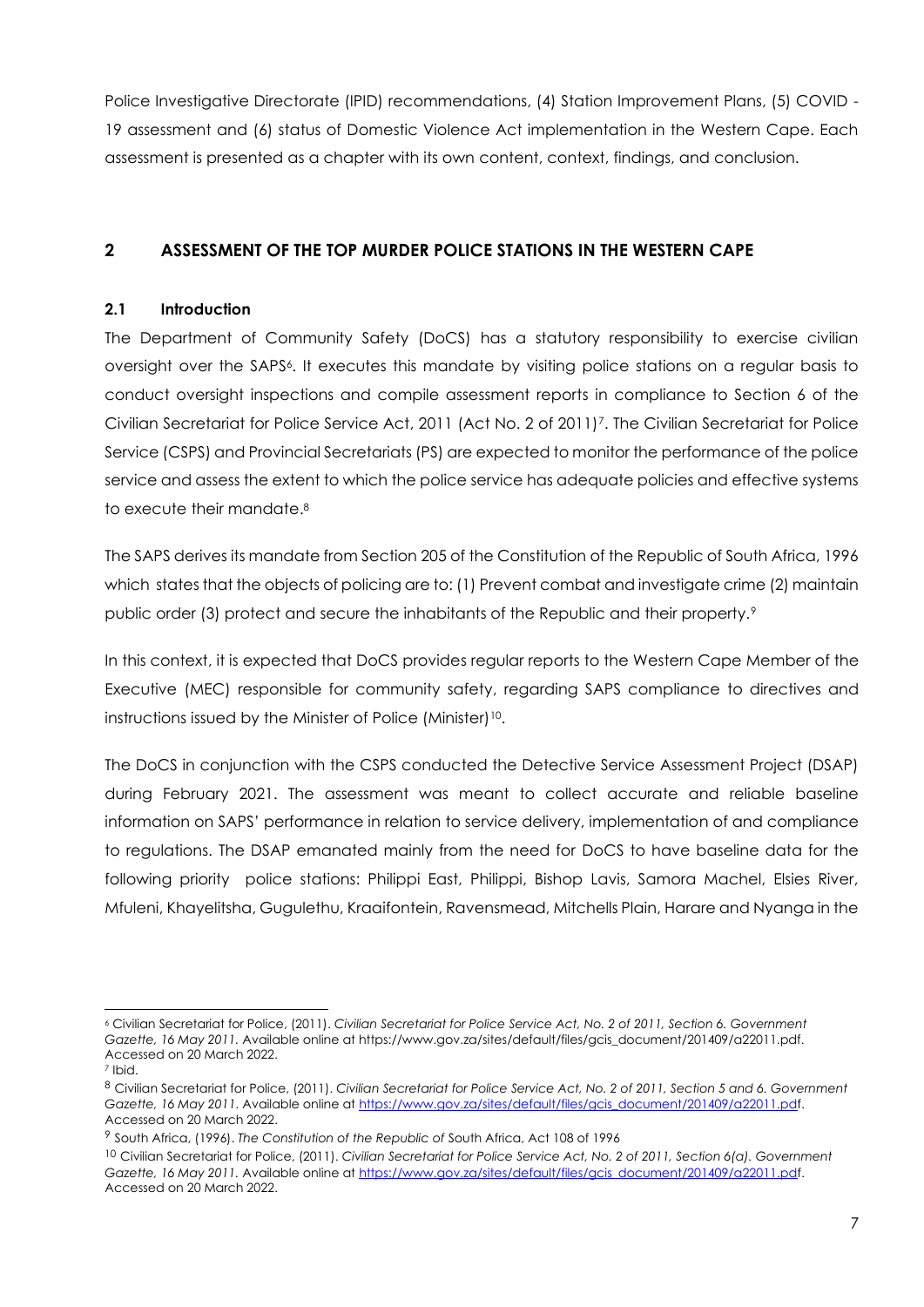Western Cape. This was an attempt to contribute towards the implementation of Western Cape Safety Plan.

# **2.2 Methodology**

The nature of the study necessitated that a quantitative approach be adopted to gather and analyse the data. Consequently, a close ended questionnaire was developed to collect the baseline data at the above-mentioned 13 police stations. A significant portion of murder cases in 2020/21 were reported at these police stations in the Western Cape. The assessment focussed on critical variables pertaining to the Detective Service, namely service delivery complaints

Due to the COVID-19 pandemic and its restrictions, the Department had to ensure that minimal contact with SAPS members and members of public at the targeted police stations. The Department therefore requested the Provincial Commisioners'office to coordinate the distribution of the questionnaires to the targeted police stations for completion. The Station Commander per police station was requested to verify that the information was correct and accurate. A Microsoft Excel database was used to capture, store and analyse the data.

# **2.3 Study Objectives**

The objective of the assessment was to determine:

- Systemic issues affecting service delivery at 13 priority police stations in the Western Cape.
- Detection and conviction rates at the police stations,
- Vehicles and vehicle ratio per detective at the police stations,
- Distribution of experience detectives at the police stations level.

# **2.4 Findings of the Detective Service Assessment Project**

The following section deals with the type and distribution of the main reported service delivery complaints, namely contact and property related crime. Moreover, it deals with detection and conviction rates. Finally, it deals with vehicle allocation per detective, as well as the distribution and experience of detectives within the respective police stations.

# **2.5 Service delivery complaints**

According to the service standards set out in the Public Service Charter, 2013<sup>11</sup> the SAPS is expected to provide an effective and professional policing service to the citizenry. In cases where the expected service standard has not achieved, the SAPS is expected to provide the citizens with an apology, full explanation, and a speedy and effective remedy.

<sup>11</sup> South Africa, (2013). *Republic of South Africa Service Charter*. Available online at

[https://www.gov.za/sites/default/files/gcis\\_document/201409/publicservicechartersept2013.pdf](https://eur03.safelinks.protection.outlook.com/?url=https%3A%2F%2Fwww.gov.za%2Fsites%2Fdefault%2Ffiles%2Fgcis_document%2F201409%2Fpublicservicechartersept2013.pdf&data=04%7C01%7CBhekithemba.Simelane%40westerncape.gov.za%7C6acd61a9c9364dd5826508da1245133e%7Cae74bf7fcfc34760a1fe0731afaa5502%7C0%7C0%7C637842385123010662%7CUnknown%7CTWFpbGZsb3d8eyJWIjoiMC4wLjAwMDAiLCJQIjoiV2luMzIiLCJBTiI6Ik1haWwiLCJXVCI6Mn0%3D%7C3000&sdata=aqOoesFiFZhpntk5DpnOs6KM4YlSARne94XjesXSl0E%3D&reserved=0) .Accessed on 23 March 2022.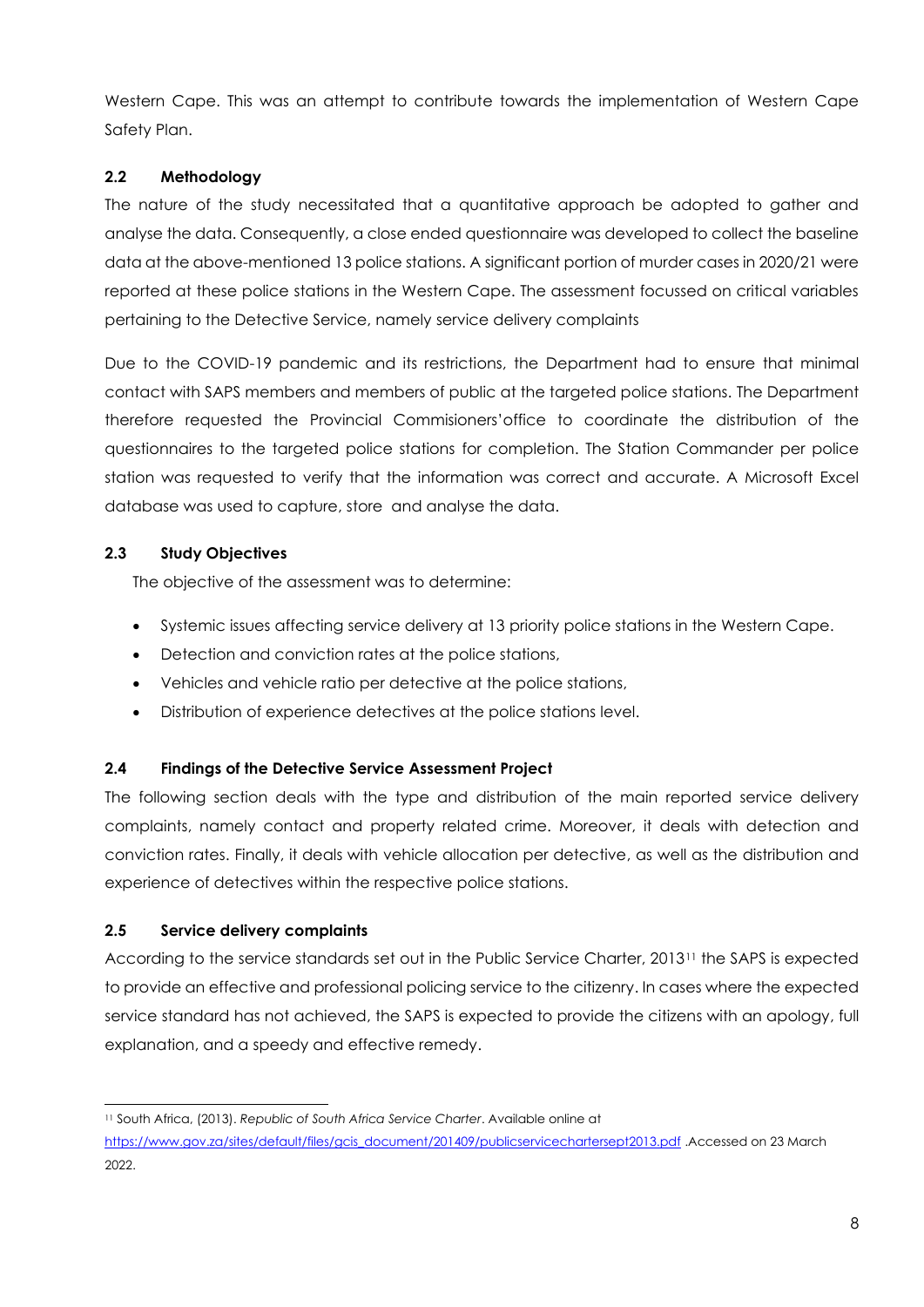The SAPS is expected to respond complaints promptly in line with its service delivery standard. Furthermore, the SAPS should be sympathetic and responsive to the citizens' queries and safety concerns. In this context, the SAPS National Instruction 6 of 2017 regulates the management and administration of service delivery complaints against the SAPS to ensure effective and efficient receipt and processing thereof. <sup>12</sup> Figure 1 below shows the number of service delivery complaints lodged against the SAPS detectives per category for the 2019/2020 financial year.



**Figure 1: Distribution of complaints amongst sampled stations 2019/2020 financial year**

The findings show almost half (48.9%) of the complaints against the detectives relate to poor communication (48.9%). Poor investigation accounted for more than a third 34.1%. The SAPS should prioritise these areas of concern to restore public trust, and more importantly, provide quality service to reverse the perception that the SAPS, in particular and the Criminal Justice System in general is failing victims of crime.

Figure 2 below indicates that during the period under review, Mitchells Plain and Nyanga police precincts attended to most of the service delivery complaints compared to Kraaifontein and Elsies River police stations. The study could not ascertain why there are no complaints from Samora Machel. It is not clear whether victims of crime might have lost faith in the SAPS in the area, hence they could not register complaints or they are not confident that their complaints will be attended to satisfactorily.

<sup>12</sup>South African Police Service, (2017). *National Instruction 6 of 2017: The management and administration of service delivery complaints against the the South African Police Service.* SAPS Head office, Pretoria.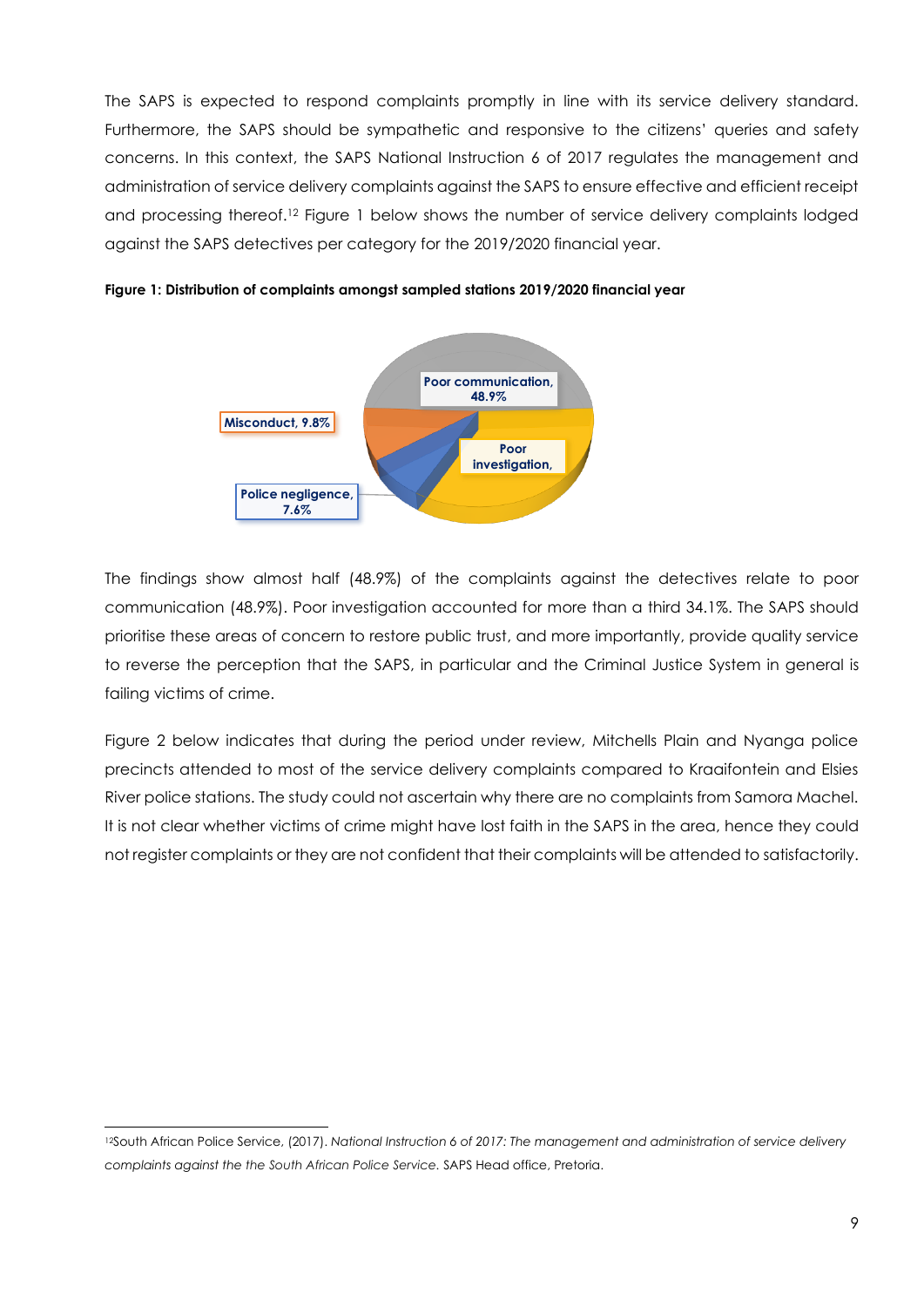

#### **Figure 2: Complaints per police station, 2019/2020 financial year**

The management of service delivery complaints by the police is crucial in terms of strengthening accountability, transparency, organisational culture, and building trust with the public. While the SAPS appears to have a good complaints management system and a high finalisation rate, it is rather the underlying factors that give rise to the lodging of service delivery complaints that should be clearly identified and dealt with in a proactive manner. The lodging of service delivery complaints suggests failure in the application of SAPS prescripts and management systems. Such failure might potentially expose the SAPS to litigation (civil claims). The SAPS must timeously attend to service delivery complaints in their endeavour to increase public trust. Greater efforts should be made to rigorously promote professionalism. Full adherence to the SAPS code of conduct and ethics, strengthening consequence management and accountability on police members who fail to apply the set service standards in the performance of their duties.

# **2.6 Detection and conviction rates**

The barometer to measure the effectiveness of the detective service functions lies in its ability to deliver on the performance commitments set out in planning documents. Detection and conviction rates are among the main indicators that are used to measure the performance of the detective services.<sup>13</sup> Figure 3, indicates the contact crime detection and conviction rates amongst the prioritized police stations for the period under review.

<sup>13</sup> South African Police Service, (2020). *South African Police Service, Western Cape Annual Report* 2019/20.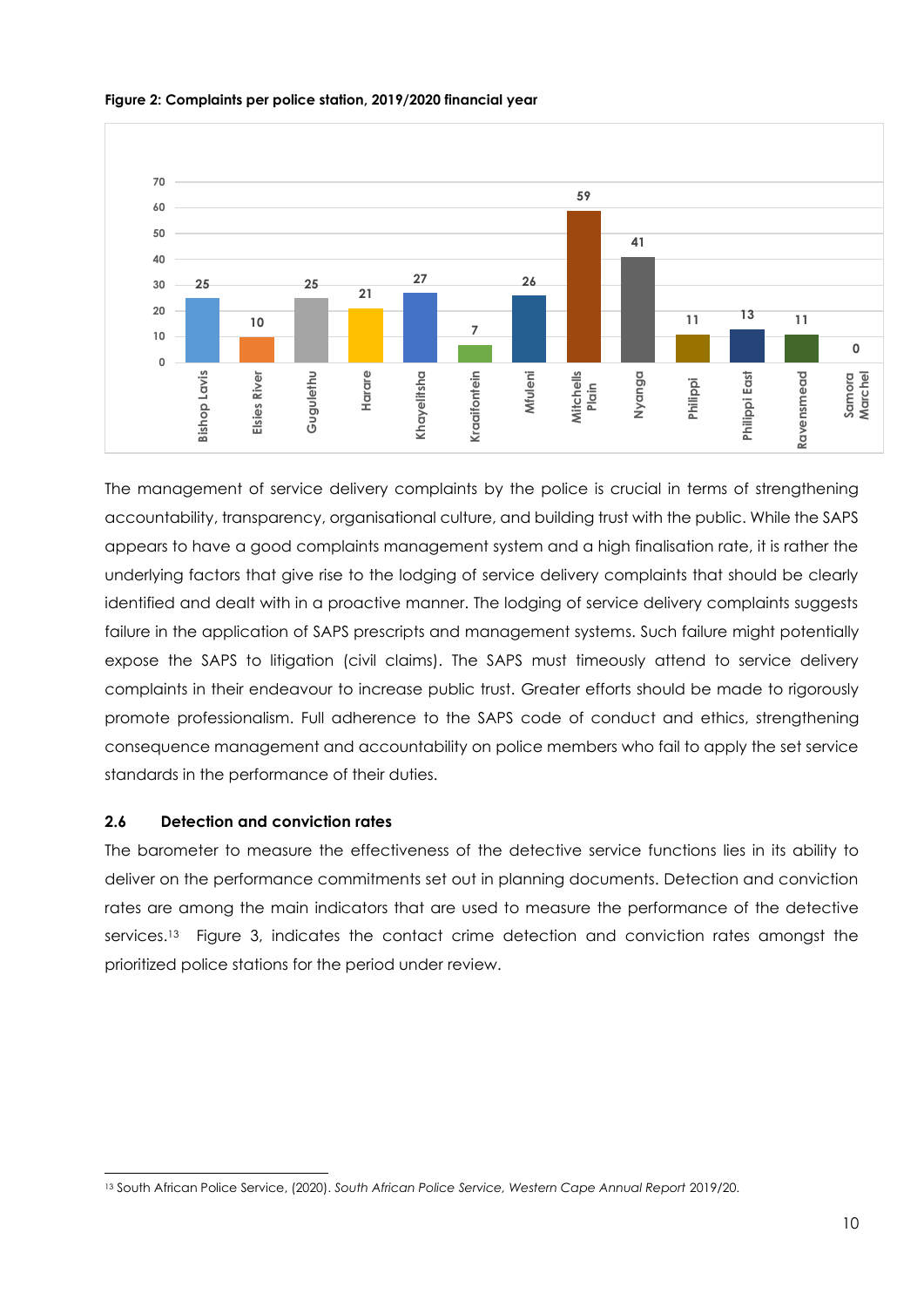

# **Figure 3: Contact crime detection and conviction rates, 2019/2020 financial year**

The conviction rate is dependent on the detection of perpetrators of crime. Where the detection rates are low, conviction rate are likely to be low. There is a relationship between these two variables. A major challenge is that Philippi (17.4%), Samora Machel (18%) and Philippi East (21.8%) are stations where an intervention is needed, as these stations' detection rate was below 30% compared to the rest of the other 10 stations. Figure 4 below indicates the detection and conviction rates in terms of property-related crime for 2019/2020 financial year.



**Figure 4: Property related crime detection and conviction rates, 2019/2020 financial year**

An analysis of the property related crimes at these selected stations shows that perpetrators were positively identified for less than a quarter (25%) of the of cases. These findings suggest that the capability and capacity of the detective units warrant attention to restore public confidence in the SAPS and ultimately in the State.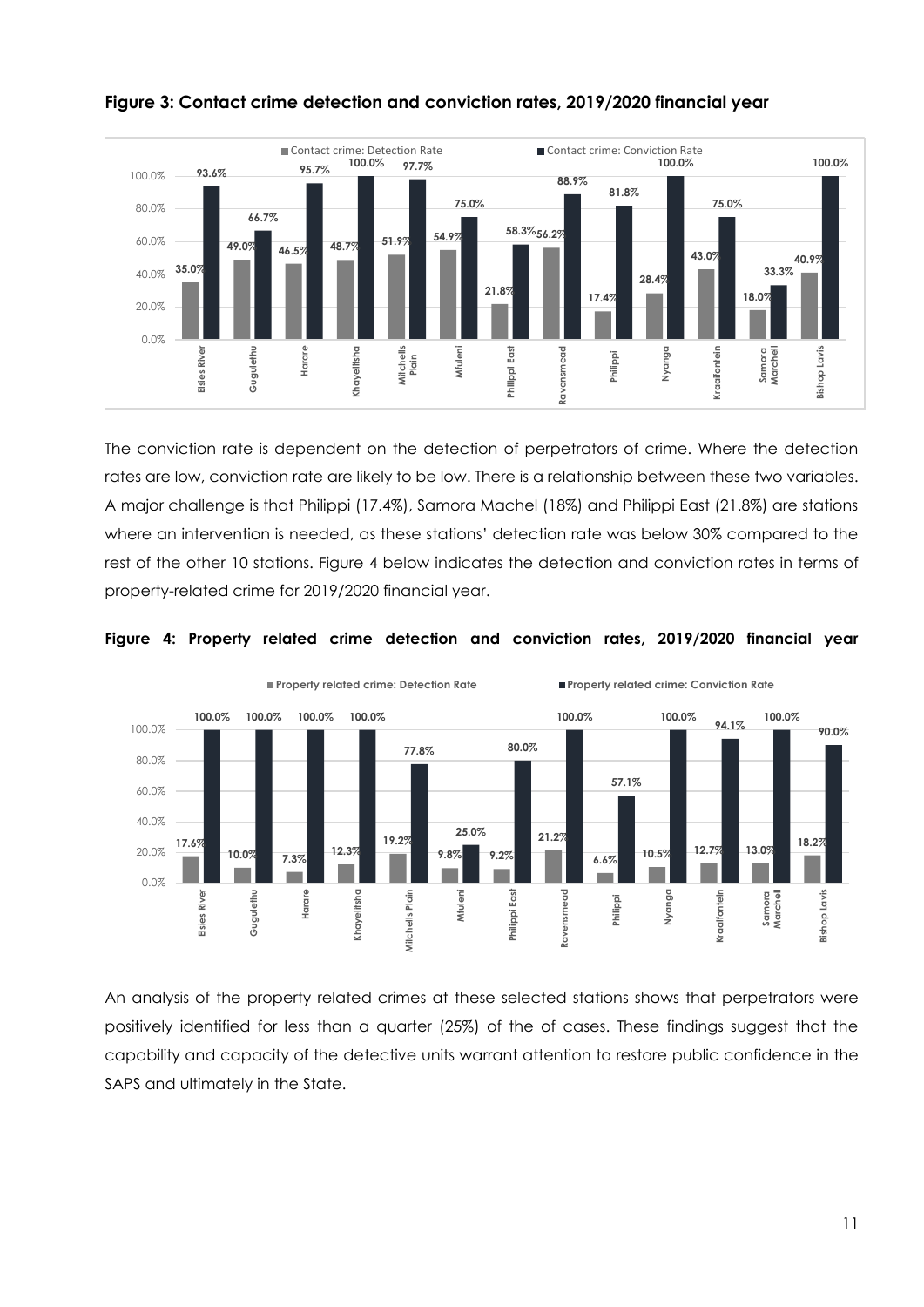#### **2.7 Vehicles and vehicle ratio per detective**

Vehicles are crucial to support the work performed by members of the police service. Adequate allocation of vehicles at the police station level can positively contribute to improving police service delivery in terms of responding to crime incidents, detection, and investigation of crime. Figure 5 below shows the number of vehicles allocated per detective for the period under review.





The findings show that Samora Machel's, Bishop Lavis' and Mitchells Plain's ratio of vehicle to detective is 1:3.8, 1:3.1, 1:3 respectively. This means there is on average one vehicle available shared amongst three detectives. Gugulethu, Harare and Khayelitsha has a ratio of 1:2.8, 1:2.4 and 1:2.3 respectively. Both Mfuleni and Nyanga police station had one vehicle allocated to two detectives. The ratio between available vehicles and detectives is concerning based on detectives' responsibilities which include amongst other things managing huge caseloads, tracing of suspects and attending crime scenes. Based on the responsibilities of the detectives, the current ratio is counterproductive as they need to prioritise and share the vehicles. Based on figure 5 it is then not surprising that 84.5% of the stations would indicate that they do not have sufficient vehicles for detectives to perform their duties.

#### **2.8 Distribution of experience detectives**

Faced with the public demand for increased police professionalism, experienced and knowledgeable detectives is what most communities would expect at each police station. Figure 6 below provides an indication of experience of the detectives at the 13 police stations.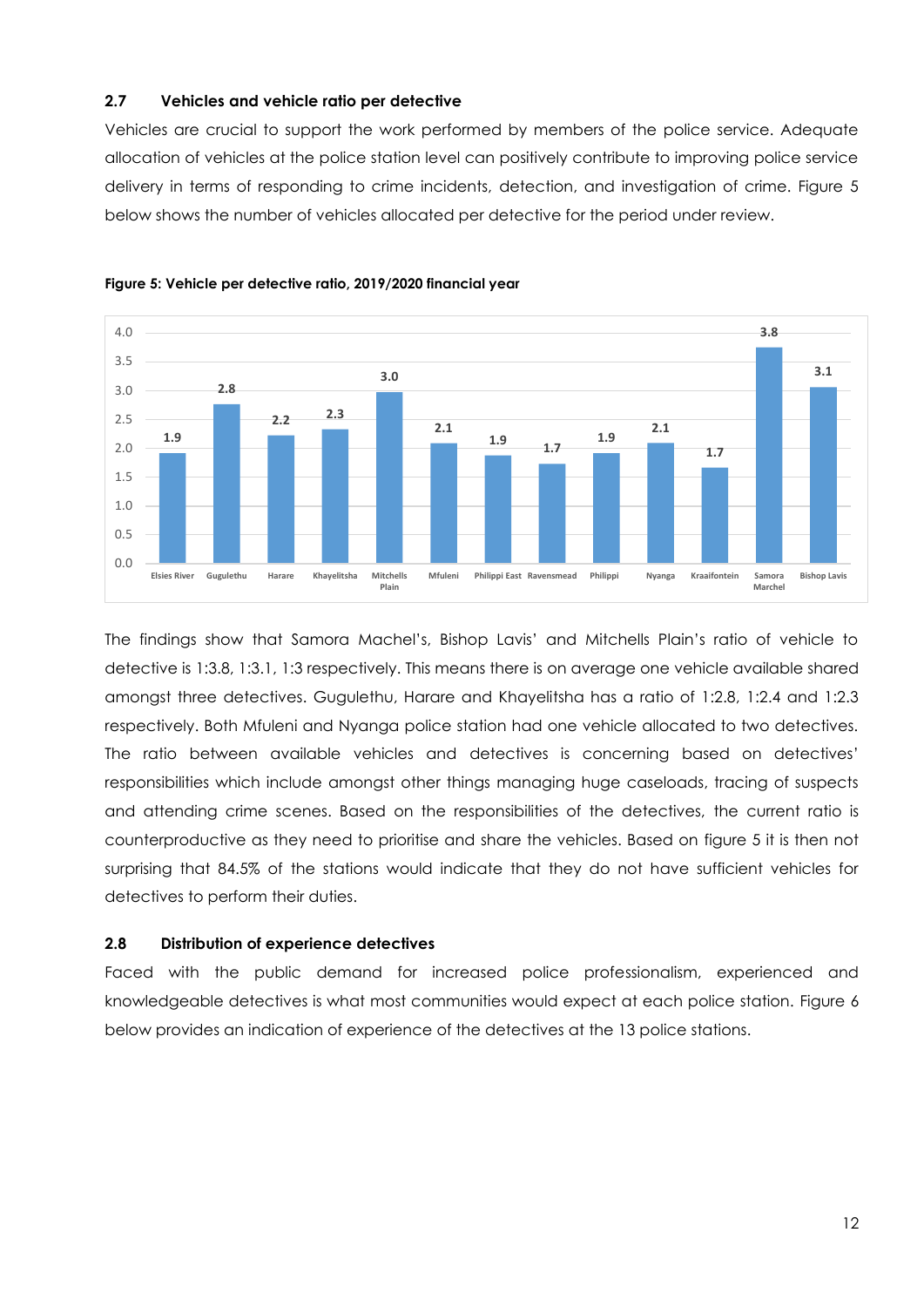

#### **Figure 6: Distribution of experience of the detectives at the selected stations**

Figure 6 indicates that 90% of Kraaifontein detectives had more than 11 years of service within their unit compared to Philippi with 23% of their detectives that had more than 11 years of service.

Most of the stations had detectives with six years or more experience in the police service. Logically one would expect that there should be a greater detection rate for contact and property related crime in the stations with experienced detectives. However, the analysis presented in figure 4 above, shows low detection rates for both contact crime and property related crime despite the presence of experienced detectives. An increase in detection rate is likely to generate trust in the police. It is of paramount importance that concerted efforts are made to increase detection rates in the province, particularly in the priority areas outlined above.

# **2.9 Conclusion**

The report presented results of the assessment of the top 13 murder police stations in the province. Evidently, it identified challenges facing these selected police stations. These challenges should be addressed internally, i.e. within a policing context given that SAPS in the only institution with a mandate to conduct criminal investigation.

Regardless of the challenges outlined in this report, the short to medium-term plan should be for the SAPS to strive to deliver on what is expected from them based on the available resources. The longterm plan should be to revisit the process and approach to allocate resources, (human and vehicle) and the ratio of dockets per detective alongside the ratio of vehicle to detectives. Generally, the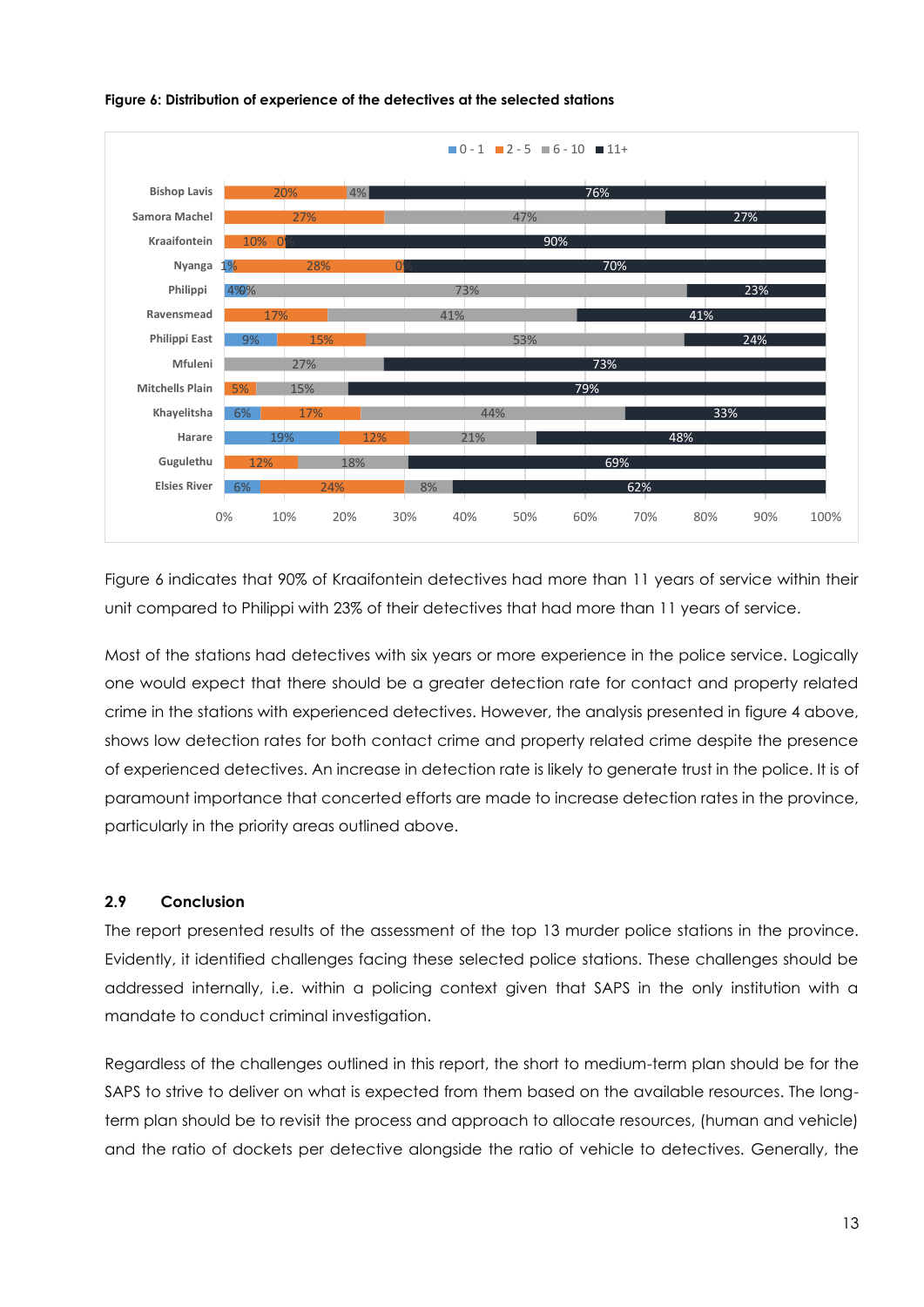shortfall in vehicles allocated to detective units needs to be addressed to enable these units to render a professional service.

In terms of dealing with service delivery complaints, SAPS should investigate cases to the best of their ability with the necessary resources and experience that reside at each of the selected police stations. In addition to the need to do proper criminal investigation, there is also a need for detectives to provide regular feedback to complainants on the cases they are investigating. Improved quality of investigation combined with the feedback to complainants will translate into an increase in the trust that the community have in the SAPS.

# <span id="page-13-0"></span>**3 MONITORING CASES AT COURTS : THE COURT WATCHING BRIEF PROGRAMME**

# **3.1 Introduction**

The Court Watching Brief (CWB) programme is an initiative of the Department of Community Safety (DoCS). It enhances DoCS ability to perform oversight over the police as mandated by section 206(3) of the Constitution of the Republic of South Africa (RSA).<sup>14</sup>

The aim of the CWB programme is to monitor and report on cases removed from the court roll due to inefficiencies from the SAPS. It strives to ensure that those failures are reported, investigated, and addressed by the relevant SAPS management. The purpose of reporting matters that are removed from the court roll due to police inefficiency or ineffectiveness is to ensure that matters are re-enrolled. In the medium to long term, it is envisaged that when these inefficiencies are addressed, and appropriate disciplinary steps are taken against SAPS members, police professionalism would be enhanced.

# **3.2 Methodology**

The method used by the CWB include physically visiting courts in the Western Cape, perusal of charge sheets, recording of detected police inefficiencies and ineffectiveness that resulted in cases being withdrawn or struck off the court roll. After the matter has been dealt with in court, the CWB staff members approaches a member of the administrative staff in court and request to peruse the court documents and to establish the circumstances that led to decision to withdraw the case.

The police inefficiencies that resulted in each case being withdrawn are captured. In addition, the name of the police station, the CAS number, the type of crime and the reason for withdrawal or removal of the case from the court roll is outlined. The main categories for the removal of cases from the court for the 2020/21 included: The failure of Investigating Officers (IO) to finalise the investigation within a reasonable timeframe, failure to have the police docket at court, failure to have the forensic

<sup>14</sup> South Africa, (1996). *The Constitution of the Republic of* South Africa, Act 108 of 1996 , Section 206 (3).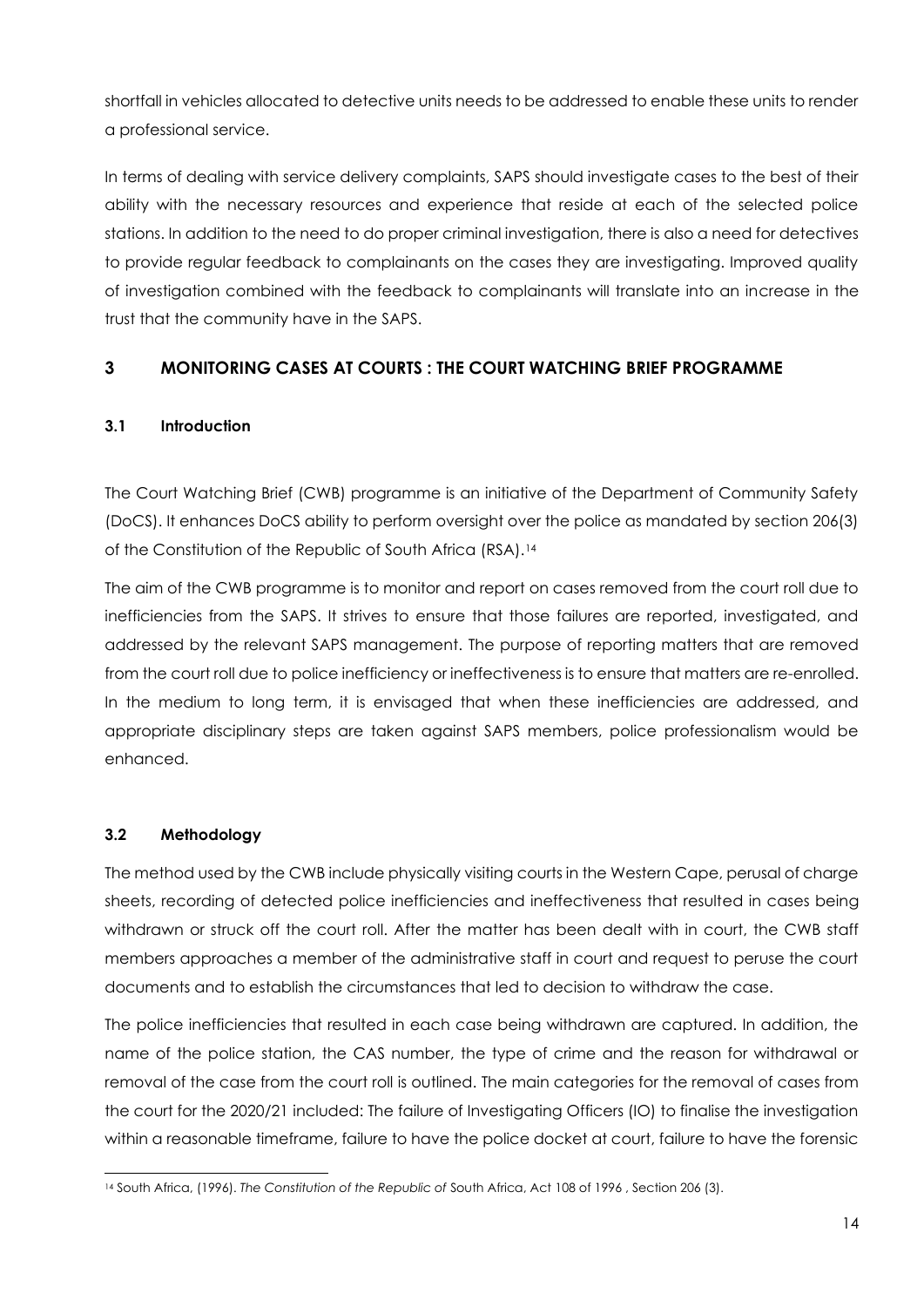reports timeously available at court, failure by the IO to subpoena witnesses to attend court, failure to comply with the instructions of the prosecutor; and failure to bring the arrested person to court within 48 hours.

The CWB officials use standard quality control (QC) measures during the data collection process to ensure overall accuracy, completeness, and consistency of the data collected. The quality control measures are meant to ensure that the data is correctly recorded in line with the data validation rules which are in the data collection process. The data is then captured in the system. Thereafter, the officials embark on a quality assurance process in which programs and proformas are inspected, analysed, and verified to ensure appropriate quality standards, consistency, and validity of the findings.

A narrative report is compiled and sent to the Western Cape Provincial Police Commissioner (PC) for remedial action. The remedial action may involve re-instating those cases back on court roll and ensuring that appropriate disciplinary steps are taken against those SAPS members who were responsible for these inefficiencies. The report is also submitted to the Standing Committee on Community Safety, Culture Affairs and Sport. The latter may request the Provincial Commissioner to appear before the committee and account.

# **3.3 Objective**

The aim of the CWB is to provide SAPS with an opportunity to address the identified inefficiencies and to facilitate the process of placing those cases back on the court roll.

# **3.4 Limitations of the study**

Although there are 42 magisterial courts in the Western Cape some of those courts are periodically courts, thus only operating on certain days of the week. These courts are not visited. Some of these courts are reportedly not ready or prepared for the CWB programme.

#### **3.5 Findings**

In the first quarter of the financial year 2020/2021, no courts were visited, and no report was generated because of the hard lockdown regulations and COVID-19 pandemic. The officials managed to resume with court watching brief duties at the beginning of the second quarter of 2020/21 i.e., July 2020.

In the **second quarter,** 92 cases were monitored and recorded. A total of 52 (56.5%) of these cases were withdrawn because the dockets were not brought to court, while 40 (43.5%) cases were withdrawn because the investigations were incomplete.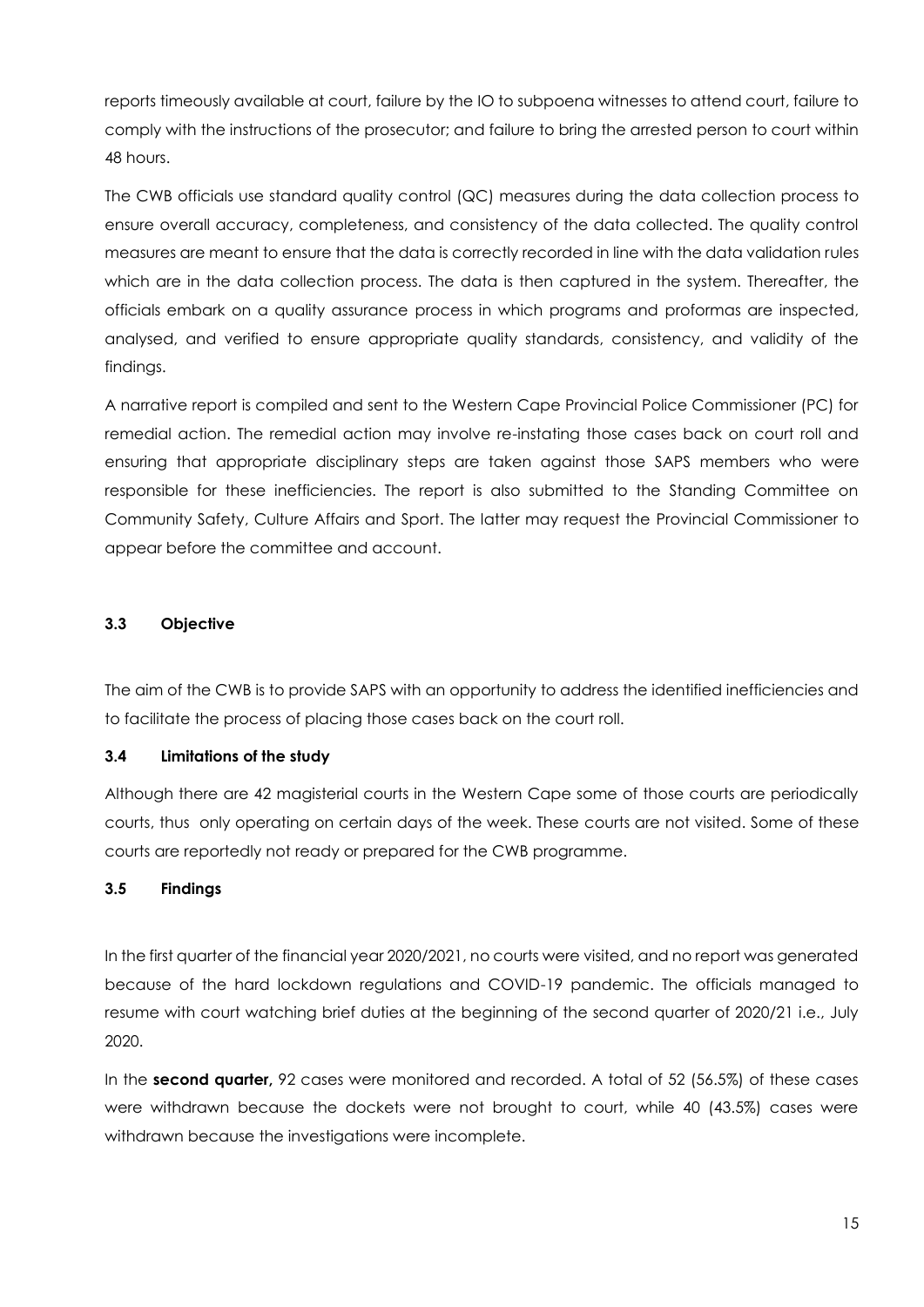During the **third quarter** the total number of cases that were recorded was 139, and 76 (54.7%) of these cases were withdrawn because the dockets were not at court, while 63 (45.3%) of the 139 cases were withdrawn as a result of incomplete investigation.

In **quarter four** , a total of 166 cases were recorded and 63 (38%) of the recorded cases were withdrawn because the dockets were not at court. During the same period 103 (62%) of cases were withdrawn because the investigation was incomplete.





During the second quarter few cases were recorded because the lockdown restrictions were still intact, and the courts were still not operating in full capacity. Cases were postponed due to COVID-19 infections and court closures and that affected the number of cases that were brought before court; hence few cases were recorded. During the third quarter the number of recorded cases had increased and that can be attributed to the fact that court visits were expanded to other courts as well in addition to priority courts that were mostly targeted during the second quarter. During the fourth quarter the lockdown restrictions were relaxed and the CWB team was able to expand its duties to cover more courts outside the metro; hence more cases were recorded during this period.

It is the responsibility of the SAPS, particularly investigating officers (IO), to ensure that case dockets are at court on time as it is not possible to proceed with any trial without the case dockets. Failure to bring the case docket to court timeously or not at all results in cases being withdrawn.

One of the key findings identified is that of investigation being incomplete. On close examination, it became evident that outstanding forensic reports play a major role under this category. It is important to note that this problem (outstanding forensic reports) is not a direct responsibility of SAPS at police station level. There is a large backlog at the Forensic Science Laboratory (FSL). The delay from FSL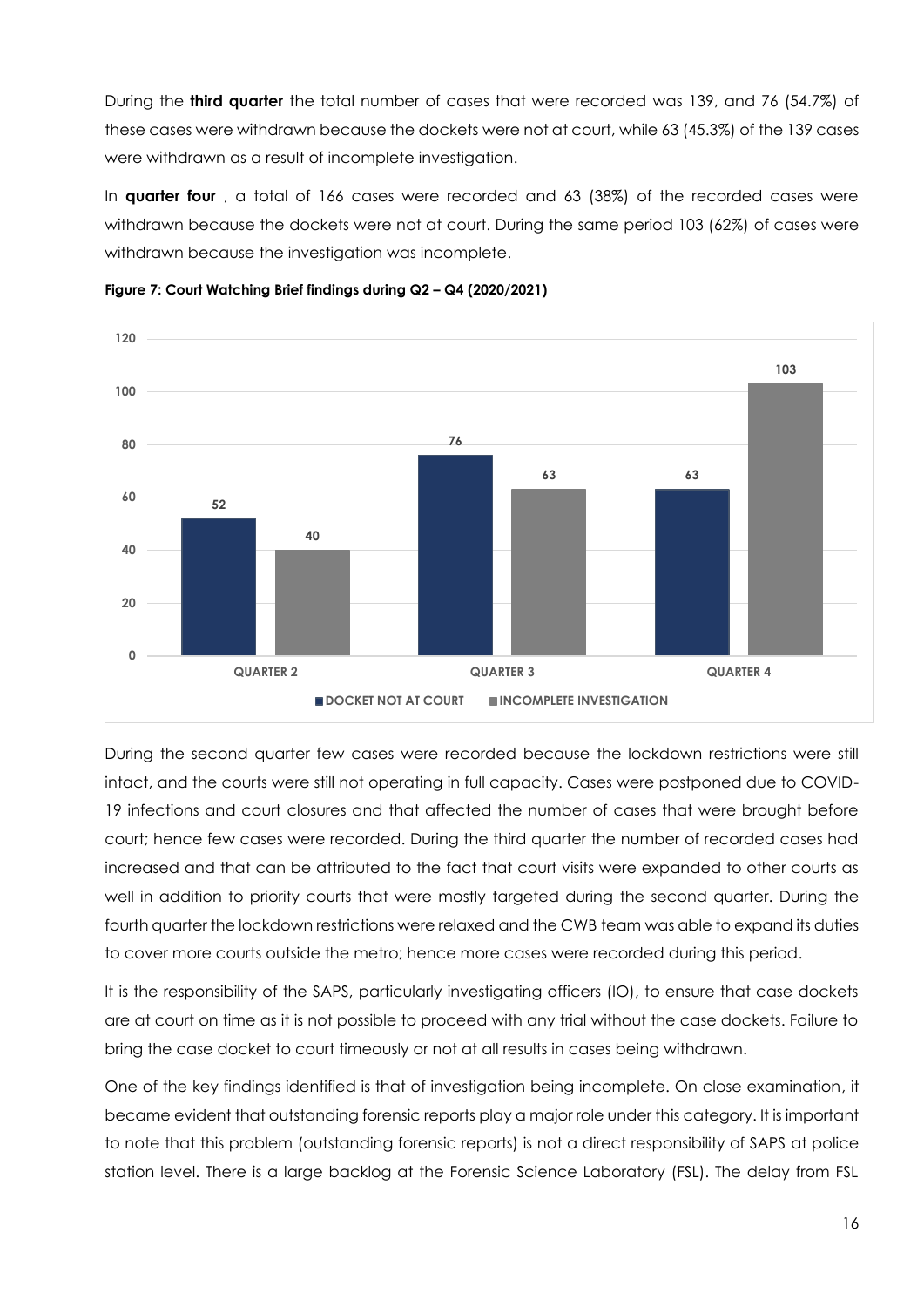results in cases often being withdrawn from the court roll. The forensic reports referred to above include post-mortem for murder cases, laboratory report for drug cases, DNA for sexual offences, ballistic report for firearm cases etc. The second category is that cases are also withdrawn due to poor police investigation such as failure to obtain witness statements and failure to complete the investigation within a reasonable timeframe.

In other circumstances cases have also been withdrawn because the state witnesses were not at court on the day of the trial, mostly because the subpoenas were either not properly served, or the police officials failed to serve them. These cases were withdrawn because in some instances, the prospect of success was dependent on the oral rather than written evidence of state witnesses, to testify about the commission of an offence against an accused person.

The failure of witnesses to appear before court when required to cannot not be attributed to the SAPS. Case withdrawal does not always specifically indicate failure on the side of the SAPS to ensure that witnesses attend court proceedings. In most instances, witnesses may refuse to avail themselves and it might not always be possible to compel them to attend court proceedings. Therefore, witnesses may voluntarily choose not to attend court proceedings or even avoid receiving subpoenas.

# **3.6 Conclusion**

The reinstatement of cases on the court roll does not only afford victims of crime and their family's closure, but it goes a long way towards rebuilding trust between communities and the SAPS. In this regard, it is imperative that the relevant stakeholders in the CJS work together to ensure that investigation and criminal proceedings are conducted effectively to ensure just outcomes. It is envisaged that when the identified problems have been sufficiently addressed, trust in the entire CJS will be restored and relations between the community and the police will improve.

It is of utmost importance that a stable relationship and co-operation amongst the relevant stakeholders, namely the South African Police Service (SAPS), the DoCS through the CWBs, the National Prosecuting Authority (NPA) and the Western Cape Provincial Parliament (through the Standing Committee on Community Safety, Cultural Affairs and Sport) be strengthened to address police inefficiencies that are obstructing court procedures to ensure successful convictions. The aim would be to have a police service that is professional, efficient, and effective.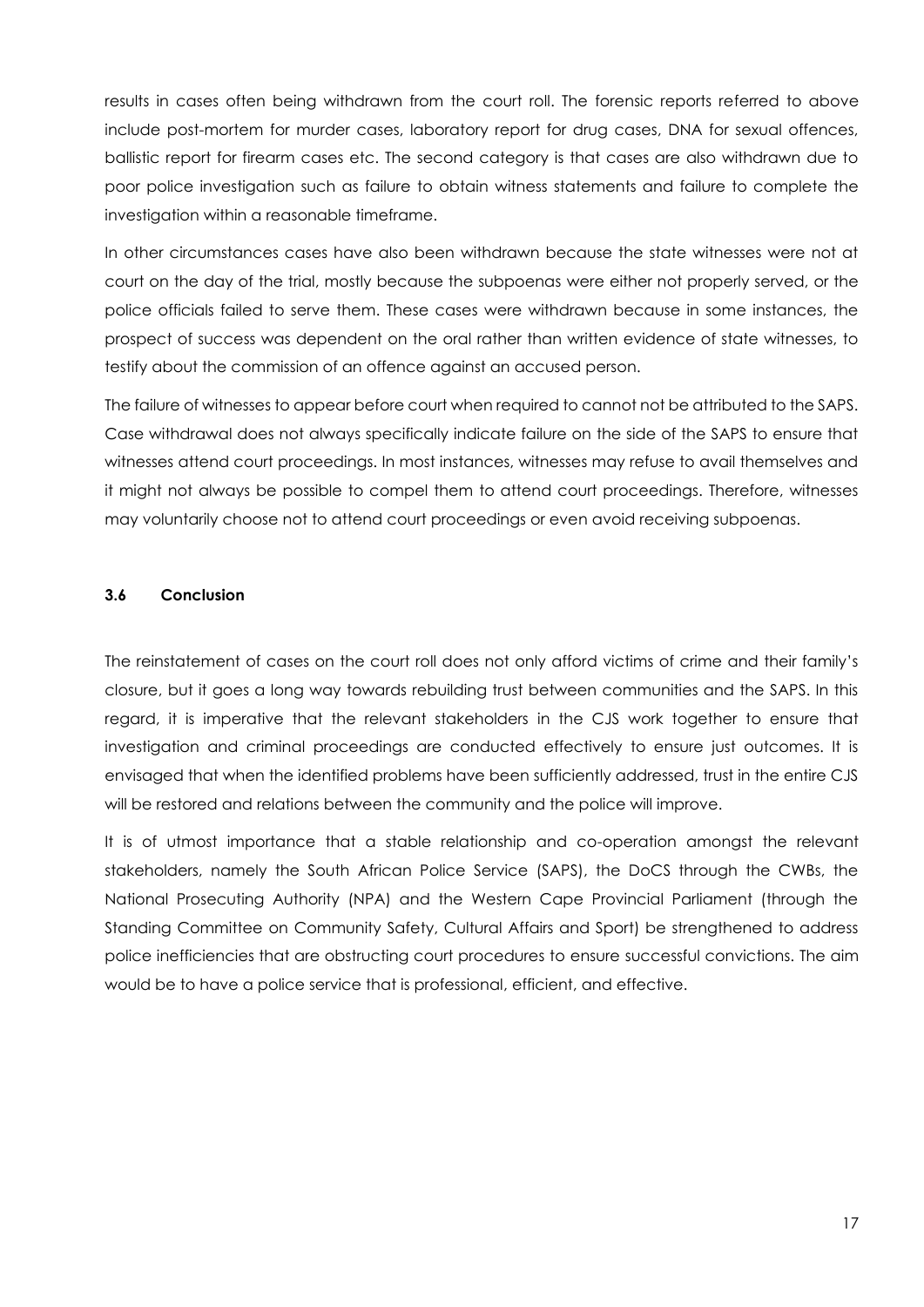# <span id="page-17-0"></span>**4 MONITORING OF CASES REFERRED TO IPID**

# **4.1 Introduction**

In giving effect to its legislative mandate, the Department of Community Safety must monitor and report on the implementation of Independent Police Investigative Directorate (IPID) recommendations by the SAPS and the City of Cape Town Metro Police Department (CTMPD).

According to the Independent Police Investigative Directorate Act No.1 of 2011<sup>15</sup>, IPID is mandated to conduct independent and impartial investigations of criminal offences allegedly committed by members of the SAPS and CTMPD. Section 28 (a) to (h) of the IPID Act 1 of 2011<sup>6</sup> outlines investigations that can be conducted:

- *(a) any deaths in police custody;*
- *(b) deaths as a result of police actions;*
- *(c) any complaint relating to the discharge of an official firearm by any police officer;*
- *(d) rape by a police officer, whether the police officer is on or off duty;*
- *(e) rape of any person while that person is in police custody;*
- *(f) any complaint of torture or assault against a police officer in the execution of his or her duties;*
- *(g) corruption matters within the police initiated by the Executive Director on his or her own, or after the receipt of a complaint from a member of the public, or referred to the Directorate by the Minister, an MEC or the Secretary; and finally*
- *(h) any other matter referred to it as a result of a decision by the Executive Director, or if so, requested by the Minister, an MEC or the Secretary as the case may be, in the prescribed manner.*

Furthermore, IPID is also required to make recommendations to the SAPS and Metro Police Service (MPS) for disciplinary action to be instituted against its members where alleged misconduct has been identified.<sup>17</sup> Similarly, Section 40 of the SAPS Act No.68 of 1995 requires disciplinary proceedings to be instituted in a prescribed manner and in line with the SAPS Disciplinary Regulations.<sup>18</sup> Section 31(2) of the Civilian Secretariat for Police Service Act No.2 of 2011 requires the CSPS to monitor the SAPS

<sup>15</sup> South Africa, (2011). *Independent Police Investigative Directorate Act 1 of 2011*. Government Gazette, 16 May 2011. Available online a[t https://www.gov.za/sites/default/files/gcis\\_document/201409/a12011.pdf.](https://www.gov.za/sites/default/files/gcis_document/201409/a12011.pdf) Accessed on 20 March 2022.

<sup>16</sup> South Africa, (2011). *Independent Police Investigative Directorate Act 1 of 2011*.Available online at [https://www.gov.za/sites/default/files/gcis\\_document/201409/a12011.pdf.](https://www.gov.za/sites/default/files/gcis_document/201409/a12011.pdf) Government Gazette, 16 May 2011.Accessed on 20 March 2022.

<sup>17</sup> South African Police Service, (1995). *South African Police Service Act No.68 of 1995*. Government Gazette, 4 October 1995. Section 40.

<sup>18</sup> Civilian Secretariat for Police ,(2011). *Civilian Secretariat for Police Service Act, No. 2 of 2011, Section 31(2). Government Gazette, 16 May 2011.* Available online a[t https://www.gov.za/sites/default/files/gcis\\_document/201409/a22011.pdf](https://www.gov.za/sites/default/files/gcis_document/201409/a22011.pd). Accessed on 20 March 2022.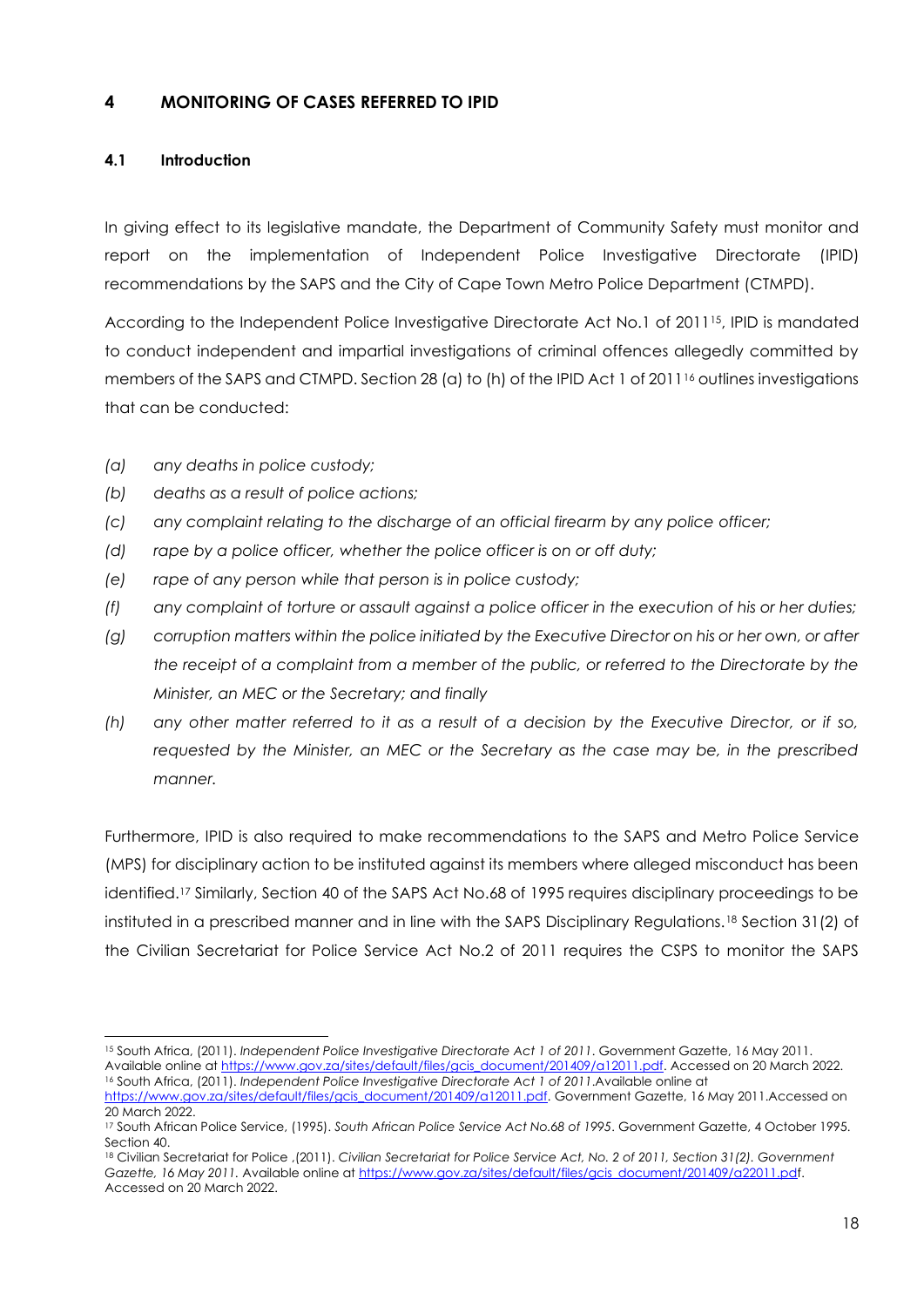implementation of the recommendations made by the IPID and to provide the Minister of Police with regular reports on steps taken to ensure compliance.

The aim is to address any potential challenges in the coordination of disciplinary recommendations. It is envisaged that the lack of effective collaboration may result in the inconsistent reporting of statistical information in the annual reports compiled by both SAPS and IPID. One of the key indicators of the collaboration is to monitor recommendations that disciplinary steps need to be instituted against a member or members of the SAPS against whom a criminal investigation has been conducted by IPID.

Furthermore, SAPS must initiate disciplinary proceedings within 30 days of receipt of IPID recommendations and inform the Minister of Police in writing and provide a copy thereof to the IPID Executive Director and the Secretary for the Police Service.<sup>19</sup> A delay and failure by SAPS to comply timeously and execute disciplinary proceedings, may result in a member being cleared from any wrongdoing. It is in the spirit of monitoring police conduct, that an IPID Consultative Forum (ICF) was established per province.

# **4.2 Functioning of the IPID Consultative Forum (ICF),**

In terms of Section 31(2) of the CSPS Act No.2 of 2011 the CSPS requires the Provincial Secretariats to establish a consultative forum. <sup>20</sup> This provincial forum is replicated across all provinces and is linked to the IPID National Consultative Forum.

The purpose of the IPID Consultative Forum (ICF), in terms of Section 17 (a) and (b) of the IPID Act (Act 1 of 2011) is to facilitate closer cooperation between the role-players; and discuss issues relating to trends, recommendations and implementation of such recommendations.<sup>21</sup> In this regard, the established ICF, convenes monthly. A DoCS official chairs the Western Cape ICF and a secretariat function is also rendered.

The IPID furnishes recommendations on its investigations to the SAPS and CTMPD member or members on alleged misconduct monthly and these are divided into positive and negative recommendations.

• A positive recommendation refers to where it has been found that a member or members have acted within the framework of the law, have not contravened any section of the legislation and

<sup>19</sup> South Africa, (2011). *Independent Police Investigative Directorate Act 1 of 2011*. Section 30 (a) . Government Gazette, 16 May 2011. Available online at [https://www.gov.za/sites/default/files/gcis\\_document/201409/a12011.pdf.](https://www.gov.za/sites/default/files/gcis_document/201409/a12011.pdf) Accessed on 24 March 2022.

<sup>20</sup> South Africa, (2011). *Independent Police Investigative Directorate Act 1 of 2011*. Section 15, 16 and 17. Government Gazette, 16 May 2011. Available online at [https://www.gov.za/sites/default/files/gcis\\_document/201409/a12011.pdf.](https://www.gov.za/sites/default/files/gcis_document/201409/a12011.pdf) Accessed on 24 March 2022.

<sup>21</sup> South Africa, (2011). *Independent Police Investigative Directorate Act 1 of 2011*. Section 18. Government Gazette, 16 May 2011. Available online a[t https://www.gov.za/sites/default/files/gcis\\_document/201409/a12011.pdf.](https://www.gov.za/sites/default/files/gcis_document/201409/a12011.pdf) Accessed on 24 March 2022.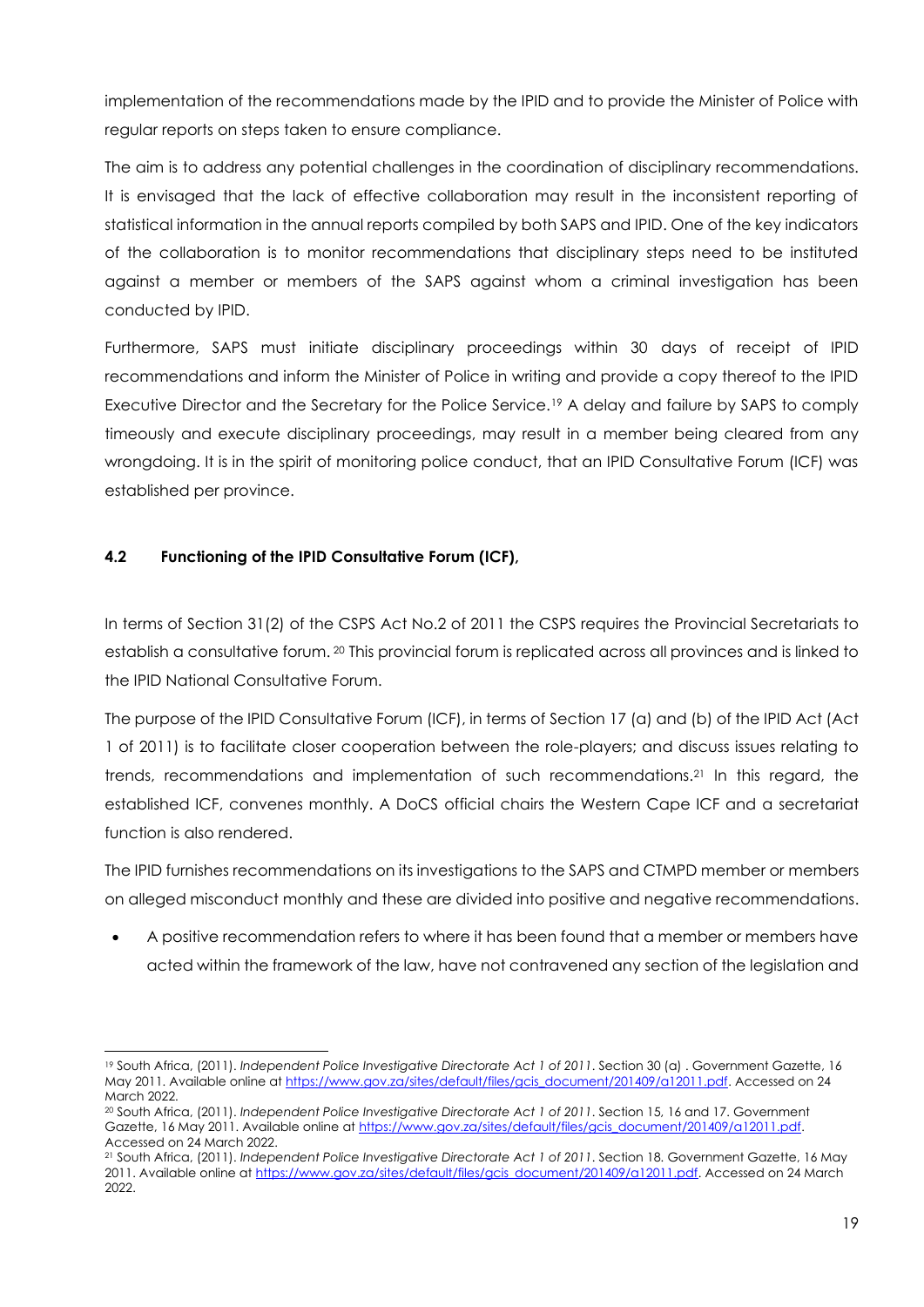have been exonerated from any misconduct or criminal offence, i.e. no disciplinary steps are required to be instituted

• A negative recommendation refers to when disciplinary steps need to be instituted against a member or members after the criminal investigation has been concluded by IPID.

The ICF stakeholders include representatives of IPID, SAPS and the CTMPD. The representatives present their respective reports based on bilateral engagements (IPID with SAPS, and IPID with CTMPD, respectively). These engagements happen prior to the ICF meeting. These reports are discussed, and the information presented therein is confirmed as accurate in the minutes of the meeting. The data and information issued at the ICF for the 2020/21 financial year was utilised to prepare the current report. The report focuses on the SAPS, and the CTMPD implementation of the recommendations made by the IPID.

#### **4.3 Findings**

This section constitutes a summary of the implementation of recommendations made by the IPID during the period i.e. April 2020 to March 2021. A breakdown of the recommendations by the IPID is represented in Figure 8 below to indicate the type of investigations that were conducted, and recommendations made in respect of cases against SAPS members. These case recommendations by the IPID had to be initiated within a period of 30 days.

#### **4.4 IPID recommendations**

Figure 8 below reflects a total of 568 negative and positive recommendations sent to the SAPS for implementation during the period under review. A total of 160 (28.2%) of the 568 case recommendations referred to the SAPS were negative recommendations where steps were recommended and 408 (71.8%) were positive recommendations where no steps were recommended.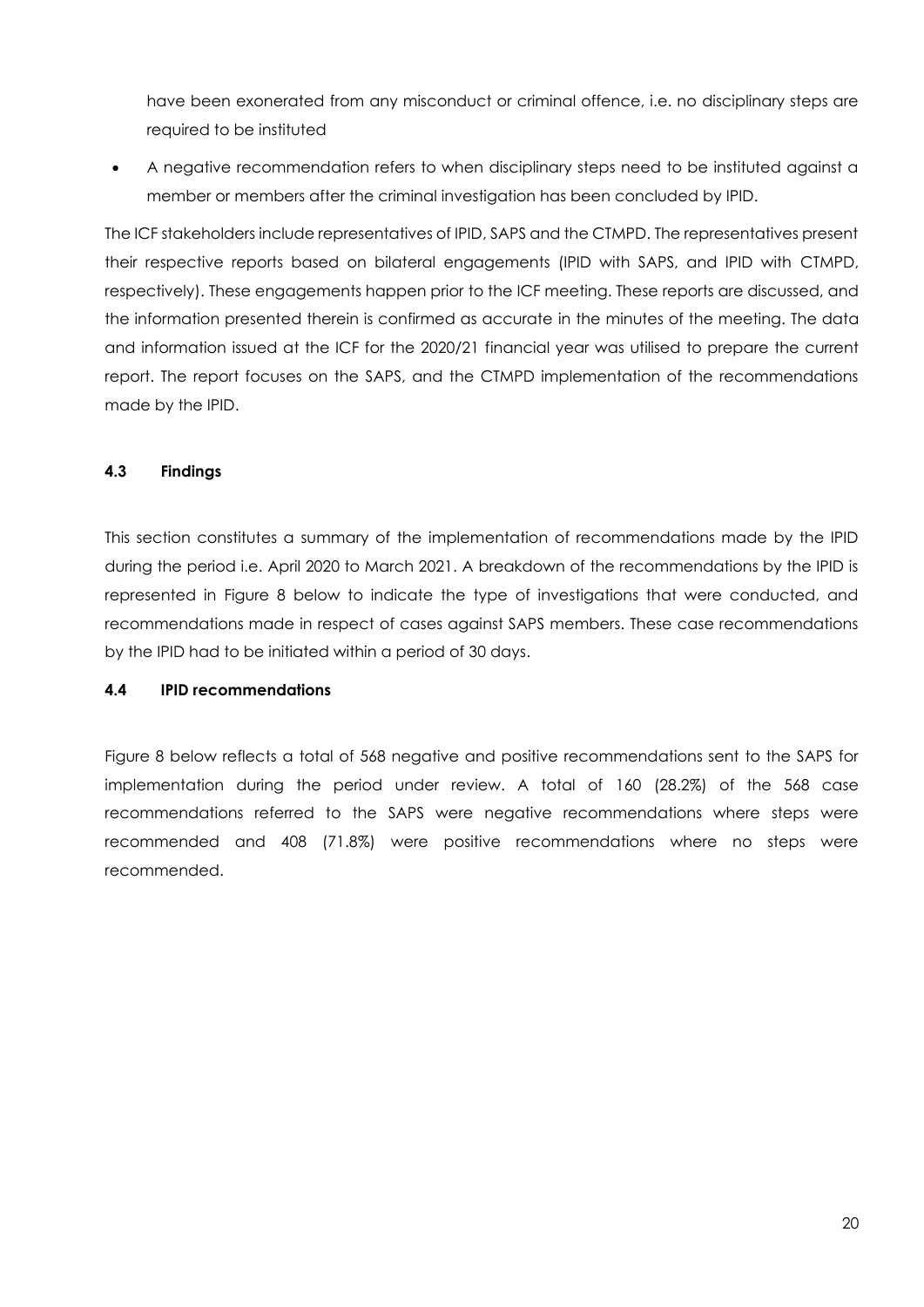#### **Figure 8: Positive and negative recommendations for 2020/21 financial year**



#### **4.5 Negative recommendations**

Figure 9 below reflects the 160 negative recommendations sent to the SAPS for implementation during the period under review.



#### **Figure 9: Classification of negative recommendations for 2020/21 financial year**

As illustrated in Figure 9 above, of concern is the 134 (83.8%) negative recommendations for assault by police officer. This suggests that some police members have low tolerance level and resorted to assault instead of resolving challenges amicably. A total of 9 (5.6%) cases for death in police custody, 7 (4.4%) cases of rape by a police officer followed as part of the concerning negative recommendations.

#### **4.6 Assault by police officer**

The following police stations had negative recommendations in terms of assault by police officers: Kleinvlei (8); Kraaifontein (7), an both Ravensmead and Mitchell's Plain had six (6) cases each. Three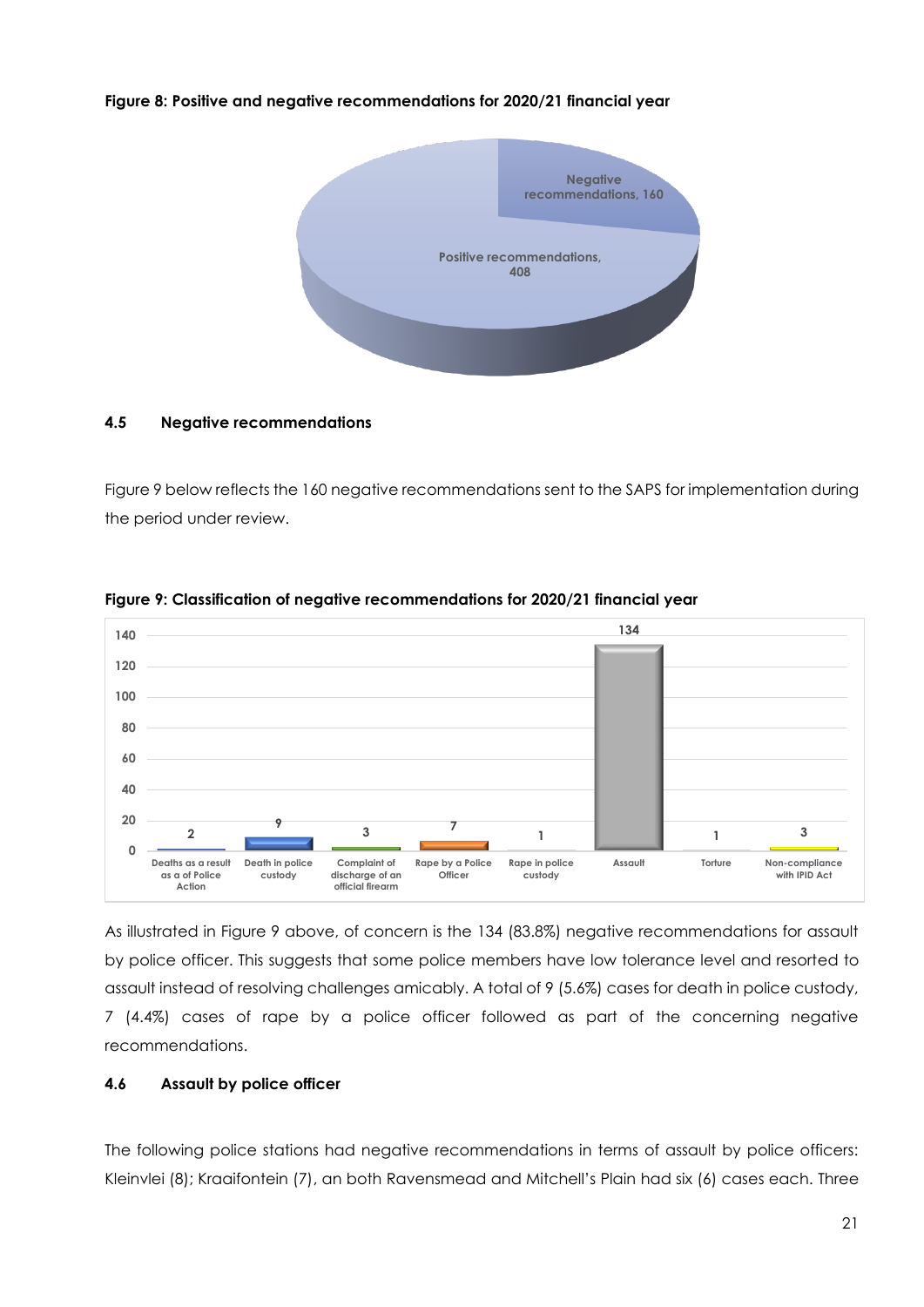police stations namelyLanga, Mfuleni and Delft had five (5) cases respectively. Lentegeur, Barrydale, Nyanga, Villiersdorp and Wolseley had four (4) cases respectively. Worcester, PA Hamlet, Grabouw and Touwsriver has three (3) cases respectively. The following stations had two (2) cases each namely Elsiesriver, Porterville, Leeu-Gamka, Oceanview, Ladismith, Steenberg, Parow, Athlone, Atlantis and Vredenburg. The remainder of the police stations had one (1) case per station: Lingelethu-West, Philippi, Simonstown, Kuilsriver, Knysna, Samora Machel, Belhar, Goodwood, Moorreesburg, Calitzdorp, Ceres, Klawer, Oudsthoorn, Murraysburg, Muizenberg, Conville, Kleinmond, Van Rhynsdorp, Napier, Table View, Genadendal, Lamberts Bay, Vredendal, Riversdale, Clanwilliam, Caledon, Philippi-East, Darling, De Rust, Strand, Mbekweni, Khayelitsha, Paarl, Riebeeck-West, Paarl-East, Bredasdorp, KwaNokuthula and Groot Drakenstein.

#### **4.8 Death as result of police action**

The following police stations had negative recommendations in terms of death as a result of police action, namely Khayelitsha, Ravensmead, Samora Machel, Claremont, Mfuleni, Vredenburg, Nyanga, Philippi and Lwandle.

#### **4.9 Death in police custody**

Maitland and Delft police stations had negative recommendations in terms of death in police custody.

#### **4.10 Rape by police officer**

In terms of rape by police officer IPID made negative recommendations pertaining to three cases at Delft and one case at each at KwaNokuthula, Grabouw, Kuilsriver and Clanwilliam police stations.

#### **4.11 Rape in police custody**

One negative recommendation was made against Robertson station for rape in police custody.

#### **4.12 Discharge of official firearm**

During the review period three negative recommendations were made on SAPS members stationed at Oudsthoorn, Steenberg and Grabouw police stations for discharging an official firearm.

# **4.13 Non-compliance in terms of the IPID Act**

Three negative recommendations were made against SAPS members at George, KwaNokuthula and Da Gamaskop police stations for non-compliance in terms of the IPID Act. These three matters related to the following sections of the IPID Act 1 of 2011 being; Section 29 (1)(a) states; "The Station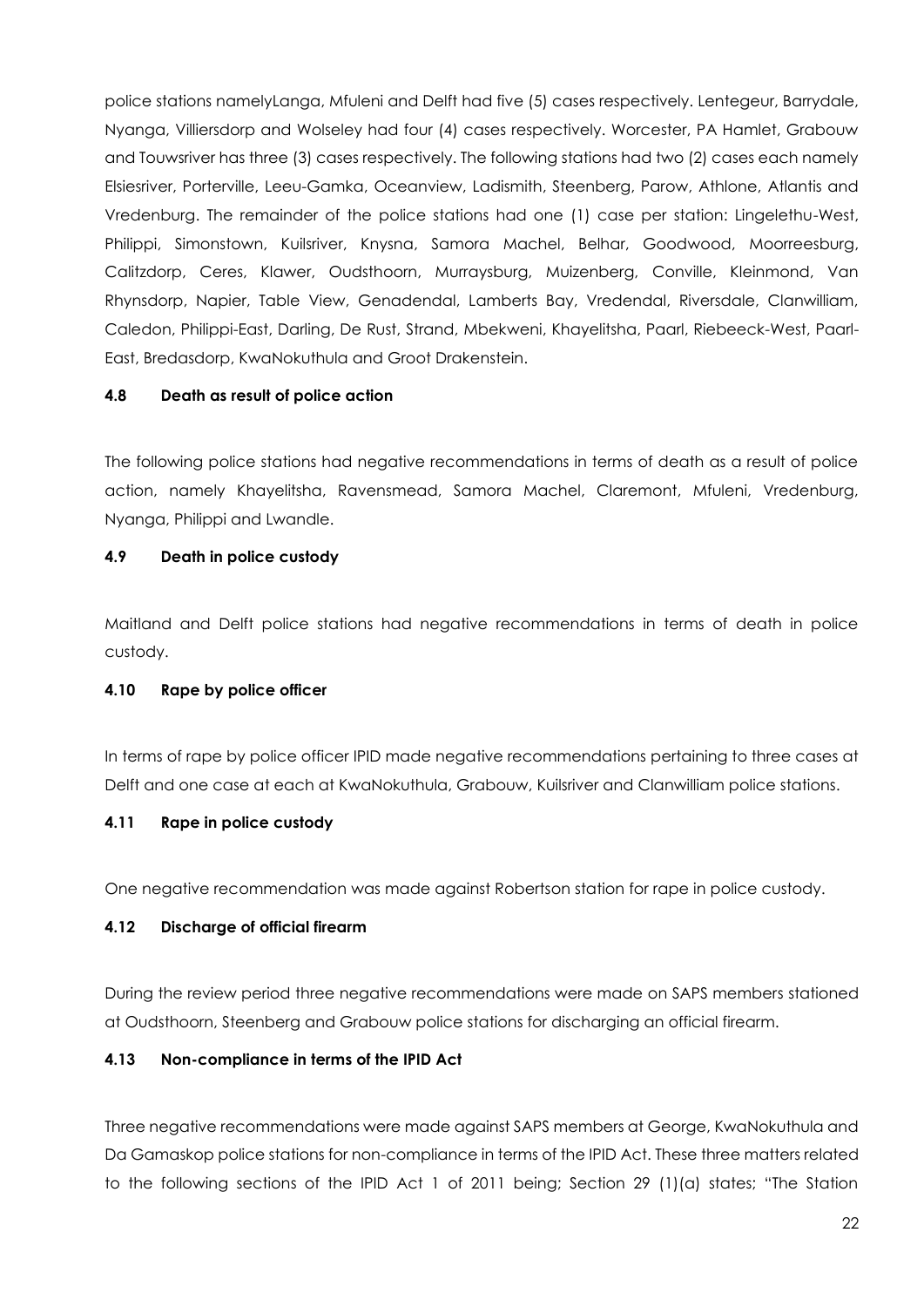Commander, or any member of the SAPS or Municipal Police Service must immediately after becoming aware, notify the Directorate of any matters referred to in terms of Section 28 (a) to (f); and (b), within 24 hours thereafter, submit a report to the Directorate in the prescribed form and manner of any matter as contemplated in paragraph." <sup>22</sup> This statement relates to Section 33 (3) of the IPID Act 1 of 2011 which states; "Any police officer who fails to make disclosure in accordance with Section 29 is guilty of an offence and liable on conviction to a fine or to imprisonment for a period not exceeding two years." <sup>23</sup>

#### **4.14 Positive recommendations**

Figure 10 below reflects the 408 positive recommendations sent to the SAPS for implementation during the period under review.



**Figure 10: Classification of positive recommendations of 2020/21 financial year**

As illustrated in Figure 10 above, IPID made 408 positive recommendations to SAPS during the period under review. Although it was positive recommendations and the IPID investigations found that no further action was required, the number of allegations against SAPS members are very high. These allegations stem from 350 (85.7%) cases of an assault by police officer, 20 (4.9%) cases for the discharge of official firearm; two cases of death in police custody and six cases of rape by a police officer.

<sup>22</sup> South Africa, (2011). *Independent Police Investigative Directorate Act 1 of 2011*. Section 29 (a) . Government Gazette, 16 May 2011. Available online at [https://www.gov.za/sites/default/files/gcis\\_document/201409/a12011.pdf.](https://www.gov.za/sites/default/files/gcis_document/201409/a12011.pdf) Accessed on 24 March 2022.

<sup>23</sup> South Africa, (2011). *Independent Police Investigative Directorate Act 1 of 2011*. Section 33 (3) . Government Gazette, 16 May 2011. Available online at [https://www.gov.za/sites/default/files/gcis\\_document/201409/a12011.pdf.](https://www.gov.za/sites/default/files/gcis_document/201409/a12011.pdf) Accessed on 24 March 2022.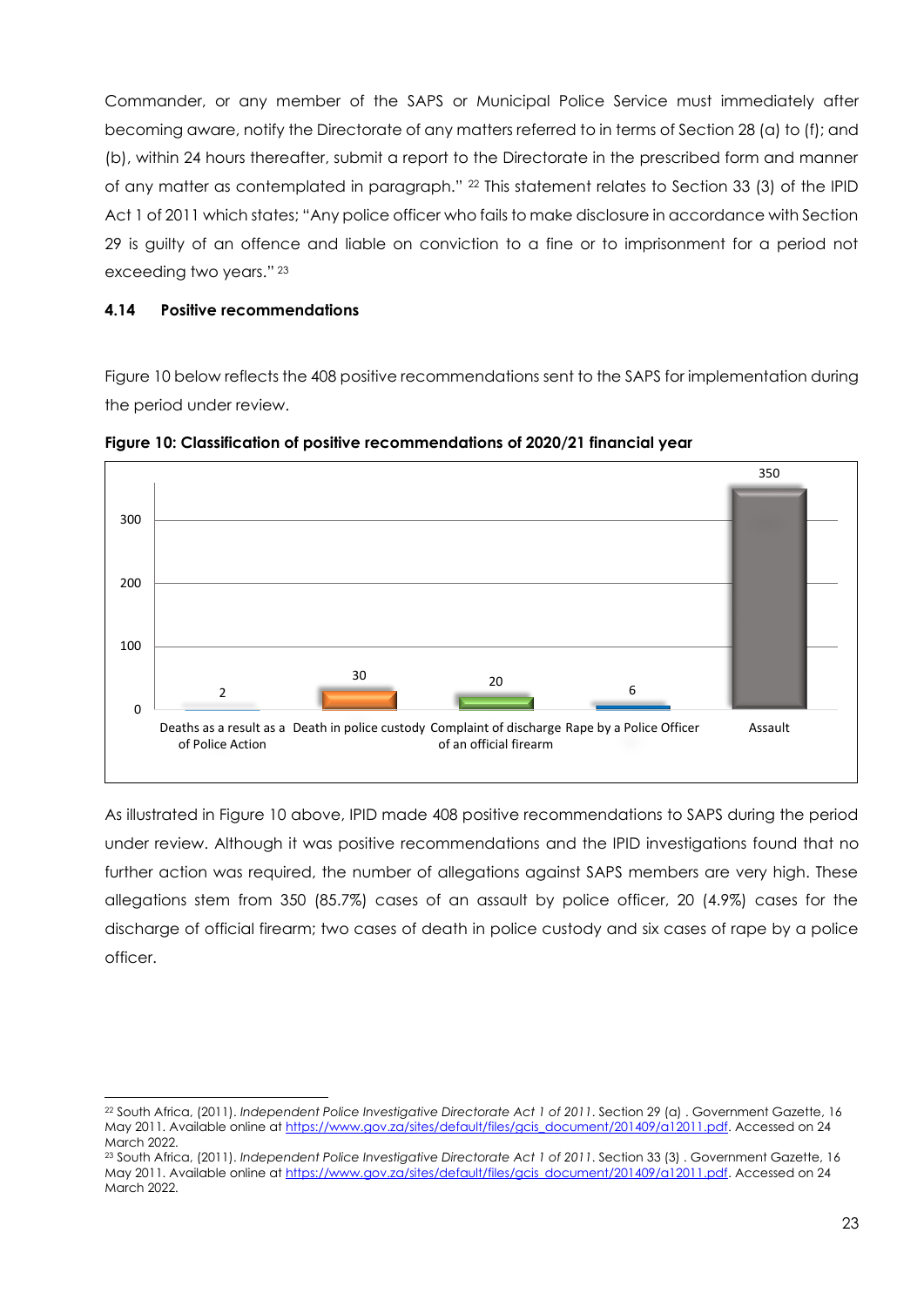#### **4.15 Initiation of disciplinary action**

Figure 11 below reflects the progress in respect of disciplinary action initiated by the Discipline Management Section at the Office of the SAPS Provincial Commissioner to implement the 160 positive recommendations made by the IPID as at the end the period under review.





As illustrated in Figure 11 above, the SAPS has finalised disciplinary action in respect of 129 (80.6%) of the 160 negative case recommendations made by the IPID as at the end of the period under review. A total 5 (3.1%) matters were still under investigation, in 12 (7.5%) decisions to initiate hearings were still pending, and 14 (8.8%) disciplinary hearings were still in progress.

# **4.16 Conclusion**

The IPID reported a combined total of 568 negative and positive recommendations for the SAPS to implement during the period under review. Seventy one percent or 408 positive recommendations were referred to the SAPS where no further action was needed but of concern is that 28.2% or 160 negative recommendations were referred to the SAPS to implement disciplinary action.

In terms of the negative recommendations,134 (83.7%) were cases for assault by police officer; nine cases for death in police custody and seven cases or 4.3% for rape by a police officer. The remaining cases were for death as result of police action, rape in police custody, discharge of official firearm or for non-compliance with the IPID Act. At the time of writing this report, the Discipline Management Section at the Office of the SAPS Provincial Commissioner commenced with disciplinary procedure in respect of these 160 negative case recommendations.

There were no negative case recommendations made in respect of the CTMPD, meaning they were compliant without any cases against their members for 2020/21 financial year.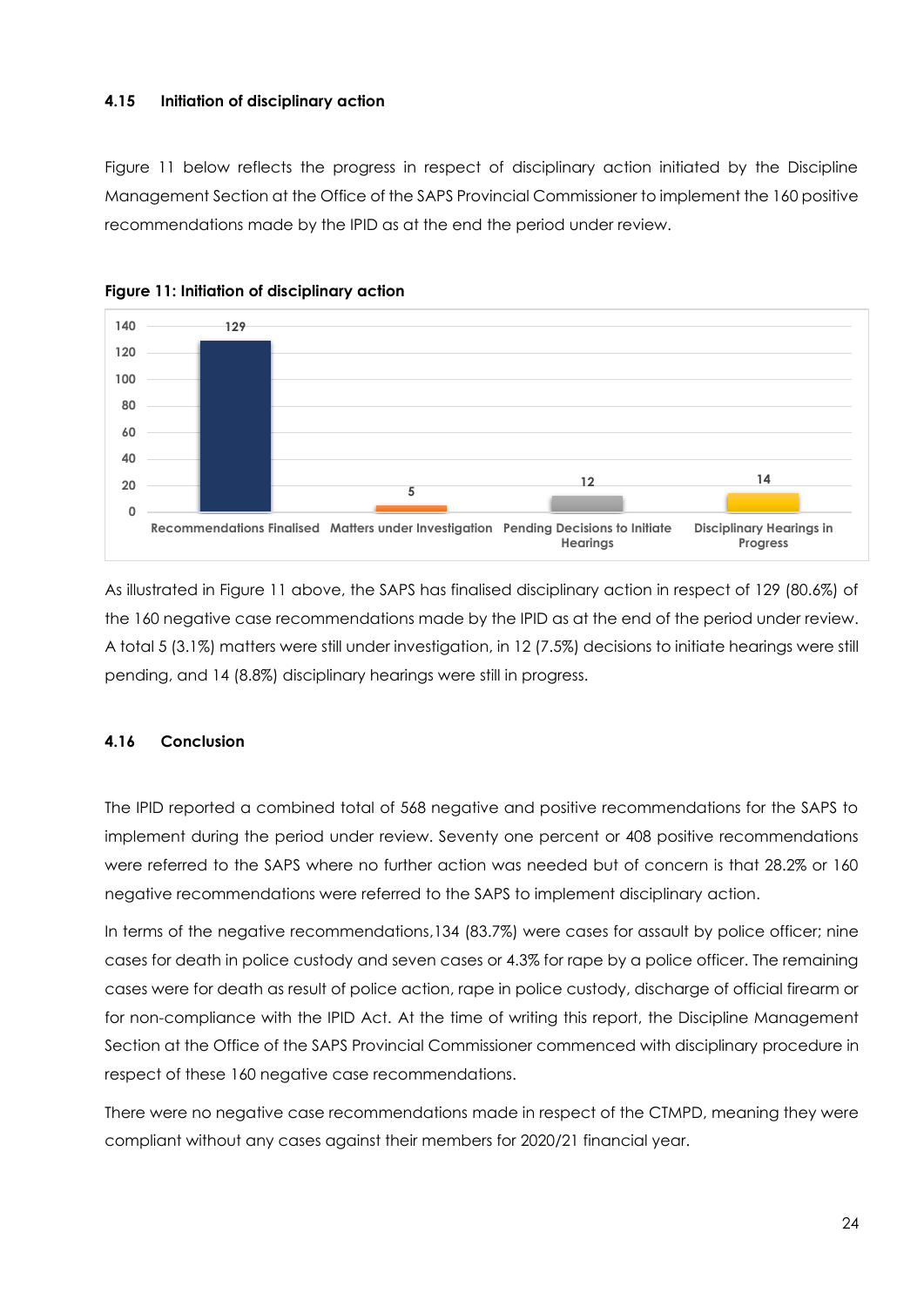The SAPS finalised disciplinary actions in respect of 129 (81%) of the 160 negative case recommendations made by the IPID by the end of 2021/22 financial year. Fourteen (14) disciplinary hearings were still in progress, 12 decisions to initiate hearings were still pending, and 5 matters were still under investigation. Notwithstanding this, the ICF will continued to monitor the implementation of disciplinary action by the SAPS in respect of these negative case recommendations during the current financial year 2021/22.

Of concern is the high number of positive recommendation cases or allegations against SAPS members especially cases of assault, death as result of police action or death in police custody as well as rape by a police officer.

# <span id="page-24-0"></span>**5 INEFFICIENCIES IDENTIFIED AT POLICE STATIONS LEVEL : STATION IMPROVEMENT PLAN**

# **5.1 Introduction**

The Department of Community Safety (DoCS) has a statutory responsibility to exercise civilian oversight over the South African Police Service (SAPS)24. In this regard the DoCS in conjunction with the CSPS conducted the Police Census Project in 2018 (Census 2018) in response to a directive from Parliament`s Portfolio Committee on Police. The aim of the Census 2018 was to collect accurate, reliable, and comprehensive baseline information on SAPS performance in relation to service delivery, implementation, and compliance to regulations.

The Census 2018 data collection process was conducted and afterwards an analysis an analysis of the data was done and that formed the basis for the development of the police station improvement plans to remedy the inefficiencies identified during the Census 2018.

In 2020/21 the Department assessed progress and challenges experienced by police stations in their endeavour to address inefficiencies identified in 2018. The period under review assessed the following dimensions, namely Custody Management, Leave Management and Human Resource Management. The chapter on inefficiencies identified at station level provides an overview of the findings and recommendations to date on the inefficiencies identified during Census in 2018.

# **5.2 Methodology**

The Post Census Monitoring approach was conducted by utilising a uniform Station Improvement Plan (SIP) template that was developed by the CSPS in conjunction with the Provincial Secretariates. The

<sup>24</sup> Civilian Secretariat for Police, (2011). *Civilian Secretariat for Police Service Act, No. 2 of 2011, Section 17. Government Gazette, 16 May 2011.* Available online a[t https://www.gov.za/sites/default/files/gcis\\_document/201409/a22011.pdf](https://www.gov.za/sites/default/files/gcis_document/201409/a22011.pd). Accessed on 20 March 2022.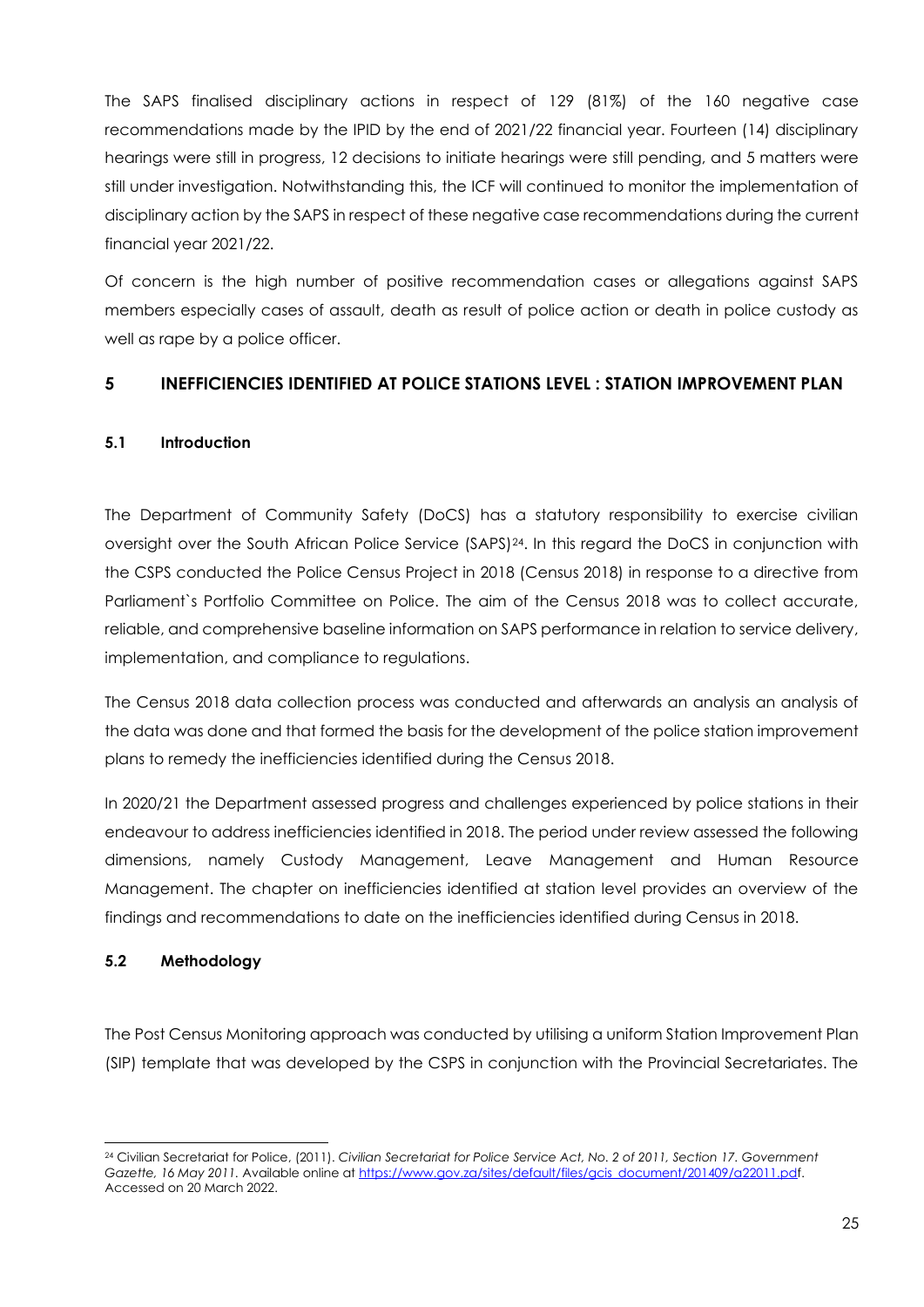SIP ensured standardization and effective monitoring of police station performance across the 9 provinces.

This chapter compares the 2018/19 financial year census findings and 2020/21 financial year follow up assessment conducted at sampled police stations. The SIP tool was utilized to assess whether there was improved performance and compliance by the police stations after the 2018 census project.

A sample of 21 police stations were identified during the period under review. The designated officials from the Department of Community Safety conducted oversight visits in quarter 3 at the selected police stations using the uniform (SIP) template.

Due to the COVID 19 pandemic, the monitoring team could not conduct physical visits to the station in quarters 2 and 4. However, assessment tool was self-administered by the police station. The police stations populated the SIP template, thereafter, the station commander verified the information as correct by signing the completed questionnaires.

The police station management, with the assistance of support personnel provide administrative records and verbal responses to the designated official conducting the oversight in quarter 3. Where applicable, the officials also made observations and perused documents to validate the responses. Ms Excel was used to capture data and to perform the data analysis. A standardized input sheet was developed with a baseline rating to capture the 2018 census data and the areas of concern transferred to Excel report template for the identified police stations to action remedial steps. The focus of the assessment was on the custody management, sector policing, human resources and leave management respectively.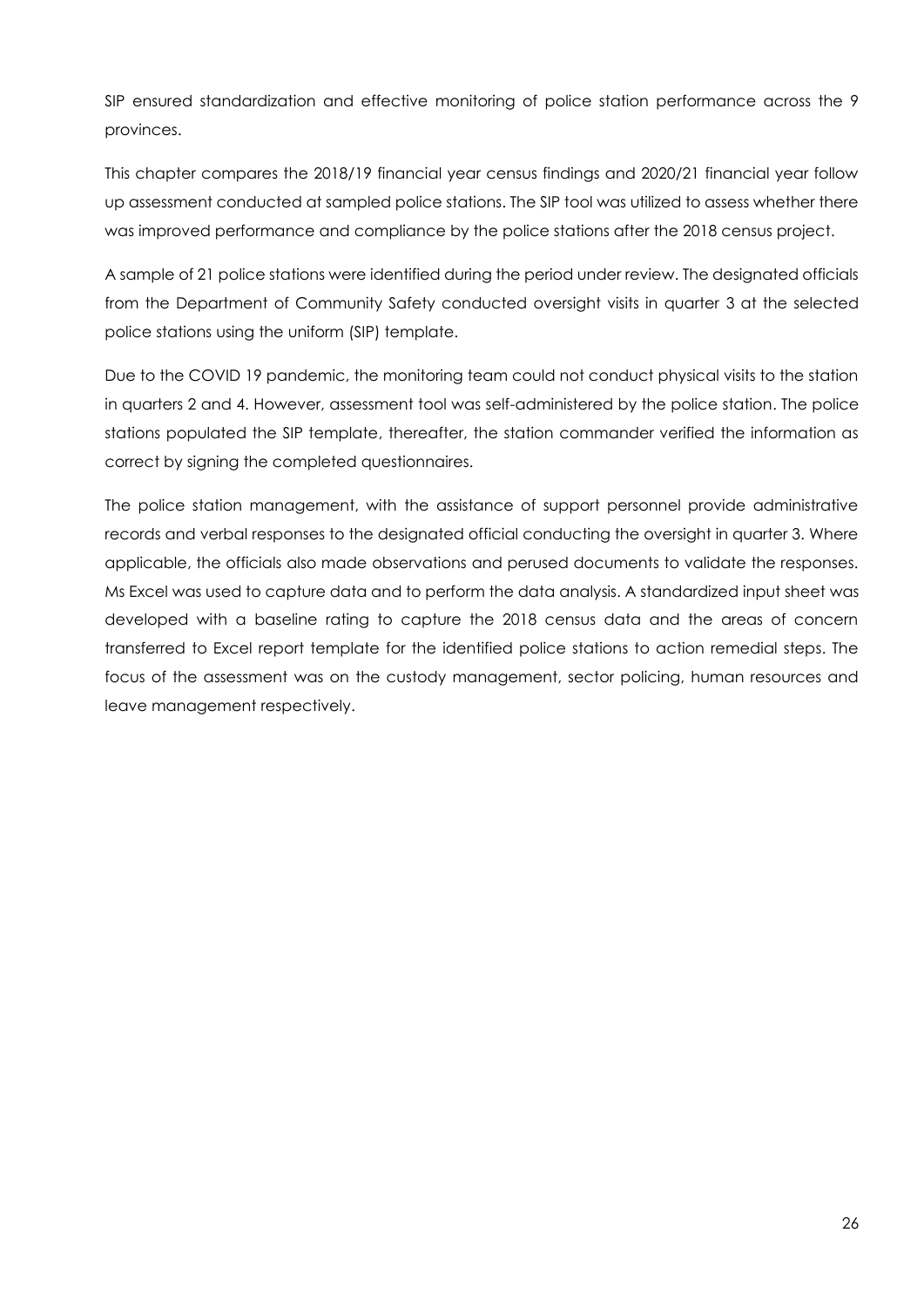#### **5.3 Findings**

The findings reflect the status of the remedial actions, challenges faced by the police stations in the process of implementing identified remedial actions and recommendations implemented by the sampled police stations.

# **5.3.1 Custody management**

The prevalence of escapes from police custody during the processing of suspects, before being sent to the detention cells to be remanded, has given rise to stricter measures that have been put in place to ensure the prevention of escapes. The SAPS put measures in place to curb escapes from police custody. These measures include the National and Provincial Instructions, station orders, station lectures and the sensitization of VISPOL members during the parades.

The Census 2018 found that five (19%) police stations namely Kleinvlei, Claremont, Darling, Ocean, View and Stellenbosch did not have holding cells. Both Kirstenhof and Cloetesville police stations neither had holding cells, nor detention cells. Belhar police station did not have detention cells either.

The 2021/2022 station improvement follow up assessment, found that the status quo remained at all the sampled stations. The management of police station falls within the ambit of the Department of Public Works (DPW) and the latter has not made attempts to change the status quo. The practical challenges which contributed to the lack of holding or detention cells is the lack of space in the current rented buildings from private owners. These buildings have inadequate space for holding or detention cells.

The census 2018 found that 13 (62%) of the 21 sampled stations i.e. Belhar, Kleinvlei, Darling, Ravensmead, Bellville South, Diep River, Kirstenhof, Ocean View, Simonstown, Atlantis, Paarl East, Cloetesville and Stellenbosch did not have a Memorandum of Agreement (MOA) between the Station Commander and Department of Correctional Services' Probation Officer in terms of the SAPS National Instruction 2 of 2010.25. Furthermore, these stations did not have the SAPS National Instruction 2 of 2010 which stipulates how the station should handle children in conflict with the law. The instruction requires the station commander to adhere to adhere to the SAPS national instruction and process agreed upon with the designated probation officer.

Worryingly, the 2020/2021 assessment found that only one station, Cloetesville, had an agreement in place with Probation Officer. The other 12 police stations did not have Memorandum of Agreement with the probation officers. The police stations without MoA indicated that, despite the unavailability of the MoA, service delivery and compliance with the national instruction is not compromised. They reported that they contact the probation officers when their services are needed.

<sup>25</sup> South African Police Service, (2010). SAPS National Instruction 2 of 2010 : Memorandum of Agreement (MOA) between the Station Commander and Department of Correctional Services' Probation Officer, Section 5 and 6. SAPS Head office, Pretoria.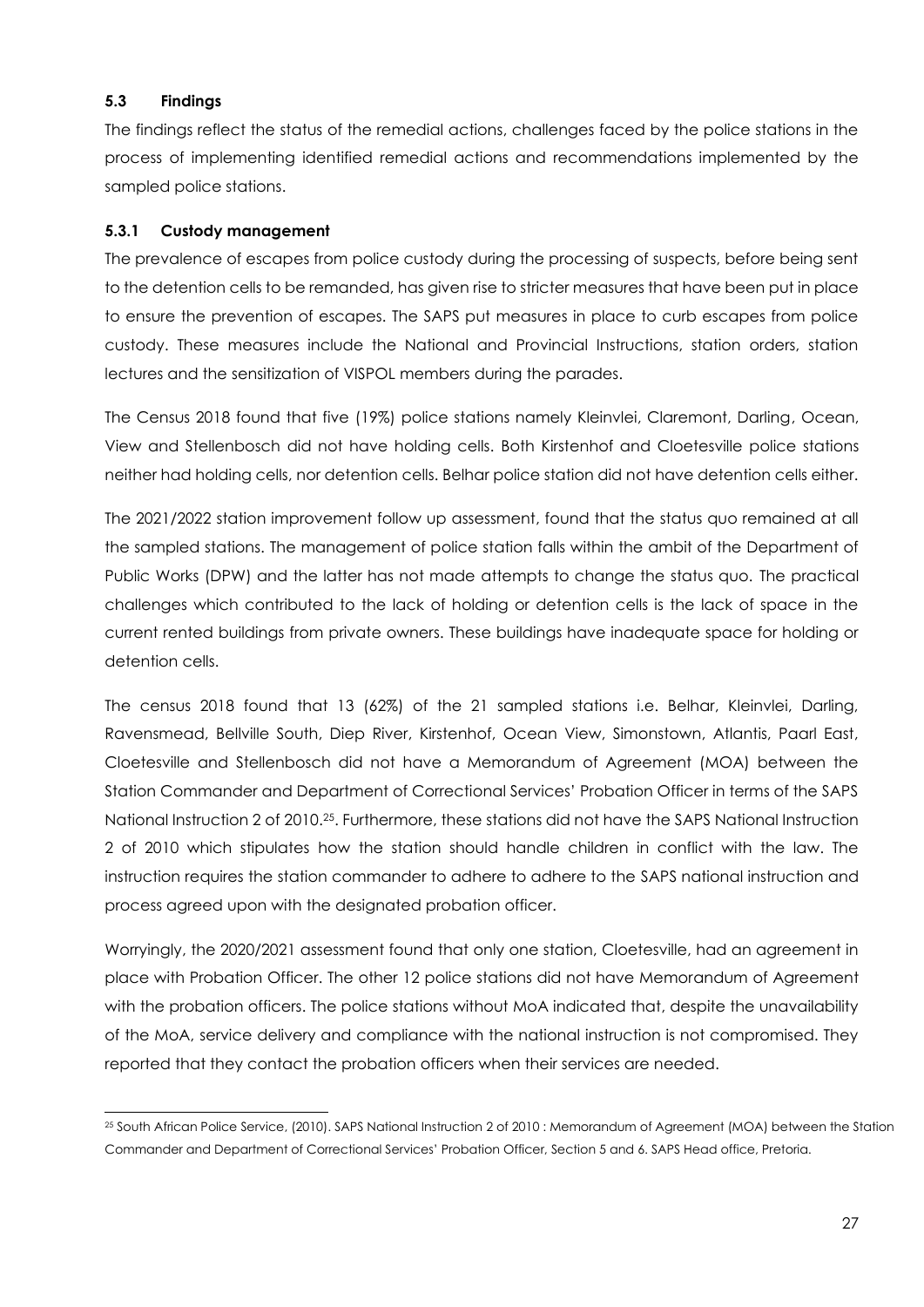# **5.3.2 Sector policing**

The SAPS National Instruction 3 of 2013, provides minimum standards that regulate the implementation of sector policing within the SAPS.<sup>26</sup> Sector policing is a policing approach that supports the implementation of the philosophy of community and partnership policing, by dividing a police station precinct into smaller manageable sectors, thereby facilitating improvement of community relations.<sup>27</sup>

The 2018 assessment found that 9 (42%) of the 21 police stations assessed did not meet their reaction time targets on attending to Alpha, Bravo and Charlie complaints as per the SAPS Efficiency Index System (EIS). During the follow up assessment in 2020/2021, it was revealed that, since the 2018 assessment the stations have put measures in place to remedy the situation. These measures include data integrity monitoring by the Management Information Official (MIO). Furthermore, relief commanders and members are held accountable for late reporting and disciplinary actions were instituted for dereliction of duty.

#### **5.3.3 Human Resource Management**

The fixed established (FE) of any police station reflects the allocation of human resources required by that police station to perform key functions in terms of the three main components of the police station, namely, Visible Policing (VISPOL), detective services and support services. The FE includes both members who have been employed under the SAPS Act no. 68 of 1995<sup>28</sup> and those employed under the Public Service Act (PSA) no. 103 of 1994. 29

During the 2018 census audit, it was found that in 15 (71%) of the 21 police stations audited, not all detectives attended the Basic Detective Learning Programme (BDLP) and Resolving of Crime Learning Programme (ROCLP), as per the SAP 96 (member training record). 30 These stations were Belhar, Kleinvlei, Ravensmead, Bellville South, Fish Hoek, Muizenberg, Kirstenhof, Hout Bay, Simonstown, Cloetesville, Franschhoek, Mbekweni, Paarl, Paarl East and Stellenbosch.

With the 2020/2021 follow up assessment, it was established that the status quo remained the same at the identified police stations. The stations raised the lack of call up instructions for training, and recently, the COVID-19 pandemic as factors that prevented the training of detectives. The lack of formal training particularly for the detectives has a negative impact in the investigation of cases and service delivery. The detection and conviction rates are likely to be affected, as detectives could struggle to complete investigations and refer cases to court for prosecution.

<sup>26</sup> South African Police Service, (2004). National Instruction 2 of 2004,Section 1. SAPS Head office, Pretoria.

<sup>27</sup> South African Police Service, (2004). National Instruction 2 of 2004, Section 3 (a) (i)). SAPS. SAPS Head office, Pretoria.

<sup>28</sup> South African Police Service, (1995). *South African Police Service Act, No.68 of 1995,* Section 28. Government Gazette, 4 October 1995.

<sup>29</sup> South Africa, (1994). Public Service Act 103 of 1994 Section 9 and 11) Available online at

https://www.gov.za/sites/default/files/gcis\_document/201409/15791103.pdf

<sup>30</sup> South African Police Service, (-----). SAPS 96 (Member training record)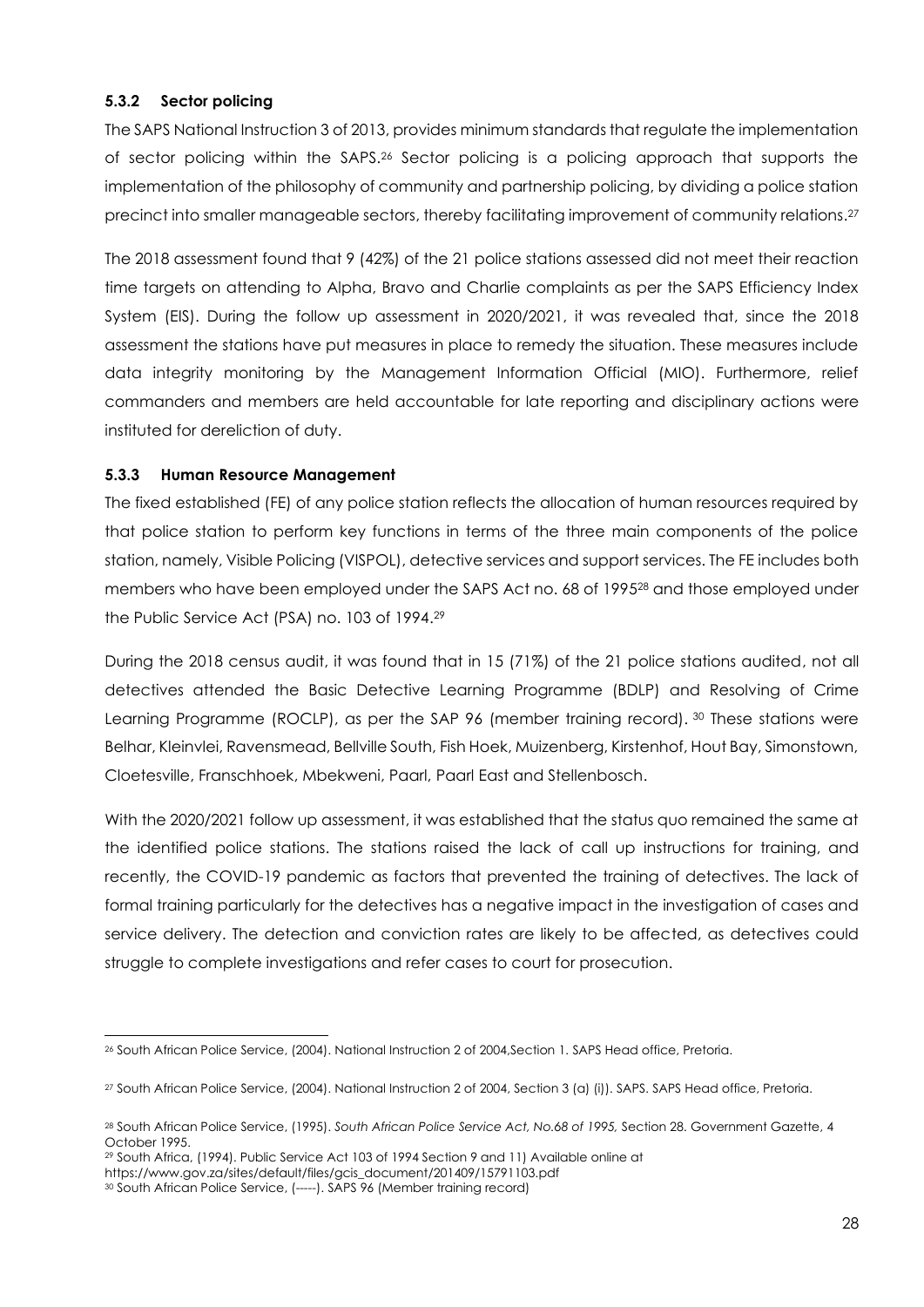#### **5.3.4 Leave management**

The SAPS National Instruction 2 of 2004 regulates the management and administration of leave.<sup>31</sup> It stipulates that an employee is entitled to 36 working days sick leave with full pay in a sick leave cycle over a three-year period. An employee appointed after the commencement of a sick leave cycle, is entitled to the full 36 working days sick leave for that cycle. Unused sick leave lapses at the expiry of the three-year cycle.<sup>32</sup>

The Census 2018 found that 14 (67%) of the 21 police stations assessed, displayed a higher utilization of sick leave. The 36 working days leave per cycle translate to 12 days per person per annum. More than 6 days sick leave in 6 months per person is regarded as high. Worryingly, the utilization of the sick leave at the sampled police stations ranged from 6 to 10 days on average per person, for the period of July to December 2017. The evaluation focused on the utilization of the sick leave. No trend analysis was conducted to ascertain days of week where sick leave was taken. Furthermore, it was found that members working in the detective and support components used most of their sick leave. Some of the contributing factors that were cited for the high sick leave utilization were beyond the control of the station, such as hospitalization and ill-health.

Compared to 2018/19 assessment, the 2020/2021 one found that police stations assessed for sick leave utilization were still experiencing this challenge. What was encouraging though was that stricter measures were implemented by these stations to remedy the challenge. For instance, the stations indicated that, each member's leave is monitored daily and weekly by the human resource management section of the station. In addition, absenteeism interviews are conducted by commanders and home visits are conducted by commanders during sick leave period. Furthermore, station orders are in place and members are also sensitized regarding the high utilization of sick leave.

# **5.4 Conclusion**

Even though the stations which were found not to have MoA with probation officers argued that service delivery was not hampered, and they were still non-compliant with the prescripts. The lack of MoA remains a challenge though as these stations still did not have an agreement as required by the SAPS National Instruction 2 of 2010. It is important to note that the lack of detective training on BDLP and ROCLP hampers the ability of detectives to solve cases optimally.

<sup>31</sup> South African Police Service, (2013). *National Instruction 3 of 2013 ,Section 1.)*

<sup>32</sup> Ibid.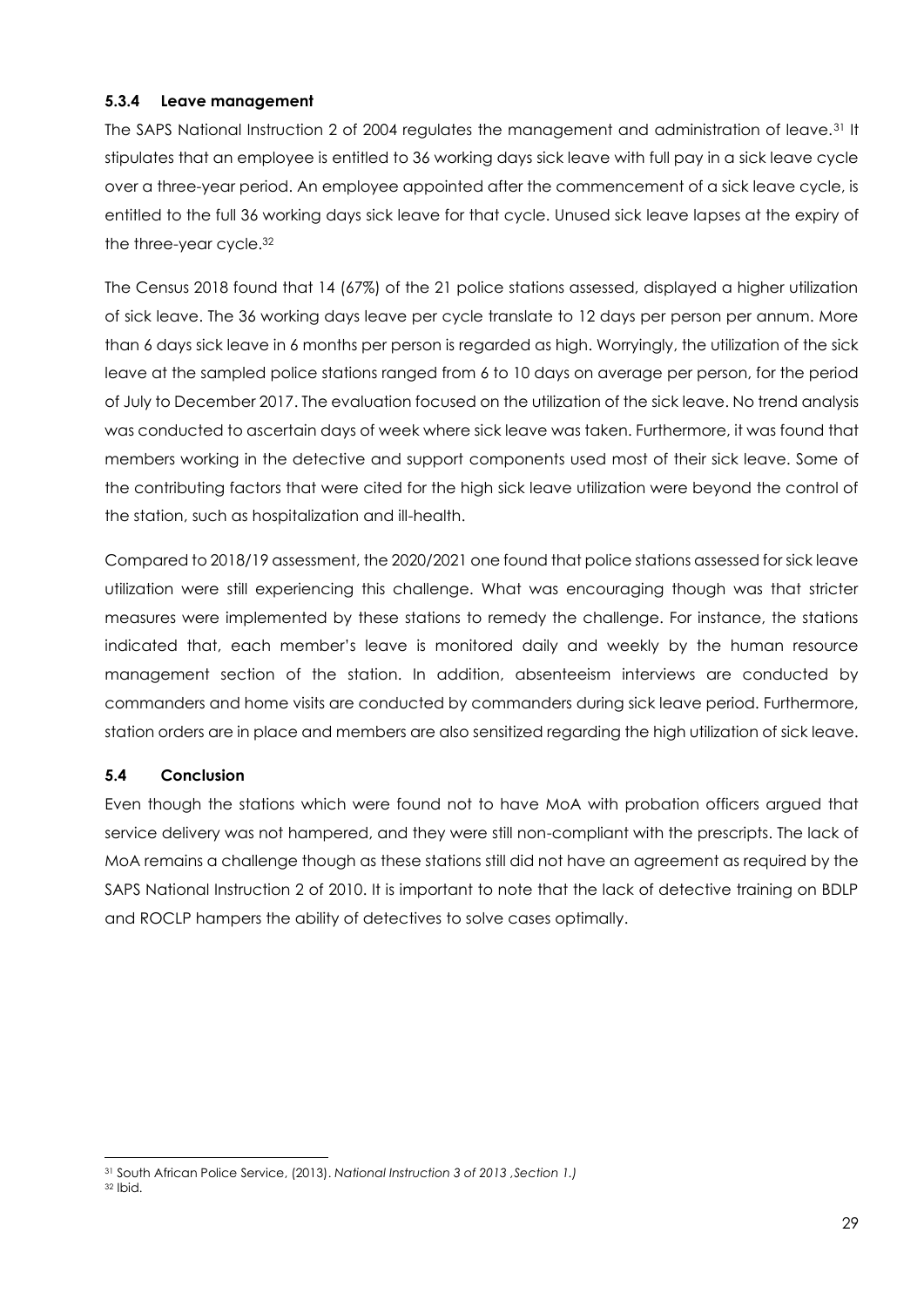# <span id="page-29-0"></span>**6 THE SAPS RESPONSE TO MANAGING COVID-19, 2020/21 FINANACIAL YEAR**

# **6.1 Introduction**

The Department of Community Safety (DoCS) in the Western Cape is giving effect to its Constitutional mandate by visiting police stations in the Western Cape province to conduct oversight inspections and hereafter compile an assessment report.<sup>33</sup> These inspections cover key components at the police stations. The inspections are aligned to the oversight methodology premised visiting of stations, conducting oversight audits and solicit data as prescribed by the office of the CSPS. The current assessment was done due to the emergence of the COVID-19 pandemic.

On the 23rd of March 2020 President Cyril Ramaphosa announced a nationwide lockdown in South Africa as part of the COVID-19 crisis response.<sup>34</sup> Initially it was proposed to run from 27 March to 17 April 2020, however, the lockdown was later extended to 30 April 2020. On 23 April 2020 the President announced a phased re-opening of the economy and on 1 May 2020 the country moved from Alert Level 5 lockdown to Alert Level 4 which allowed for some activity to resume with extreme precautions still being followed.<sup>35</sup> The level of lockdown was adjusted according over the reporting period taking into consideration the combination of infection, death, and hospitalisation rates in the country. The lockdown impacted on the work of many frontline institutions, such as the SAPS.

The SAPS as an essentially service, was affected the most. The COVID-19 global pandemic placed additional responsibilities to the SAPS. The SAPS had to amend its operational procedures and adapt new protocols and enforce compliance to the Disaster Management Act 57 of 2002 regulations. These responsibilities included arresting, charging or issuing fines to citizens for non-compliance to Disaster Management Act 57 of 2002 regulations.<sup>36</sup> Moreover, the SAPS were expected to sanitise suspects, vehicles and detention facilities in order to prevent the spread of the coronavirus and protect its members, members of the public and detainees. In this context, the SAPS had to introduce a register to document everyone visiting the police station including SAPS members.

Noting that SAPS was the leading role players entrusted with the responsibility to enforce the Disaster Management Act (DMA) regulations, it was therefore important for DoCS to assess the SAPS internal

<sup>35</sup> The Presidency, (2020. *Statement by President Cyril Ramaphosa on South Africa's Response to the Coronavirus Pandemic, Union Buildings, Tshwane,* 23 April 2020. Available at [http://www.thepresidency.gov.za/speeches/statement-president-cyril](http://www.thepresidency.gov.za/speeches/statement-president-cyril-ramaphosa-south-africa%27s-response-coronavirus-pandemic%2C-union-buildings%2C-tshwane)[ramaphosa-south-africa%27s-response-coronavirus-pandemic%2C-union-buildings%2C-tshwane](http://www.thepresidency.gov.za/speeches/statement-president-cyril-ramaphosa-south-africa%27s-response-coronavirus-pandemic%2C-union-buildings%2C-tshwane) <sup>36</sup> South Africa, (2003). *Disaster Management Act, Act No. 57 of 2002*. Available online at

<sup>33</sup> South Africa, (1996). *The Constitution of the Republic of* South Africa, Act 108 of 1996.)

<sup>34</sup> Regulations issued in terms of section 27(2) of the Disaster Management Act, 2002; R398 dated 25 March 2020.

[https://www.cogta.gov.za/cgta\\_2016/wp-content/uploads/2016/06/DISASTER-MANAGEMENT-ACT.pdf.](https://www.cogta.gov.za/cgta_2016/wp-content/uploads/2016/06/DISASTER-MANAGEMENT-ACT.pdf) Accessed on 27 March 2022.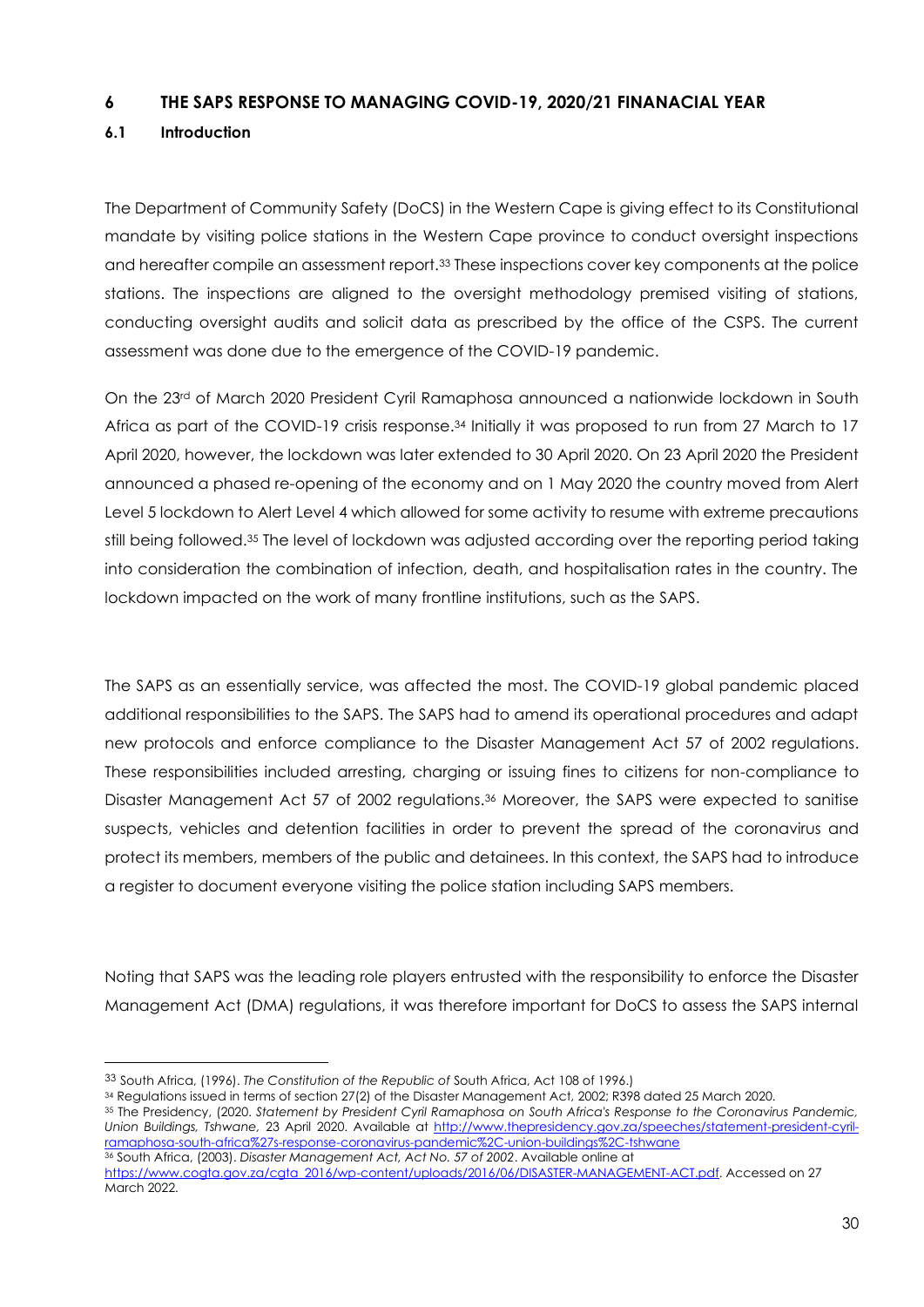compliance with the regulations. Subsequently, DoCS conducted an assessment in terms of its legislative mandate, Section 206 of the Constitution and Section 6, subsection 1 (a) of the Civilian Secretariat for Police Service Act. 2011 (Act No. 2 of 2011). The CSPS and Provincial Secretariats (PS) are expected to monitor the performance of the SAPS by conducting regular assessments on compliance to their policies and other relevant legislation. It was in this context, that SAPS response to the management of COVID-19 was undertaken.

# **6.2. Assessment objectives**

The objectives of the assessment were to determine:

- 6.2.1 The state of readiness by the police stations to deal with the prevailing COVID-19 pandemic in their respective policing precincts and beyond;
- 6.2.2 How SAPS as an institution is protecting their members from the COVID-19 and the spreading thereof;
- 6.2.3 How the SAPS ensure that their members and/ or infrastructure do not contribute to the spread of COVID-19;
- 6.2.4 How the SAPS are enforcing the public compliance to the DMA regulations;
- 6.2.5 How does the deployment of SAPS to enforce DMA regulations affect normal deployment of other criminal activities within the policing precinct; and

# **6.3 Methodology**

The DoCS developed a provincial monitoring tool to assess SAPS compliance with the COVID -19 regulations. Specific indicators were identified to determine the level of compliance for the following divisions within the police station namely Community Service Center, Visible Policing; Support Services and Supply Chain Management. These indicators were based on the SAPS Regulations on Containment and Management : DCS 19/2/1, dated 11/02/2020.<sup>37</sup>

The Western Cape COVID -19 provincial tool was sent to the SAPS Provincial office to circulate it to the 132 (87.4%) of the 151 SAPS stations in the province. The questionnaire administration took into consideration the levels of COVID-19 infections, lockdown regulations and access to the stations. Concerted efforts were made to minimize physical contact with SAPS members and members of the public hence the data collection process was amended due to the COVID-19 pandemic. What did not change though was the verification of the data and the information captured via the tool.

<sup>37</sup> Protocols on the prevention, control and Management of COVI-19 within SAPS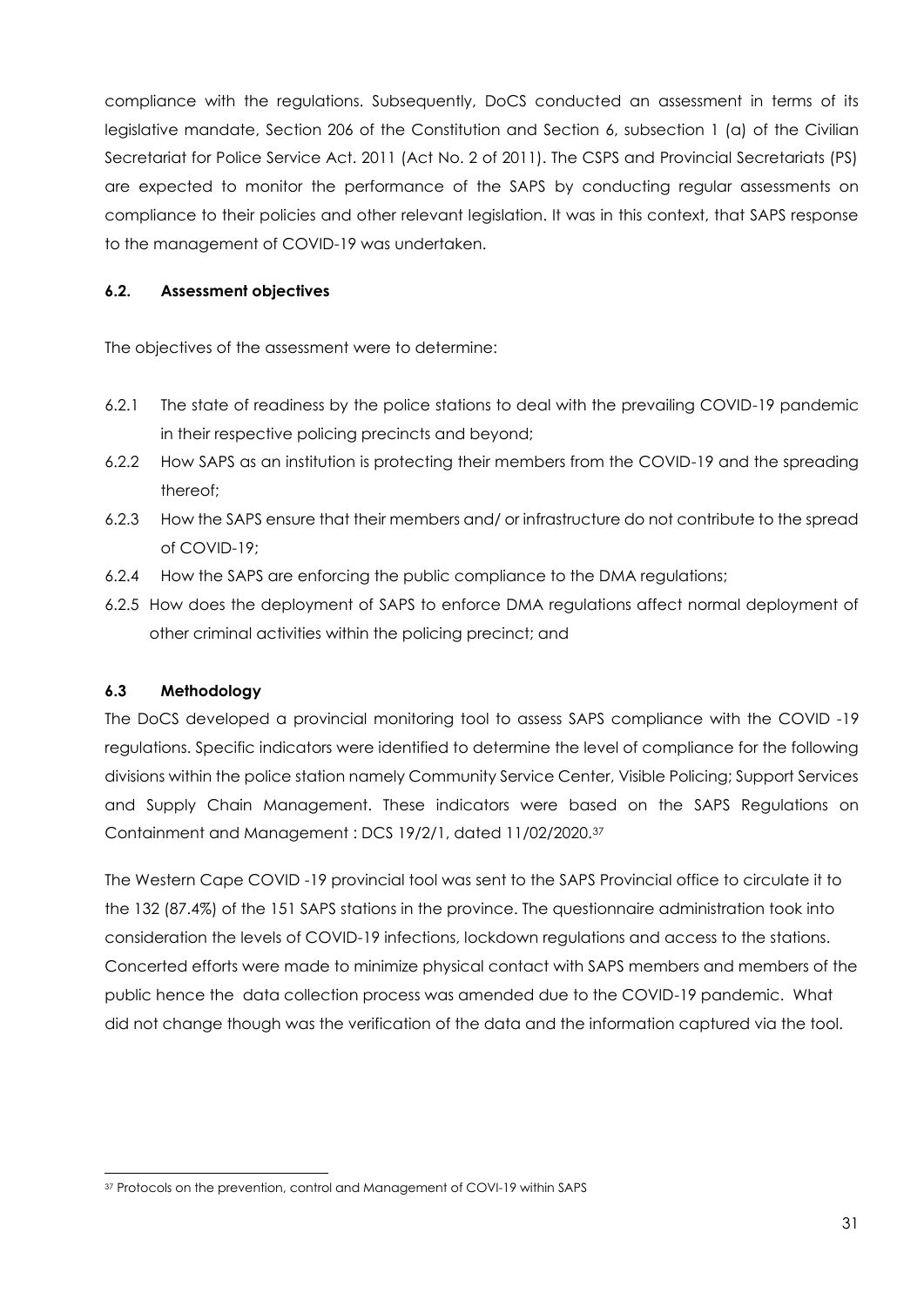To minimize contact and spending less time at stations due to prevalence of the virus then at some stations, an agreement was reached with the Station Commanders, that they would manage and coordinate the completion of the questionnaire. Thereafter sign the questionnaire as a confirmation that the data provided is accurate and correct. The DoCS officials would then visit the 132 police stations during the period of July 2020 to February 2021 to verify and ensure that all data was correctly completed on the tools.

Thirty-six tools for quarter 1 (April-June 2020) were self-administered by the SAPS stations due to high level of infections at the time as it was lock down. It was lockdown alert level five during the period. Fifteen (15) of the SAPS Clusters were identified, those included: Beaufort West; Blue Downs; Cape Town; Cape Winelands; Da Gamaskop; Eden; Khayelitsha; Milnerton; Mitchells Plain; Nyanga; Tygerberg; Vredenburg; Vredendal; Worcester and Wynberg.

Oversight visits by the officials were only conducted for the period of July 2020 to March 2021**.** It was ensured that minimal time was spent at each station during this process, which was possible due to the pre-completed tools by the police stations. During the physical visits to the respective police stations, the officials observed and verified the data presented on the tools.

# **6.4 Limitations of the study**

- 6.4.1 The assessment study had limitations. These included COVID-19 lockdown regulations which restricted the movement of every citizen due to high infection rates and deaths during the time. Subsequently, few people visited the police stations, and the inspection team had to adopt a different methodology solicit data from the police stations.
- 6.4.2 Oversight inspections were mainly dependent on observations, and verification of data received. The prevalence of the COVID 19 pandemic affected the verification of the data on the questionnaires, particularly for quarter one.
- 6.4.3 Access to in-depth audits and verification was limited and this denied the officials opportunity to hear the fears and concerns of the respondents.
- 6.4.4 Finally, the study relied on the information submitted by Station Commanders. Although attempts were made to verify the data, not all participating stations' data could be verified due to precautionary reasons.

# **6.5 Findings**

The COVID-19 data collection was administered at 132 of the 151 police stations in the province covering 15 police clusters over the period : April 2020- March 2021. The data was collected per quarter over the reporting period. In quarter one ,36 police stations and in quarter two, 21 police stations were covered via the tool. Quarter three and four accounted for 38 and 37 police stations respectively. Key findings of the assessment are presented in table 1 below.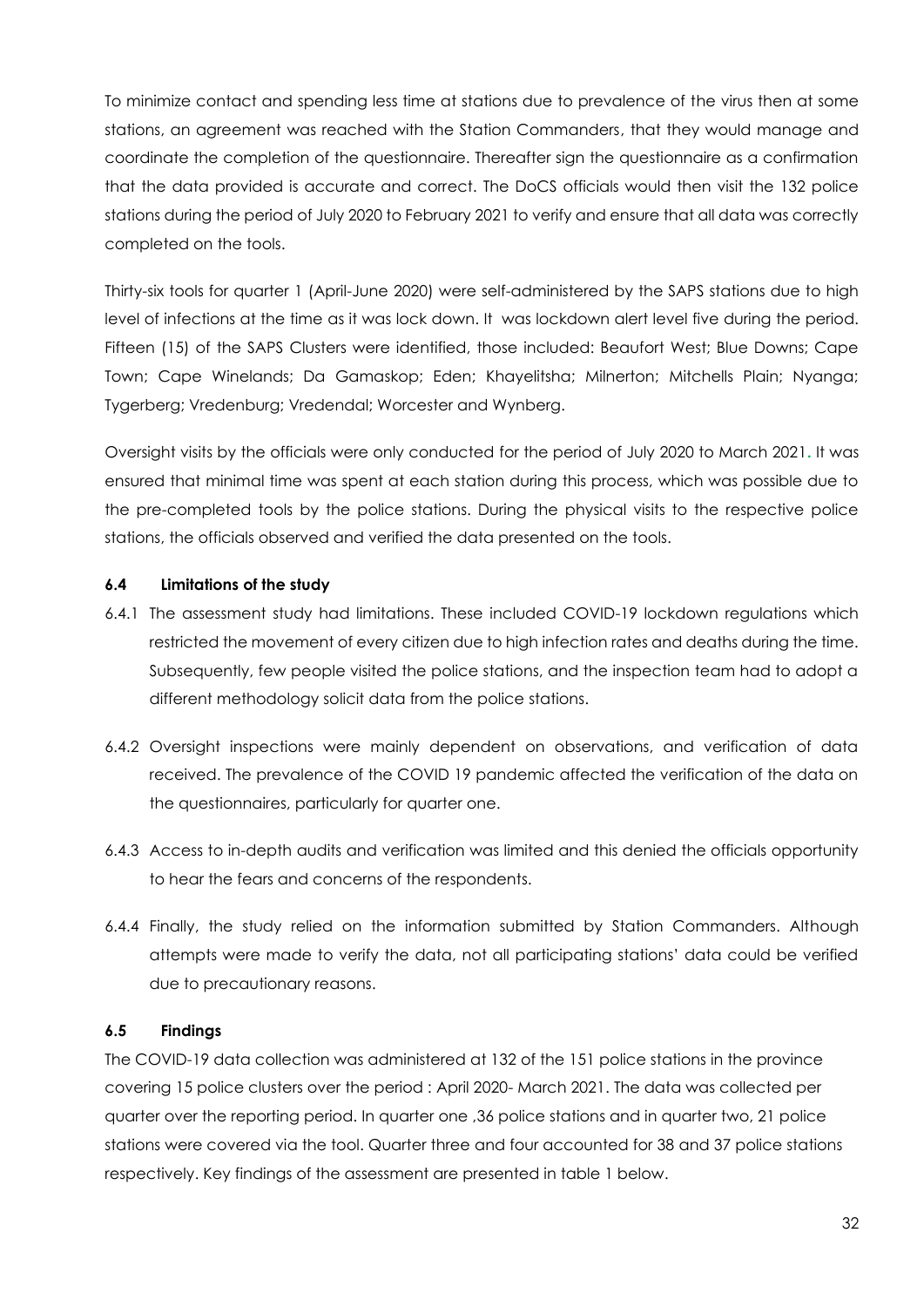# **Table 1: The SAPS response to managing COVID-19 pandemic at police station level**

| <b>THEME</b>                                                             | <b>FINDINGS PER IDENTIFIED THEME</b>                                                                                                                                                                                                                                                              |
|--------------------------------------------------------------------------|---------------------------------------------------------------------------------------------------------------------------------------------------------------------------------------------------------------------------------------------------------------------------------------------------|
| 1. Sanitization<br>when<br>visiting or entering<br>the SAPS building     | All 132 (100%) of the police stations reported that everyone including their<br>members was sanitised whenever visiting or entering the building;                                                                                                                                                 |
| 2. Wearing of PPE                                                        | All 132 (100%) of the police station maintained that all their members were<br>wearing PPEs issued to them at all times at the station when on duty;                                                                                                                                              |
| 3. Floor markings                                                        | A total of 122 (91.7%) of the police station reported that they had floor<br>markings to ensure social distances in the queues for people visiting the<br>stations;                                                                                                                               |
| 4. Visitation registers                                                  | A total of 130 (97.7%) of the stations reported that they had registers at the<br>CSC to record all people visiting the stations daily;                                                                                                                                                           |
| 5. Availability of Sta-<br>tion Orders                                   | A total of 93 (69.9%) of the police stations reported that they had Station<br>Orders in relation to COVID-19 activities;                                                                                                                                                                         |
| 6. Availability of Op-<br>erational Plans                                | A total of 114 (85.7%) of the police stations reported that they had<br>Operational Plans to monitor compliance to the DMA Regulations;                                                                                                                                                           |
| 7. Designated officer<br>for enforcement of<br><b>DMA Regulations</b>    | A total of 124 (93.2%) of the police stations reported that they had an<br>officer specifically designated to coordinate the enforcement of DMA<br>regulations and other COVID-19 activities at the station;                                                                                      |
| 8. Frequency of de-<br>tention<br>facilities<br>sanitisation             | A total of 128 (97%) of the stations reported that their detention facilities<br>were regularly sanifised at different intervals depending on the use thereof.<br>The figure excludes the three stations where there were no detention<br>facilities (Elands Bay; KwaNonqaba and Lingelethu West. |
| 9. SAPS stations with<br>tested<br>member<br>positive to COVID-<br>19    | A total of 42 (44%) SAPS stations of the 96 assessed for the period of July<br>2020-March 2021 with a reference period of March-November 2020 had<br>members who tested positive to COVID-19;                                                                                                     |
| <b>Members</b><br>10.<br>tested positive to<br>COVID-19<br>and<br>deaths | A total of 721 members tested positive from the 42 of the 96 SAPS stations<br>assessed for the period of July 2020-March 2021. The period for which these<br>members tested positive was March - November 2020. A total of 7 deaths<br>were recorded for the same period.                         |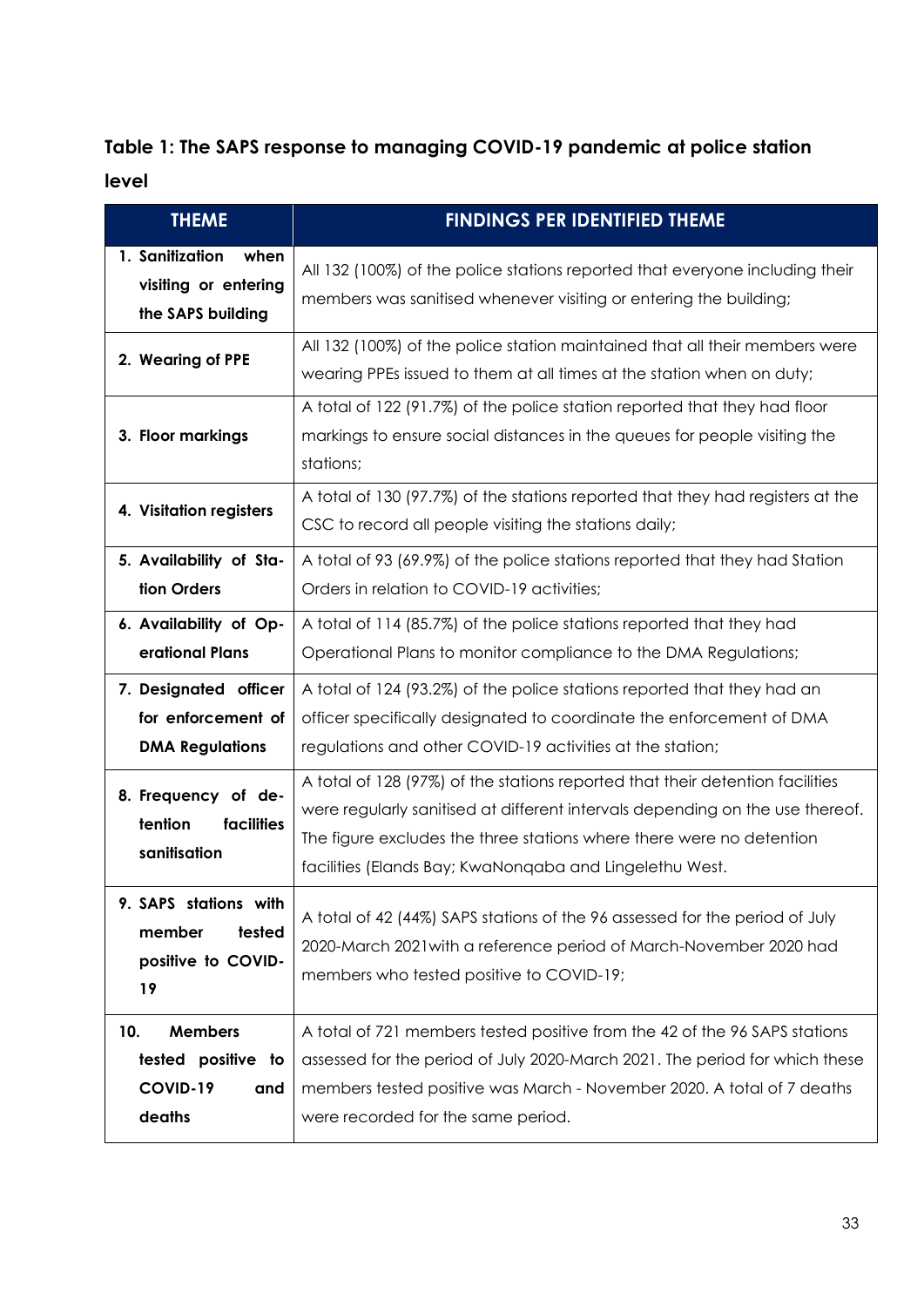In an endeavour to ensure that the members at the stations, including the infrastructure do not contribute directly and indirectly to the spread of COVID-19, certain measures were put in place to sanitise the counters, door-knobs, stamps, pens etc. The 132 stations sanitised counters, door-knobs, stamps, pens at various intervals, ranging from hourly to daily depending on how often these were used. Sanitisation was the main mechanism implemented to minimize the spread of the coronavirus to members and people visiting the stations.

Encouragingly, all 132 SAPS stations reported that all members were sensitised on the COVID-19 pandemic. The parades, information books and notice boards were used for this purpose. Regular sessions were held with members, alternating these various mechanisms to curb the spread of the corona virus. It is worth noting that this happened at peak time of the pandemic.

Of particular importance is that 129 (98%) of the police stations confirmed that their detention cells were sanitised daily and weekly. This was depended on whether there were suspects arrested and detained. These results exclude those police stations that did not have detention facilities namely, Elands Bay; KwaNonqaba and Lingelethu West.

The police stations reported that only suspects who had committed serious crimes including murder, rape aggravated robberies etc were detained to appear in court. Attempts were made to keep detention cells at 50% capacity to minimise chances of spreading the virus.

For the period , July 2020 to March 2021 at total of 96 police stations were assessed. Of these 96 stations 42 (44%) at least one member tested positive to COVID-19 pandemic. As stated, before 721 members tested positive to COVID-19 and unfortunately seven deaths were also recorded. Noting that the members who tested positive had to isolate for at least 10 days, the ability of the SAPS to deliver an acceptable level of service was affected.

The assessment found that 20 of the 132 (15%) stations did not develop a new deployment strategy, during the reporting period compared to the 107 (82.3%) of the stations that developed a new deployment strategy. The new deployment strategy meant that the stations had to ensure that there is a minimum number of members deployed at the station and offices to avoid overcrowding and to always maintain social distancing. It also meant that members had to rotate in terms of coming to work and maintain small numbers depending on the office space available for them to do their work.

Some of the 20 police stations that did not adopt a new deployment strategy, stated they had members who tested positive for COVID -19 or members who encountered a COVID-19 positive person and had to isolate. Some stated they had their operational members deployed to cluster offices, thus making it difficult for the station to implement a new deployment strategy due to limited personnel. The police stations reported that non-essential activities were deferred. Some offices closed temporarily with some administrative staff to relocated to supplement gaps as the identified need at the relevant station.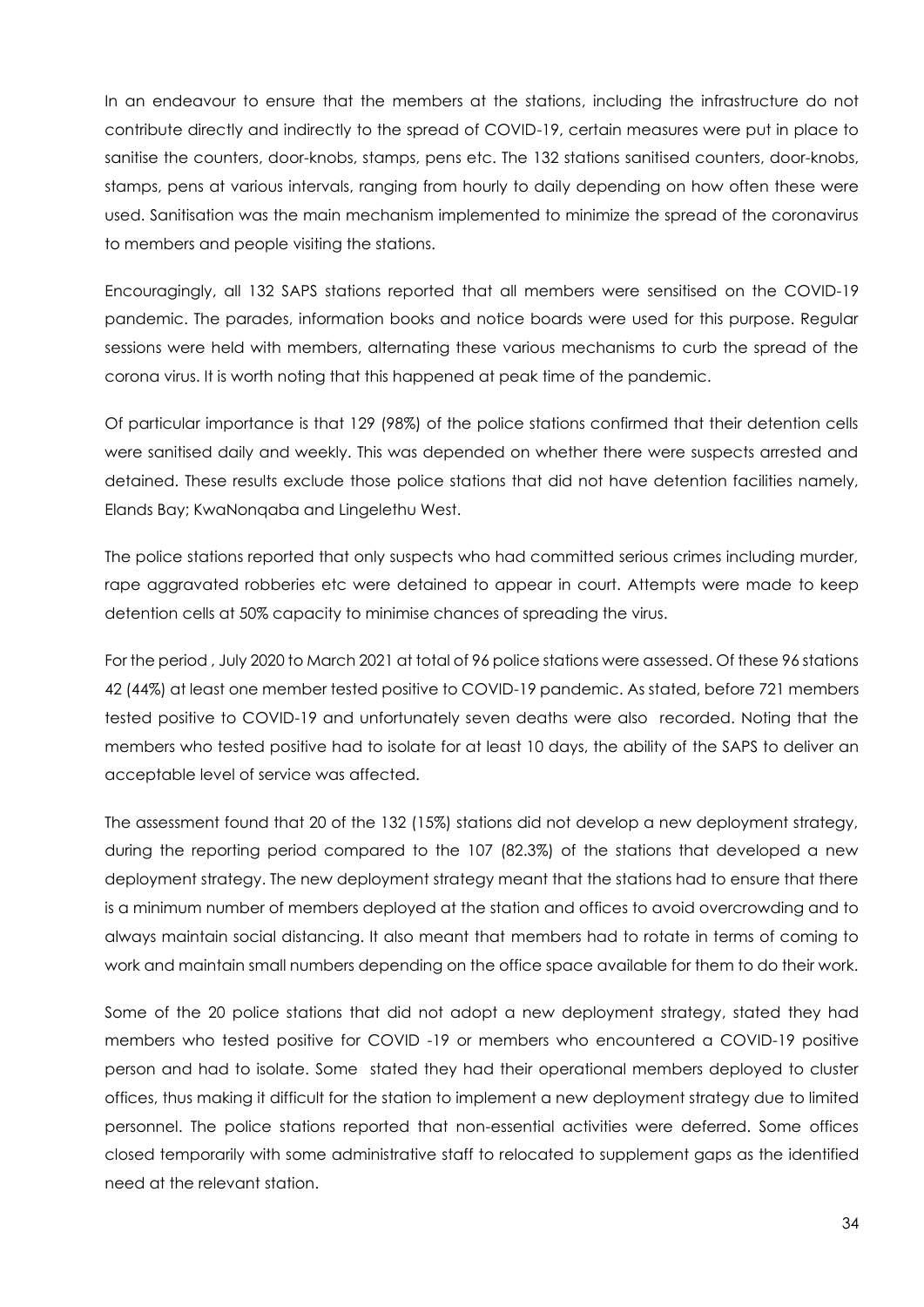The shifting of employees was in line with the directive from the Protocols for the Containment and Management of the COVID-19 which provided guidance and processes to be followed to deal with vulnerable employees and rotation of certain employees as a measure to mitigate risks within the workplace.<sup>38</sup> This directive was aligned to the guidelines from both the Department of Health and Department of Labour.

Figure 12 below illustrates the top ten police stations in terms of cases registered for transgressing the DMA and COVID-19 lockdown regulations. Milnerton with 1 761 recorded the highest number of cases. Kleinvlei followed with 1 156 cases, with Kuilsriver as the tenth on the list with 504 cases. The top ten police stations contributed to 9 393 cases (48.6%) to provincial total of 19 321 for the period of April 2020-March 2021. These top ten stations were at the fore front to ensure that all those who transgressed the DMA and COVID-19 lockdown regulations were brought to book and their cases registered, fines issued or sent to court for further prosecution.



**Figure 12: Registered COVID-19 cases on the contravention of DMA regulations**

Another important consideration was the visitation register. The SAPS Regulations on Containment and Management of Covid-19  $(4.1.5 - 4.1.7)<sup>39</sup>$ , requires each station register details of all people visiting the station. These include employees visiting the premises other than their place of work. This register was important to keep a record of people visiting the station, but also gathering information that can be used to advise the SAPS provincial office of what is happening at the police station level. Accordingly, suspected cases of COVID-19 had to be escalated to Provincial COVID -19 Steering Committee daily before 12:00. <sup>40</sup> Visitors with temperatures exceeding 38 degrees were referred to a

<sup>38</sup> South African Police Service Act, (2020).Protocols for the Containment and Management of the COVID-19 second wave within SAPS: 50/50 rotation of employees

<sup>39</sup> South African Police Service Act, (2020). Regulations on Containment and Management of COVID-19 (4.1.5 – 4.1.7). <sup>40</sup> Suspected case refers to a situation where a person is showing known symptoms like coughing, high temperature, weakness etc.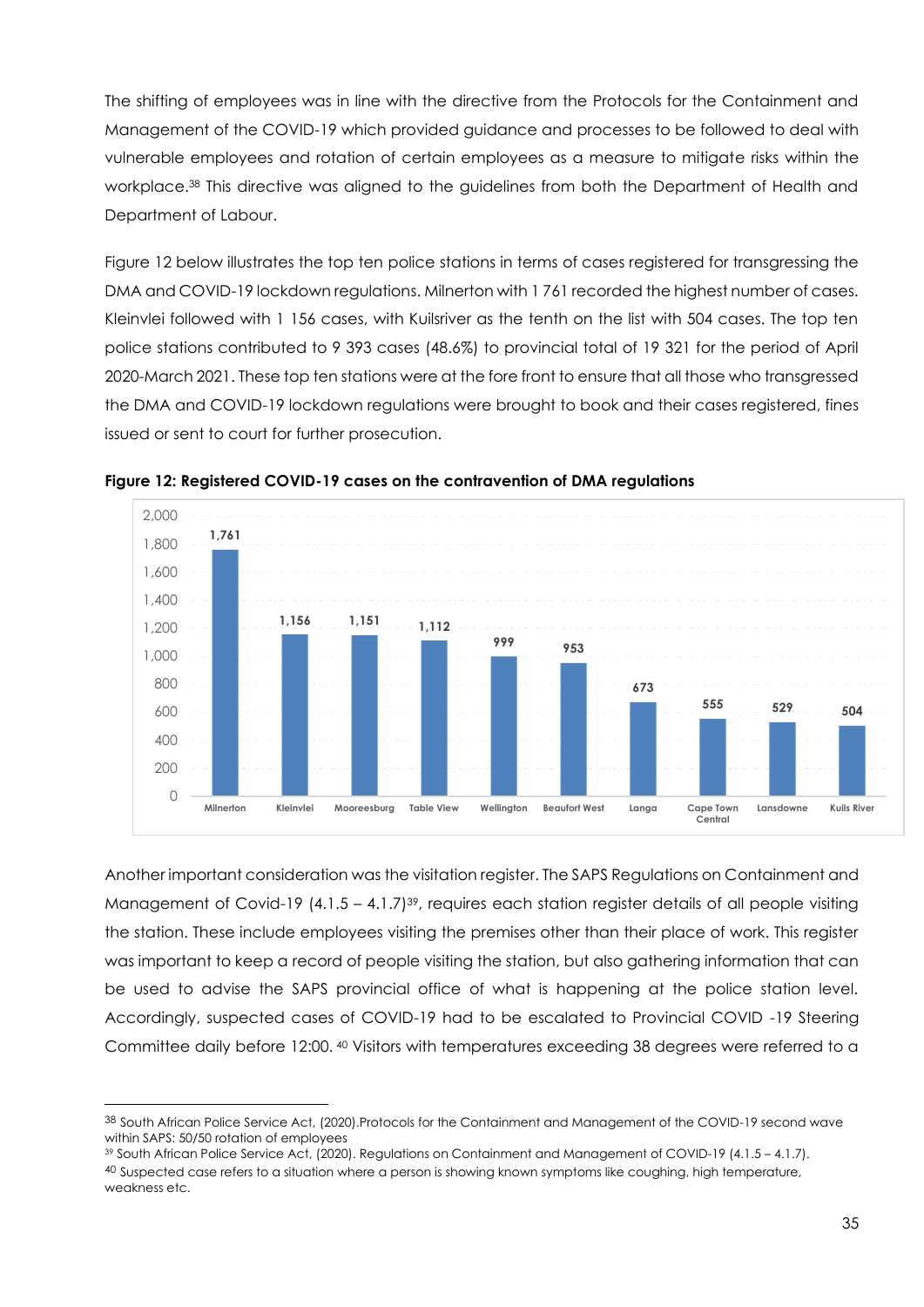medical facility. In compliance with the Protocols for the Containment and Management of the COVID-19, it was required that each police station must keep a visitors' register for record purposes.

# **6.6 Conclusion**

The main purpose of this study was to assess the state of readiness of the sampled stations in the province to implement both the DMA and COVID -19 regulations.

The CSC was the window through which all police stations had to implement measures to ensure that all protocols required were observed in line with the DMA regulations and SAPS instructions. These requirements include sanitising, social distancing, and the wearing of protective materials by both the members and clients visiting the stations. The results of the study affirm that these measures were by and large implemented at the sampled police stations.

The SAPS members are as well not immune to COVID -19. They also had to be protected from the pandemic by being provided with the relevant PPEs. It was also observed that majority of members were utilising the reusable SAPS face masks. None of the stations visited during the period had members not wearing their correct PPEs, in particular the face masks.

Social distancing is one of the vital precautionary measures which had to be observed in an endeavour to minimize the spread of COVID-19,hence the need for demarcated or marked areas indicating the distance that people should observe when visiting the CSC. The study found that most of the stations had floor markings to ensure social distancing in the queues for people visiting the stations.

The visitation register is a source document that is utilised by the stations to capture information of people who accessed the station on a daily basis. This register is put in place for various reasons but importantly for security, wellbeing of members and to have statistical records in terms of the number of people who access the station. Only 2% of the 132 stations did not have a register to record details of people visiting the stations.

Lastly, the availability of the protection equipment on COVID-19 for the SAPS employees as a measure prevent and protect members from contracting and spreading of the virus, did not seem to be a challenge at the stations. Necessary steps were taken by the SAPS Provincial SCM to ensure that they meet the demand on PPEs for all SAPS employees. Despite limited information on how best to curb the spread of the coronavirus during the period under review, the results of the assessment suggest that the police stations observed, were ready to deal with the spread and prevention of the pandemic at least within the police station level.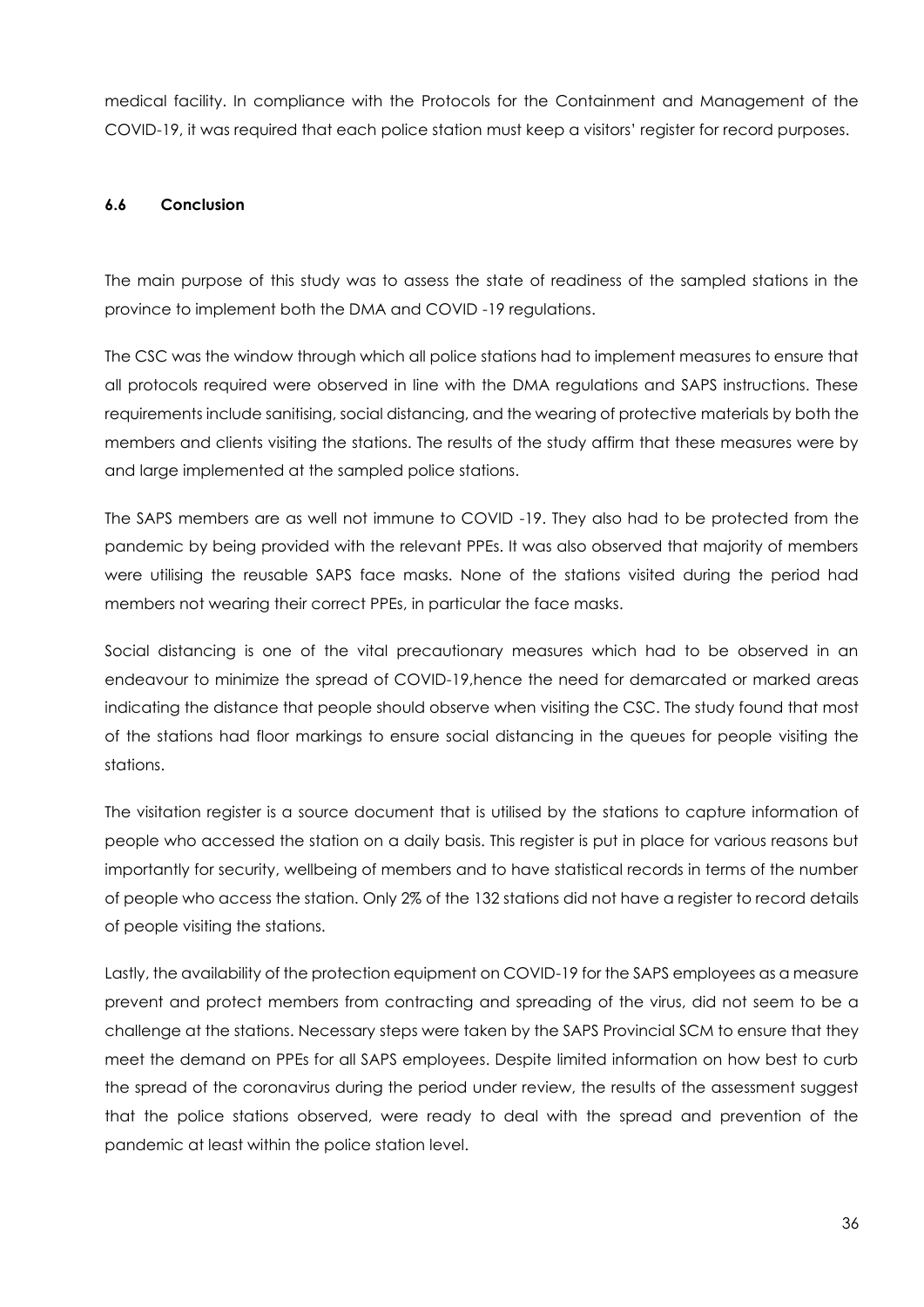Furthermore, it seems the SAPS was making the necessary effort to protect its members and members of the public that were visiting the police station by complying with the non-pharmaceutical requirement for dealing with COVID-19 pandemic namely, sanitisation, social distance and wearing of mask particularly.

# <span id="page-36-0"></span>**7. SAPS' COMPLIANCE WITH DOMESTIC VIOLENCE ACT: CENSUS 2018/19 AND POST CENSUS**

# **7.1 Introduction**

The Western Cape Strategic Plan framework serves as a specific guideline for the Western Cape Government (WCG) for the period of 2019 – 2024.<sup>41</sup> It emphasizes the reduction of murder and the high level of gender-based violence (GBV) in the Western Cape Province. The Department of Community Safety (DoCS) as one of the WCG departments has a civilian oversight mandate over the SAPS. The SAPS has specific obligations in terms of the Domestic Violence Act,1998 as outlined in the following section of the Act, i.e. Section 2,3,4.8,9 and 19. The SAPS National Instruction 7 of 1999(SAPS NI 7/1999) prescribes standard operational tool that guide all police officers on how to execute this responsibility.<sup>42</sup> In this context, DoCS monitors SAPS compliance with the implementation of the Domestic Violence Act,1998.

The assessment of SAPS compliance with Domestic Violence Act implementation in the Western Cape was done over two specific time periods. Firstly, it was done the 2018/19 Census survey covering 150 police stations then. Samora Machel police station was only commissioned after the census hence it is not accounted for the 2018/19 census. Secondly, 17 police stations were monitored during 2019/20 financial year.

For 2020/21 financial year, monitoring of police stations on compliance on domestic violence was not conducted due COVID-19 lockdown and restrictions on SAPS as a key frontline institution of the state. This report therefore only covers the results of the domestic violence compliance using the Census 2018/19 data for 150 police stations and the data collected in 2019/20 financial year for 17 police stations monitored. These two sections will be marked accordingly in the report.

#### **7.2 Methodological approach to monitor SAPS compliance with the Domestic Violence Act,1988.**

In compliance with Section 6 (1)(a) of the Civilian Secretariat for Police Act, 2011 which requires the Civilian Secretariat to monitor and evaluate compliance with the Domestic Violence Act, 1988, the officials from the Department of Community Safety physically visits police stations to monitor SAPS

<sup>41</sup> Western Cape Government, (2019). *Western Cape Strategic Plan 2019 – 2024*. Available at: [https://www.westerncape.gov.za/text/2020/February/western\\_cape\\_strategic\\_plan\\_2019-2024.pdf](https://www.westerncape.gov.za/text/2020/February/western_cape_strategic_plan_2019-2024.pdf) . Accessed on 3 June 2020.

<sup>42</sup> South African Police Service, (2006). SAPS National Instruction 7/1999 on the Domestic Violence Act, consolidation notice 5/2006. SAPS Head office, Pretoria.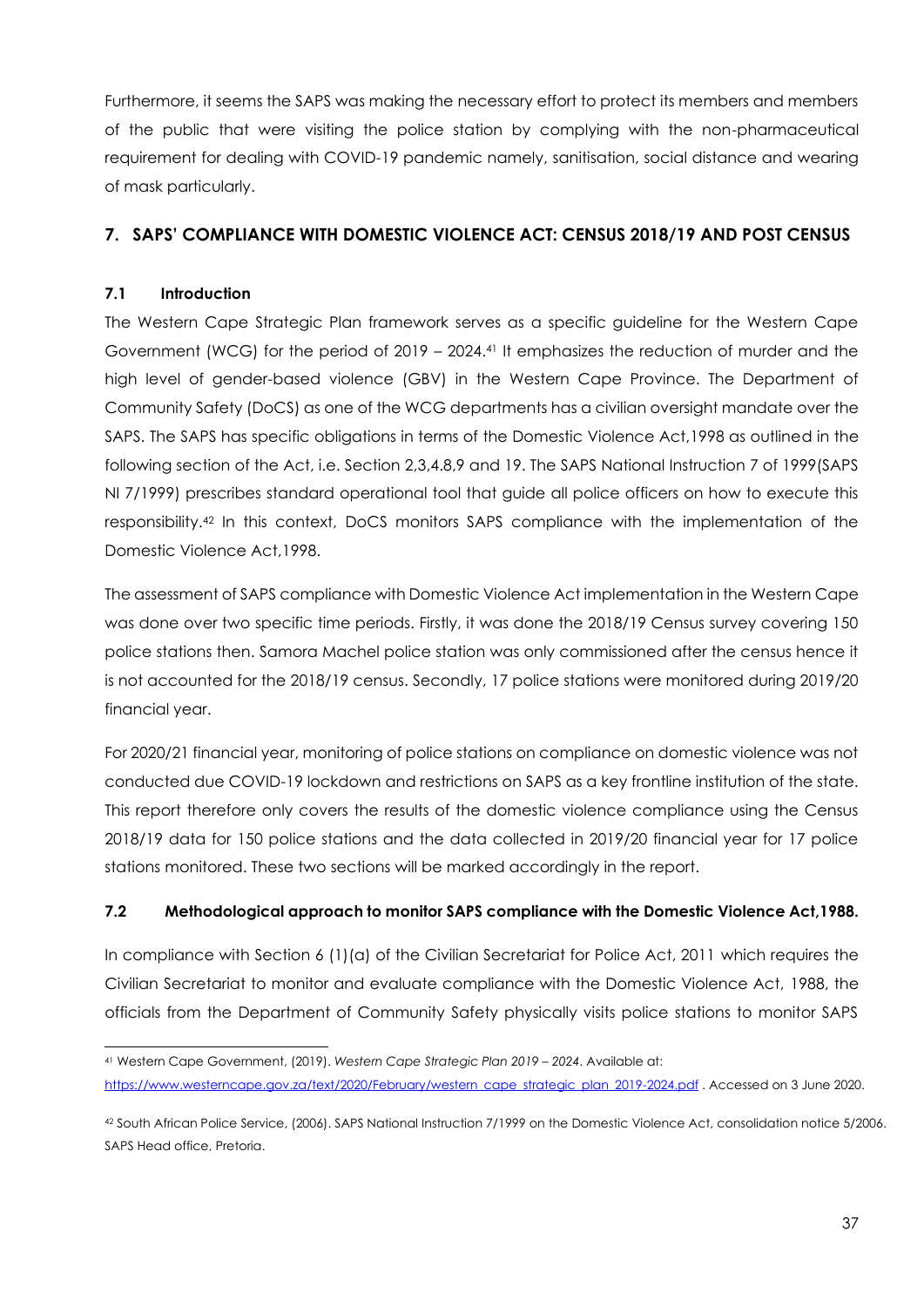compliance with the Act. The approach adopted was that after the 2018/19 Census a sample of stations will be visited per year for subsequent years to assess their compliances and determine improvement made in terms of their processes and systems. Moreover, the Department of Community Safety participate and chairs a Domestic Violence Compliance Forum (DVACF).

#### **7.3 Domestic violence incidents reported in analysis of Census 2018/19 data**

The occurrence of domestic violence in the Western Cape Province is high and the distribution these incidents is not limited to only the bigger police precincts but cuts across the province. Figure 13 shows the distribution of domestic violence incidents for the 16 police clusters in the Western Cape. Eden police cluster had the highest domestic violence incidents at 9 669 and Cape Town cluster the lowest at 1 646.





Figure 14 below highlights the top 20 police stations with the highest levels of domestic violence incidents. Evidently, in terms of geographical distribution of these stations, 14 (70%), are situated in the City of Cape Town (CoCT), and the others are outside the CoCT.

#### **Figure 14: The top 20 domestic violence incidents police stations in the Western Cape for 2019/20**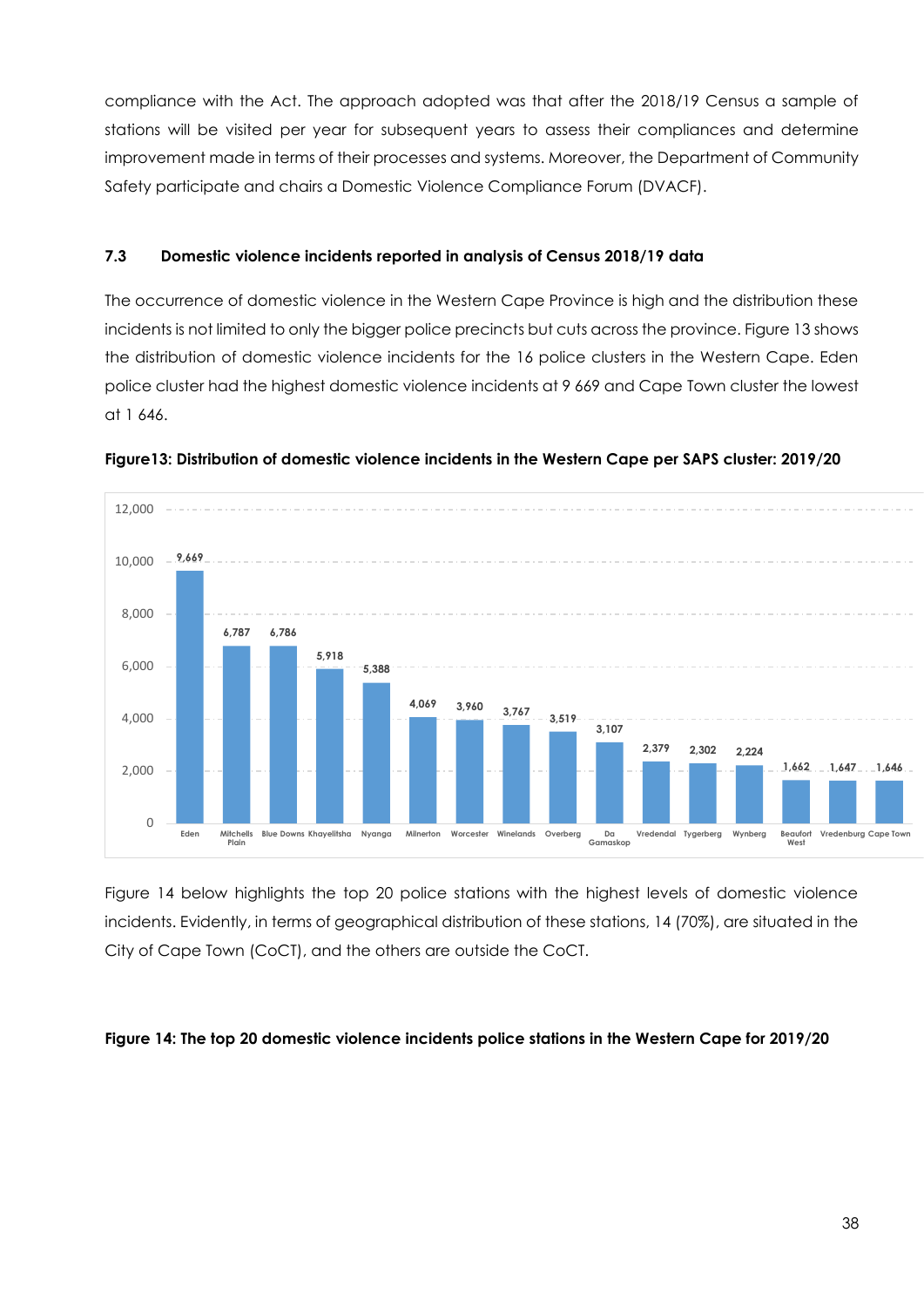

#### **7.3.1 Observations from the Domestic Violence Compliance Forum (DVACF)**

The DVACF has monthly schedule and comprise of representative from the CoCT Metro Police, the Office of the Provincial Commissioner, Western Cape. The (DVACF) provides a platform for relevant stakeholders to discuss SAPS implementation and compliance with the Domestic Violence Act (DVA) monthly.<sup>43</sup> The forum deals with reported domestic violence incidents.

Each Provincial Commissioner in the 9 provinces of the country is obliged to ensure reasonable support of the forum as it is included in their respective performance agreements. Furthermore, if SAPS Station Commanders decide not to take disciplinary action in any case of alleged non-compliance with the DVA, those commanders are obliged to forward a formal application for exemption from disciplinary action to the DVACF for discussion and decision on whether exemption can be granted.

What became evident in the deliberations of this committee is that the withdrawal of domestic violence cases by victims has been and continues to be a serious challenge.

Furthermore, there is a clear distinction between, domestic violence incidents and domestic violence criminal cases. Evidently, not all domestic violence incidents reported to SAPS result into criminal cases. The SAPS must record domestic violence incidents, but they can only register it as a criminal case if the complainant wants to lay a charge.

Information presented to the DVACF by the SAPS Crime Registrar (SCR) from 2011 onwards indicates that the majority of DV crimes fall under the contact crime broad category. Most common domestic violence incidents are categorised as assault, which can be subdivided into assault common and assault with the intention to cause Grievous Bodily Harm (GBH).

<sup>43</sup> Civilian Secretariat for Police, (2015). *Terms of reference for SAPS/ Secretariat Compliance Forum: Version 2*. Unpublished.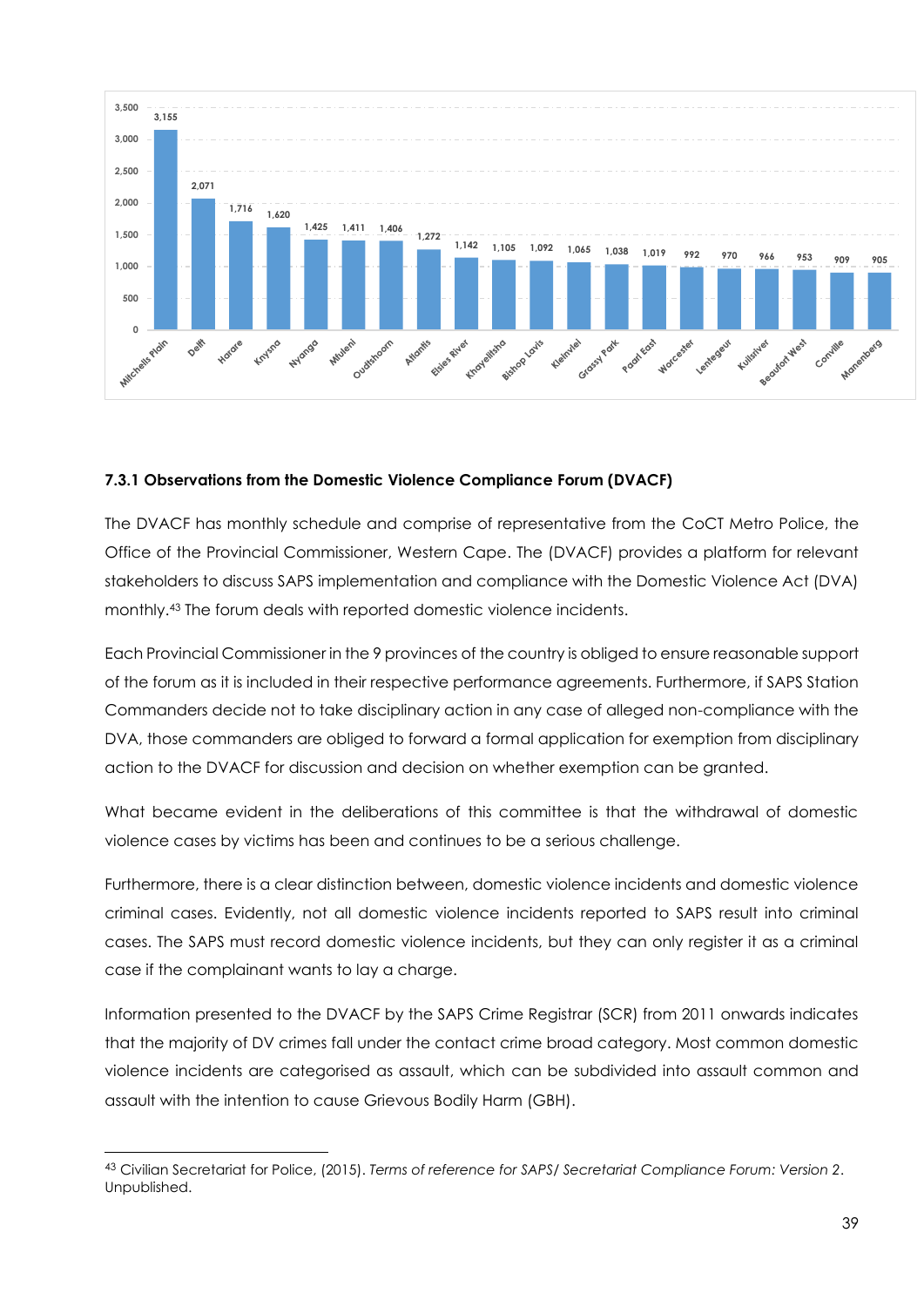# **7.4 Management of Protection Orders**

The management of protection orders is a key service delivery indicator. Two critically important elements to consider are firstly the number of protection orders (POs) served in terms of Section 11(3) of SAPS National Instruction (NI) 7/1999, specifically section 11(3) which states that protection orders must be served without delay.<sup>44</sup> The second requirement in terms of SAPS NI 7/1999, section 12(6), is that copies of the protection orders and Warrants of Arrest need to be received from the Clerk of the Court and be available on a 24/7 basis in the Community Service Centres (CSCs) of all police stations and that the filing of these copies must be in an alphabetical order.<sup>45</sup>

Five categories were developed to reflect on the level of protection orders served at police station level. The first category is 50 - 64% and the fifth category is that of 100% of protection orders served. Figure 15 indicate that only 65 of the 150 police stations assessed could achieve the 100% mark on the serving of protection orders allocated to them by the court. This is followed by 29 stations in the 70-89% serving bracket, 20 stations in the 90-99% bracket, 7 stations in the 50-69% bracket and lastly 1 station in the 50-64% bracket. It is not possible to generalize and indicate that all police stations need to achieve a 100% mark on protection orders served, as there are certain conditions at police station level that result in hampering the SAPS ability to achieve a 100% on serving of protection orders.

One of the key reasons for not achieving the target of 100% is that in certain places to locate the respondent is a challenge mainly in the informal settlements. It is reportedly difficult to specifically locate a structure (house) when there are no house numbers and street names. Generally, informal settlements are characterized by no or poor street lightning and very little road access at least by a vehicle. Thus, serving protection orders within reasonable time is hampered by these structural factors.

<sup>44</sup> South African Police Service, (2006). SAPS National Instruction 7/1999 on the Domestic Violence Act, consolidation notice 5/2006. SAPS Head office, Pretoria.

<sup>45</sup> South African Police Service, (2006). SAPS National Instruction 7/1999 on the Domestic Violence Act, consolidation notice 5/2006. SAPS Head office, Pretoria.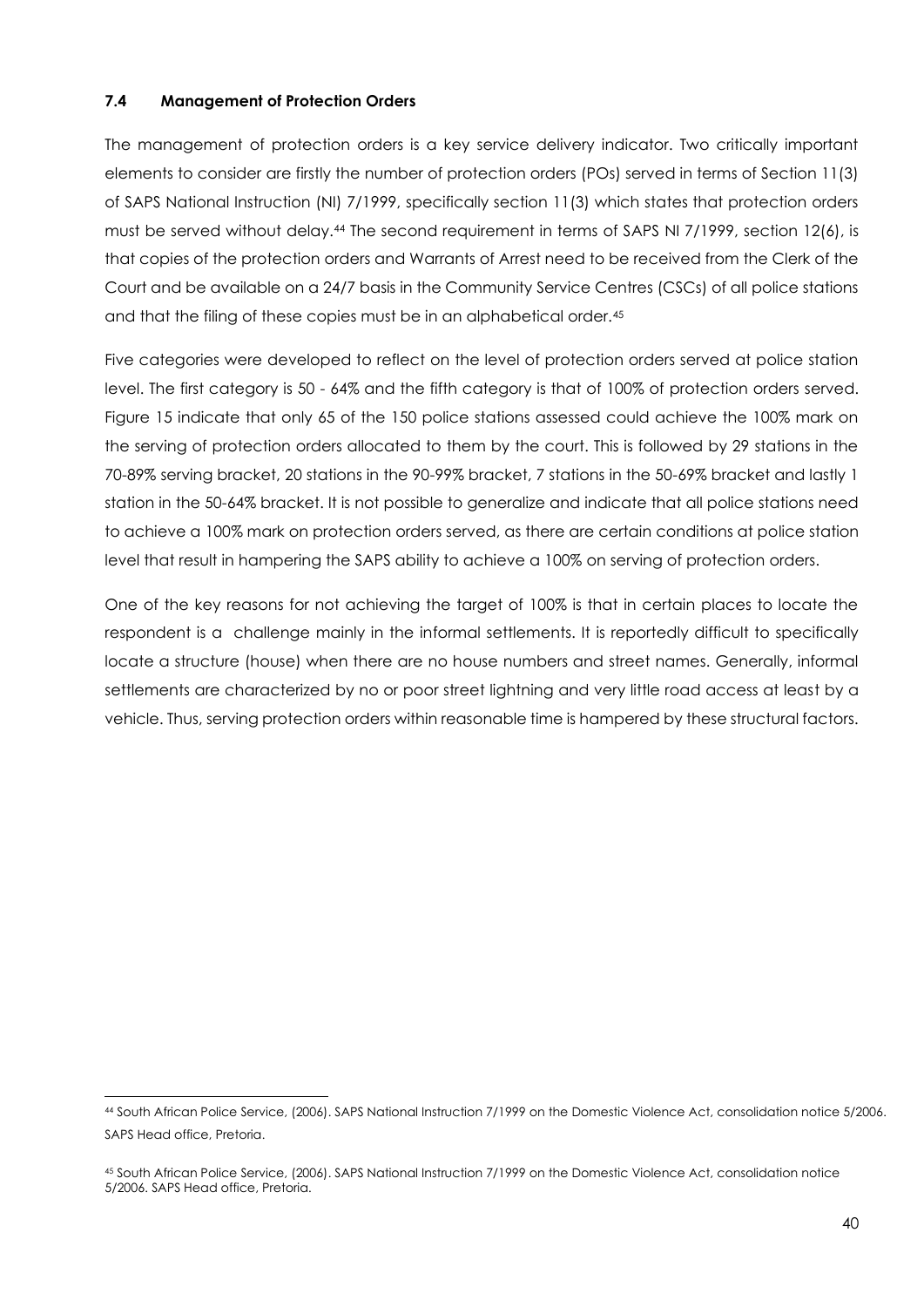

**Figure 15: Management of protection order function in terms of Census 2018/19 results** 

Twenty eight of the 150 police stations had challenges with receiving and filing copies of interim and final protection orders and where applicable, warrants of arrest from the courts. Similarly, ensuring 24/7 accessibility these documentation in the CSCs was a challenge. Reasons for these challenges include not receiving documentation from court, the register for control of the serving process (SAPS 264) not being available and few stations did not have any protection orders at the time of the monitoring.

# **7.5 Training of SAPS members in the 5-day DVA course**

Since July 2004, the SAPS members' training in the DVA,1998 and SAPS NI 7/1999 has been part of the SAPS basic training curriculum, i.e. Basic Police Development and Learning Programme (BPDLP). Noting that dealing with GBV is a national priority, SAPS should take specific actions to constantly empower the 143 471 police officials<sup>46</sup> (SAPS, 2021:40) to address the challenges presented by GBV.

The 5-day DVA course is part of the SAPS training suit. The group for this training includes the VISPOL members and the detectives per police station. The content of figure 16 and 17, reflect what was the level of training for both groups.

<sup>46</sup> South African Police Service, 2021. SAPS Annual Report for 2020/21. Available at:

[https://www.saps.gov.za/about/stratframework/annual\\_report/2020\\_2021/annual\\_report\\_2020\\_2021.pdf.](https://www.saps.gov.za/about/stratframework/annual_report/2020_2021/annual_report_2020_2021.pdf) Accessed on 11 November 2021.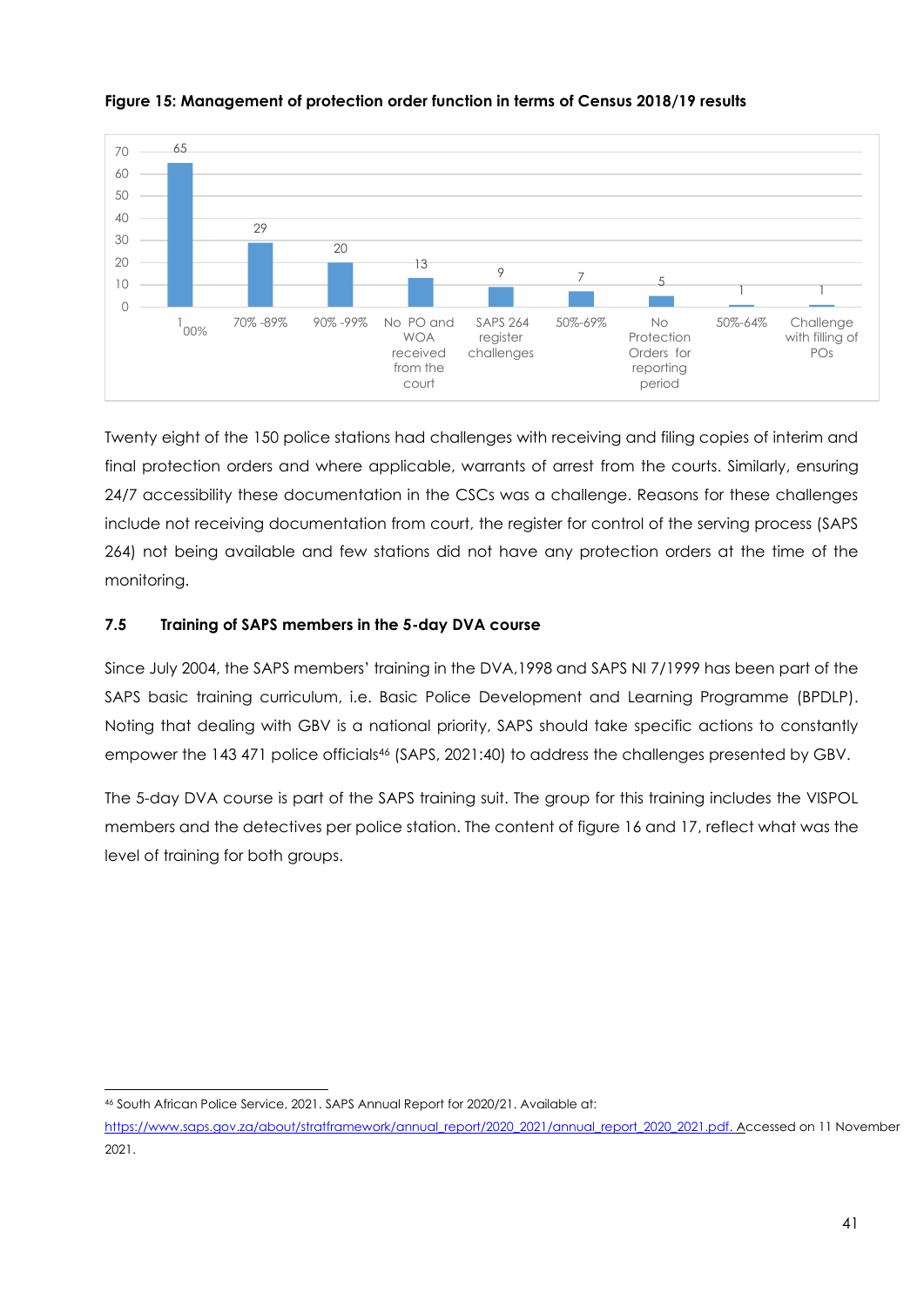

#### **Figure 16: Attendance of 5-day DVA course by VISPOL members: Census 2018/19**

A total of 40 stations, had 40-59% of their VISPOL members trained in the 5-day DVA course (Figure 16). This is followed by the second biggest group of 39 stations where only 20-39% of the members were trained in the said course.

#### **7.5 Training of SAPS members in the 5-day DVA course**

The level of training in the 5-day course by detectives is much lower than that of their VISPOL counterparts (Figure 17). A total of 57 police stations fell in the category of 0-19%. i.e. these 57 police stations had a score of 0-19% in terms of training undergone by the detectives in the 5-day course. The role played by detectives in investigating domestic violence criminal cases is an important element of SAPS service delivery output. Thus, both VISPOL and detectives must be adequately trained in order comply with the Domestic Violence Act, of 1998.<sup>47</sup>

According to the DoCS Watching Brief reports for selected stations, the non-submission of case dockets to court and incomplete investigations are the leading cause for detective units not to perform at the required level. These systemic challenges, in relation to the investigation of domestic violence cases can result in a substandard service being rendered in the investigation of domestic violence cases. When considering especially the low level of training of the detectives there is a likelihood that the SAPS does not adequately prioritize domestic violence training, thus leaving the detectives ill-equipped to render effective service to the victims of domestic violence.

<sup>47</sup> South Africa, (1998). *Domestic Violence Act 116 of 1998.* Available online at [https://www.justice.gov.za/legislation/acts/1998-116.pdf.](https://www.justice.gov.za/legislation/acts/1998-116.pdf) Accessed 23 February 2022.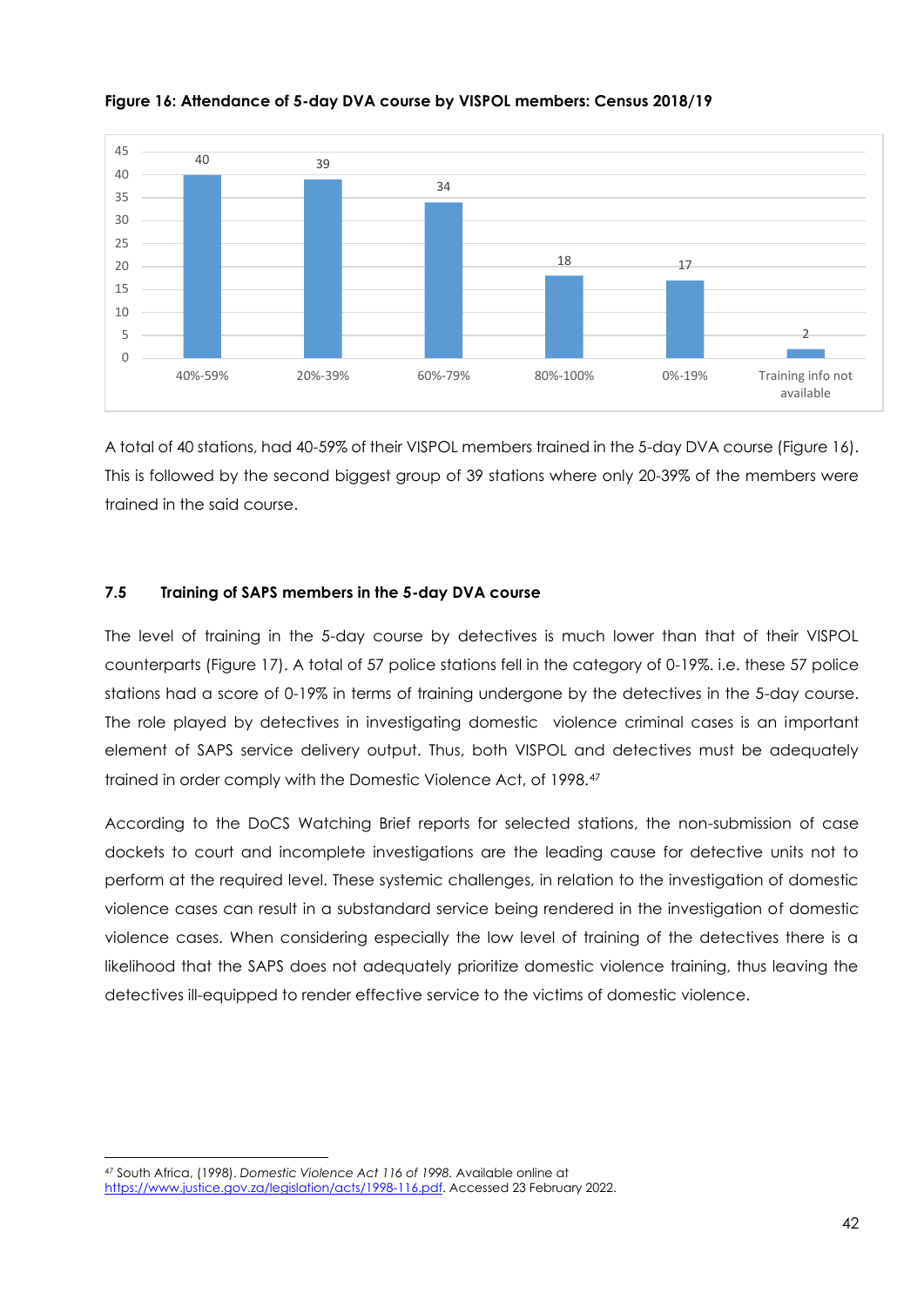

#### **Figure 17: attendance of 5-day DVA course by Detectives in terms of Census 2018/19 results**

# **7.6 Functionality of Victim Friendly Rooms**

According to the SAPS National Instruction 2/2012 on Victim Empowerment, each police stations in the country must have an operational Victim Friendly Room (VFR). <sup>48</sup> In addition to the requirement that there must be a specific structure in which the VFR is housed, there is also need for a specific furniture. Lastly, there must be sufficiently trained volunteers to render a support service when a victim of crime needs such support. <sup>49</sup>

In terms of the first requirement, it is worth stating that KwaNonqaba and KwaNokuthula were already by 2018/19 identified to be non-compliant, as their VFRs then were still the wooden (wendy) structures that the DoCS donated to SAPS in 1998. Secondly, in terms of the VFR furniture, no challenges were observed. Most of the police stations benefitted from a nationally driven process to provide furniture.

A serious challenge was however identified with the number of trained volunteers in the VFRs as measured against the domestic violence incidents. A total of 143 of the 150 stations monitored, had shortage of trained volunteers as measured against the number of domestic violence incidents and criminal cases registered at these 143 police stations.

<sup>48</sup> South African Police Service, (2012). *SAPS National Instruction 2/2012 on Victim Empowerment, amended by consolidation notice 13/2014*. SAPS Head office, Pretoria.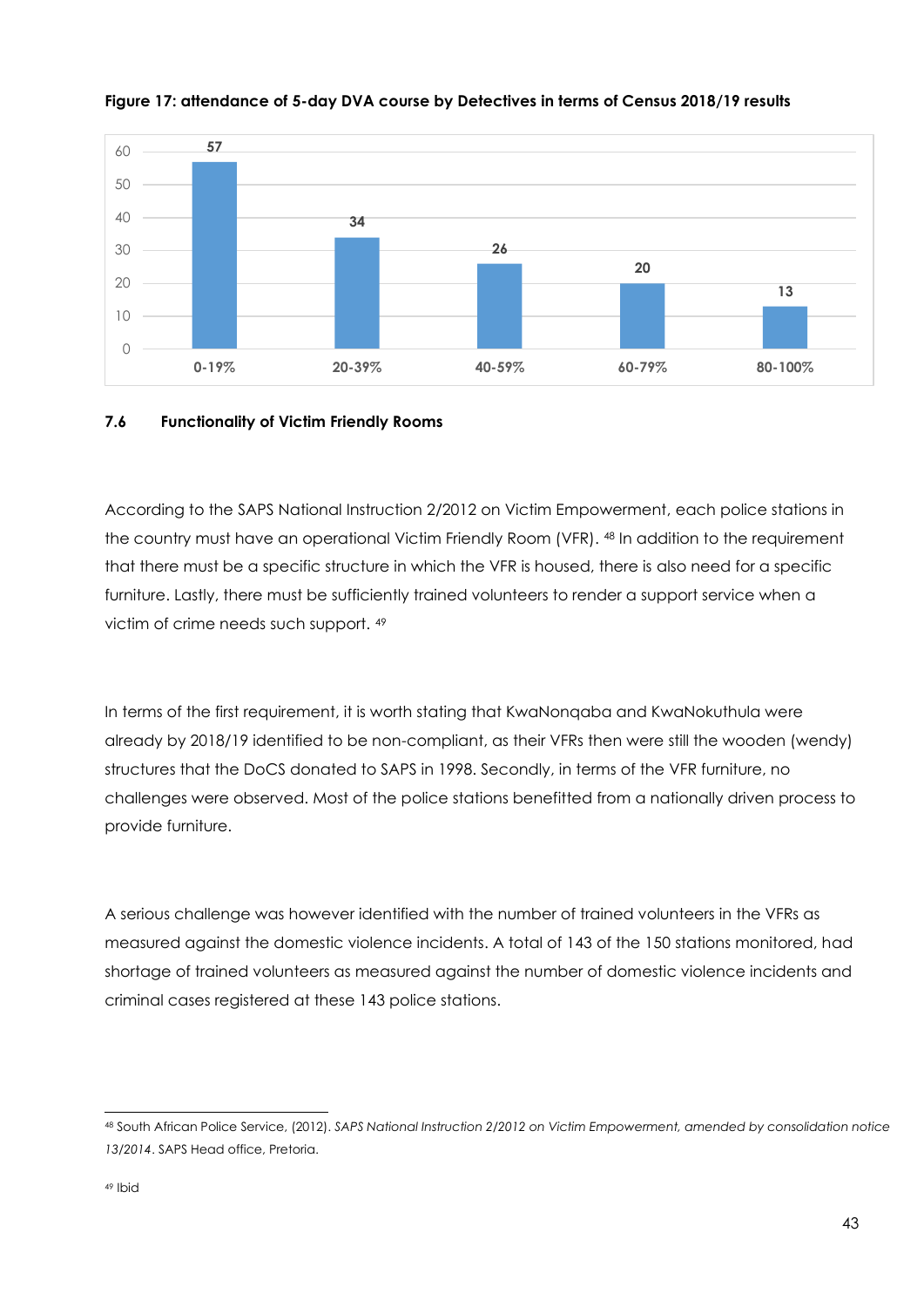# **7.7 Challenges with domestic violence incident and domestic violence criminal case recording**

The SAPS has a responsibility to capture DV incidents and/or criminal cases in the relevant form and registers. Notably, this manual recording system is cumbersome. If the DV client requests that only a domestic violence incident be registered, the SAPS needs to ensure that such registration is done. If the client requests that both domestic violence incident and domestic violence criminal case be registered, the SAPS must comply and register both. The client has a right to request either or both to be registered.

In line with SAPS NI 7/1999, the cumbersome system of recording domestic violence consists of the Domestic Violence incidents form (SAPS 508a), the Domestic Violence register (SAPS 508b), the SAPS occurrence book (SAPS 10) and where SAPS members attend to DV incidents outside the station, the members need to make such recordings in their pocketbooks (SAPS 206).<sup>50</sup> A

A study conducted by the CSPS in 2019 on DVA compliance, SAPS members interviewed, pointed out that there is an administrative challenge associated with the processing domestic violence. The challenge includes the need to align the DVA registers and appropriate forms. These DVA registers and appropriate forms reportedly repetitive. The challenge is worsened by the high workload of VISPOL members over peak periods such as weekends, where most domestic violence incidents take place. It is in this context that an Information Technology Solution (ITS) was raised as a possible solution to the administrative challenge.

It is with the recording of domestic incidents and criminal cases that challenges were observed. A total 143 of the 150 stations had challenges in recording of domestic violence incidents and criminal cases, The challenges were determined in line with the compliance to the requirement to provide full entries in the domestic violence incident form and registers and secondly adhering to the requirements of alignment of all forms and registers. In terms of the requirement, as set out in SAPS NI 7/1999 via the above-mentioned forms and registers, it was observed that there were incomplete entries in the said registers and forms.

<sup>50</sup> South African Police Service, (2006). *SAPS National Instruction 7/1999 on the Domestic Violence Act, consolidation notice 5/2006*. SAPS Head office, Pretoria.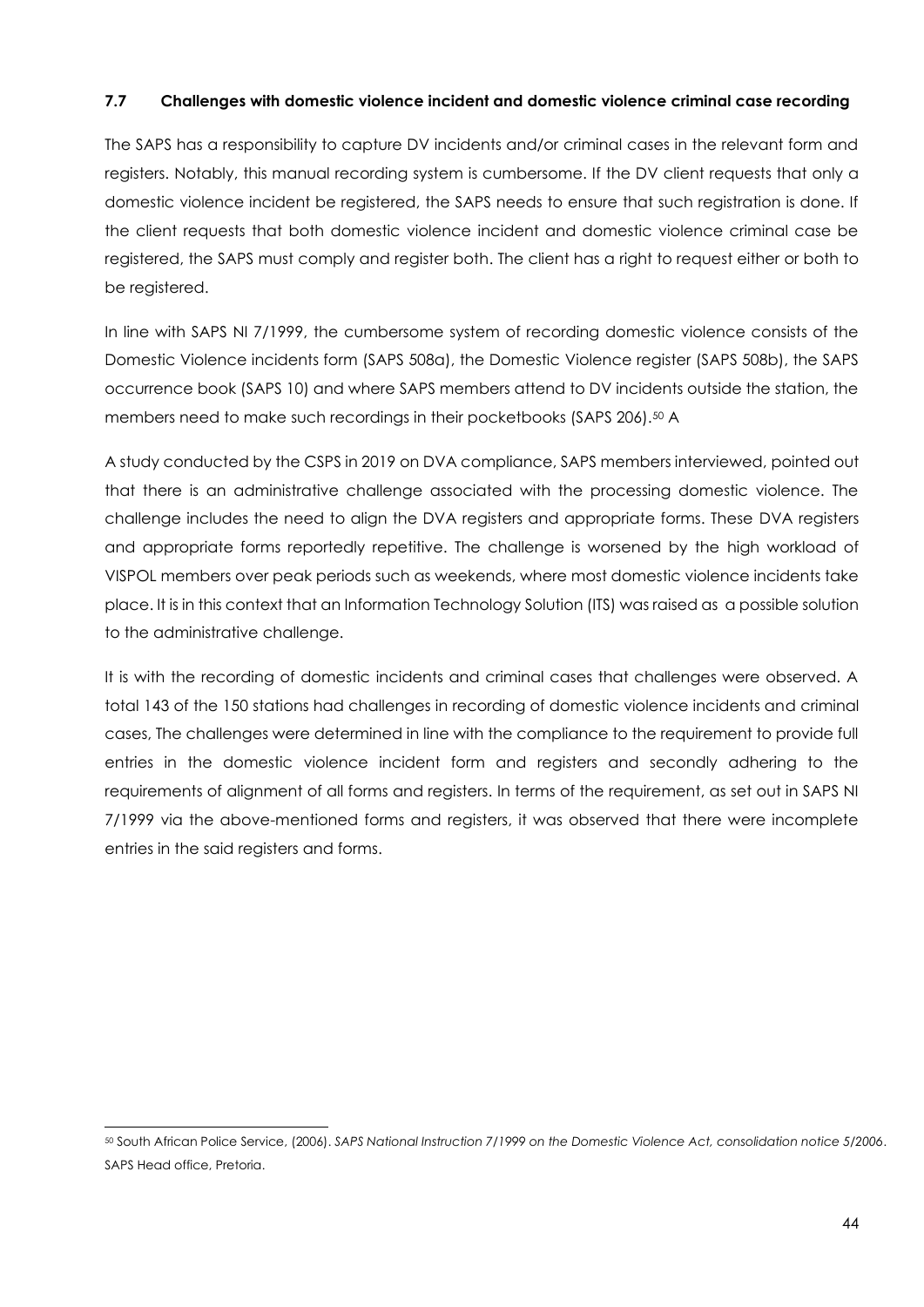#### **7.8 The domestic violence incidents reported: Post Census, 2019/20 financial year**

As indicated earlier, after the Census 2018/19 project where all police stations were covered in the province, domestic violence monitoring at selected police stations took place in 2019/20 financial year. A total of 17 stations were monitored using the same monitoring approach followed in 2018/19 financial year. The section below highlights the results thereof.

#### **7.9 The domestic violence incidents reported at selected police stations, 2019/20 financial year**

In 2019/20 financial year, seven of the police stations monitored were part of the Area Based Team (ABT) prioritization. These stations were Mitchells Plain, Delft, Mfuleni, Kraaifontein Bishop Lavis, Khayelitsha and Philippi. Figure 18 presents the 17 police stations including the 7 ABTs areas.





When considering the range of domestic violence incidents reported, it is important to note that Mitchells Plain had the highest number of reported incidents. More research is needed to determine the actual reasons for the high number of domestic violence incidents in Mitchells Plain. After Mitchell's Plain the following the stations with the highest domestic violence incidents were: Delft, Mfuleni, Knysna, Bishop Lavis, Khayelitsha and Elsies river. These stations recorded between 1 019 to 1 940 domestic violence incidents.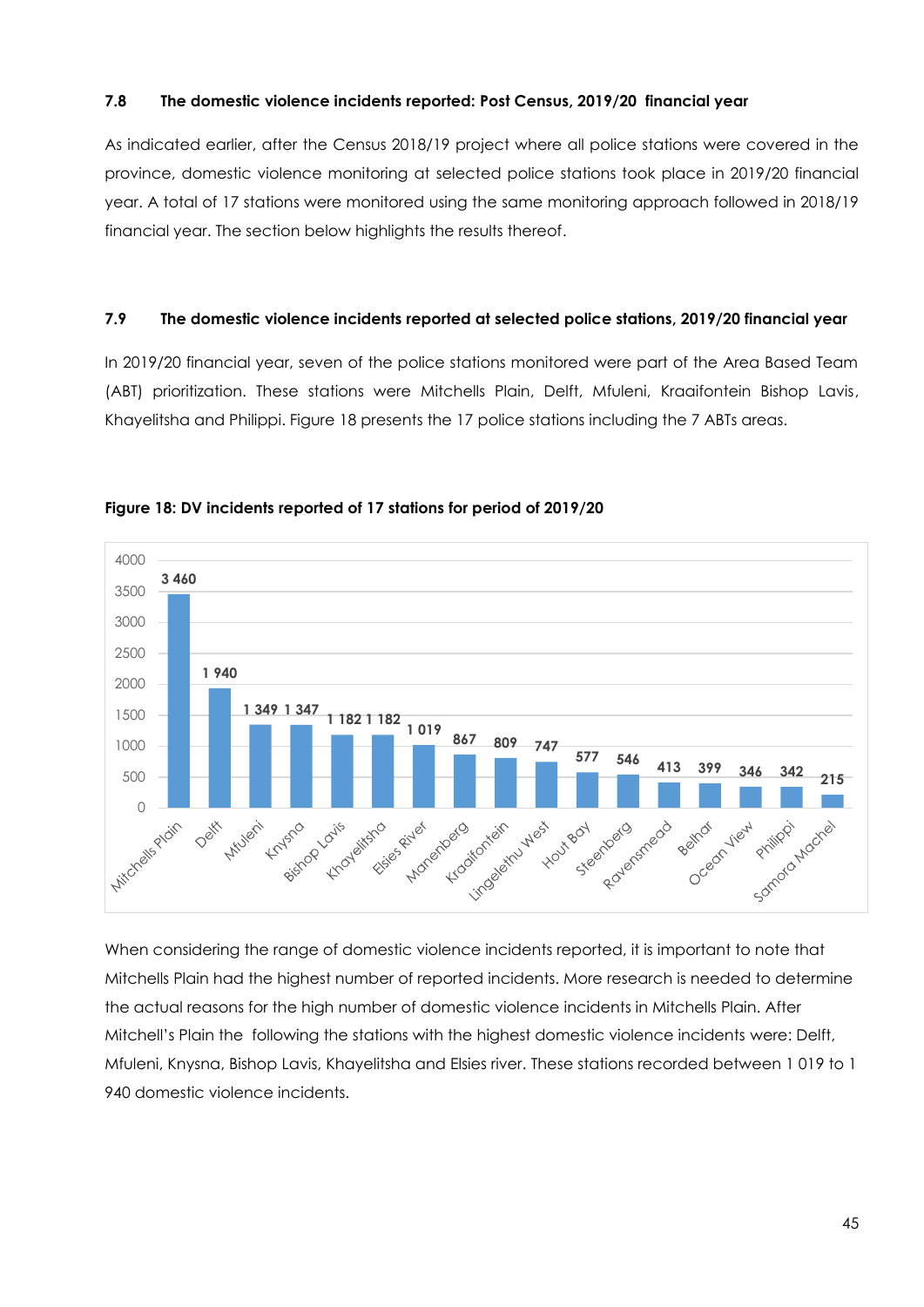# **7.10 Management of Protection Orders for the 17 police stations**

As stated above ,the management of protection orders is a key service delivery indicator. Two critically important elements to consider are firstly the number of protection orders (POs) served in terms of Section 11(3) of SAPS National Instruction (NI) 7/1999, specifically section 11(3) which states that protection orders must be served without delay.<sup>51</sup> The second requirement in terms of SAPS NI 7/1999, section 12(6), is that copies of the protection orders and Warrants of Arrest need to be received from the Clerk of the Court and be available on a 24/7 basis in the Community Service Centres (CSCs) of all police stations and that the filing of these copies must be in an alphabetical order.<sup>52</sup>

Eight of the 17 police stations could not present records of their protection orders. Two stations had challenges in terms of the proper use of the SAPS 264 registers which is meant to record the serving of the protection orders. The remaining 7 stations achieved serving percentages of 65 -100%. The goal is for all stations to serve 100% of their protection orders in 48 hours.

# **7.11 Volunteers in the VFR for the 17 police stations**

For the 17 stations, a total of 15 stations had challenges with the availability of sufficient trained volunteers in their respective VFRs and only 2 stations had sufficient volunteers in their VFRs.

# **7.12 Training of SAPS members in the 5-day DVA Course For 17 Stations**

When considering especially the level of training of VISPOL and detective members in the 5-day DVA course, it is worth noting that all 17 police stations had part of their VISPOL members trained in the 5 day course. The number of trained members per police stations differed with 7 police stations having trained 20-39% of their members. Similarly, all 17 stations had their detective members trained. Eleven stations had 40-79% of their detective members trained.

# **7.13 Challenges with domestic violence incident and domestic violence criminal case recording**

The results of the Census 2018/19 monitoring process identified challenges with the recording of domestic violence incidents and criminal cases. This trend continued in the post census monitoring, for 2019/20 with all stations having challenges with either incomplete registers and forms in terms of domestic violence recording requirements and/or no proper alignment of the said registers and forms.

<sup>51</sup> South African Police Service, (2006). *SAPS National Instruction 7/1999 on the Domestic Violence Act, consolidation notice 5/2006*. SAPS Head office, Pretoria.

<sup>52</sup> South African Police Service, (2006). *SAPS National Instruction 7/1999 on the Domestic Violence Act, consolidation notice 5/2006*. SAPS Head office, Pretoria.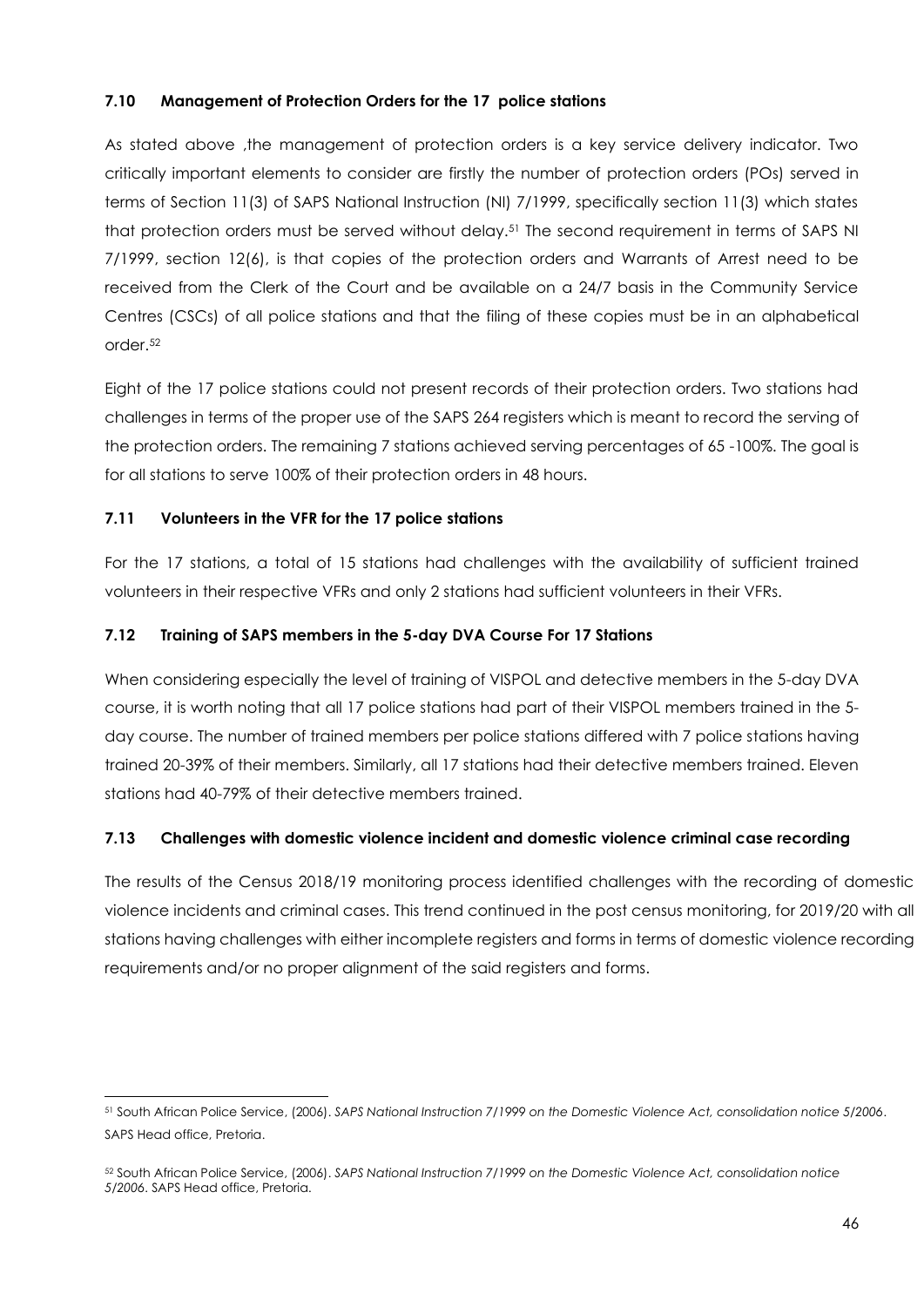# **7.14 Conclusion**

The Western Cape Strategic Plan 2019 – 2024 emphasized attempts to deal with GBV. In line with National Instruction 7/1999, the SAPS has responsibilities to ensure that their members are suitably trained to deal with the gender-based violence and prioritize the safety of women and children.

The capturing of domestic violence and criminal cases represent a huge administrative challenge for the SAPS as it is a manual system. Attempts should made to use the Information Technology System (ITS) to capture the required data systematically and electronically and link the serving and filing of protection orders to domestic violence incidents and criminal cases.

The value of the DVACF needs to be emphasized as this forum provides a platform where relevant stakeholders, like the CoCT Metro Police, representative from the Office of the Provincial Commissioner meet monthly to discuss domestic violence related matters.

# **7.15 Recommendations**

It is recommended that:

- 7.15.1 The SAPS should start a process to ensure that an information technology solution (ITS) is developed to enable SAPS officials to record domestic violence incidents and criminal cases in an effective manner at police station level,
- 7.15.2 That SAPS enter into an agreement with the Department of Social Development (DSD) to jointly develop a system where sufficient trained volunteers are available at police station's Victim Friendly Rooms, particularly those with the highest level of gender-based violence in the Western Cape,
- 7.15.3 Through the DVACF, a channel be developed to share domestic incidents incident information that can help DSD in their establishment of shelters and other infrastructure in the support of victims of GBV,
- 7.15.4 The SAPS should prioritize the training of SAPS officials in the 5-days DVA course in the Western Cape Province and
- 7.15.5 In line with its mandate, the department should request SAPS' Inspectorate to share monitoring and inspection results on domestic violence compliance at the 151 police stations in the Western Cape Province.

# <span id="page-46-0"></span>**8. CONCLUSION**

The current outlined the findings of SAPS' performance and compliances. The deficiencies identified present risks in terms of the delivery of police services and falls short of the expected level and quality of services as set out in the Public Service Charter and SDIP of the SAPS.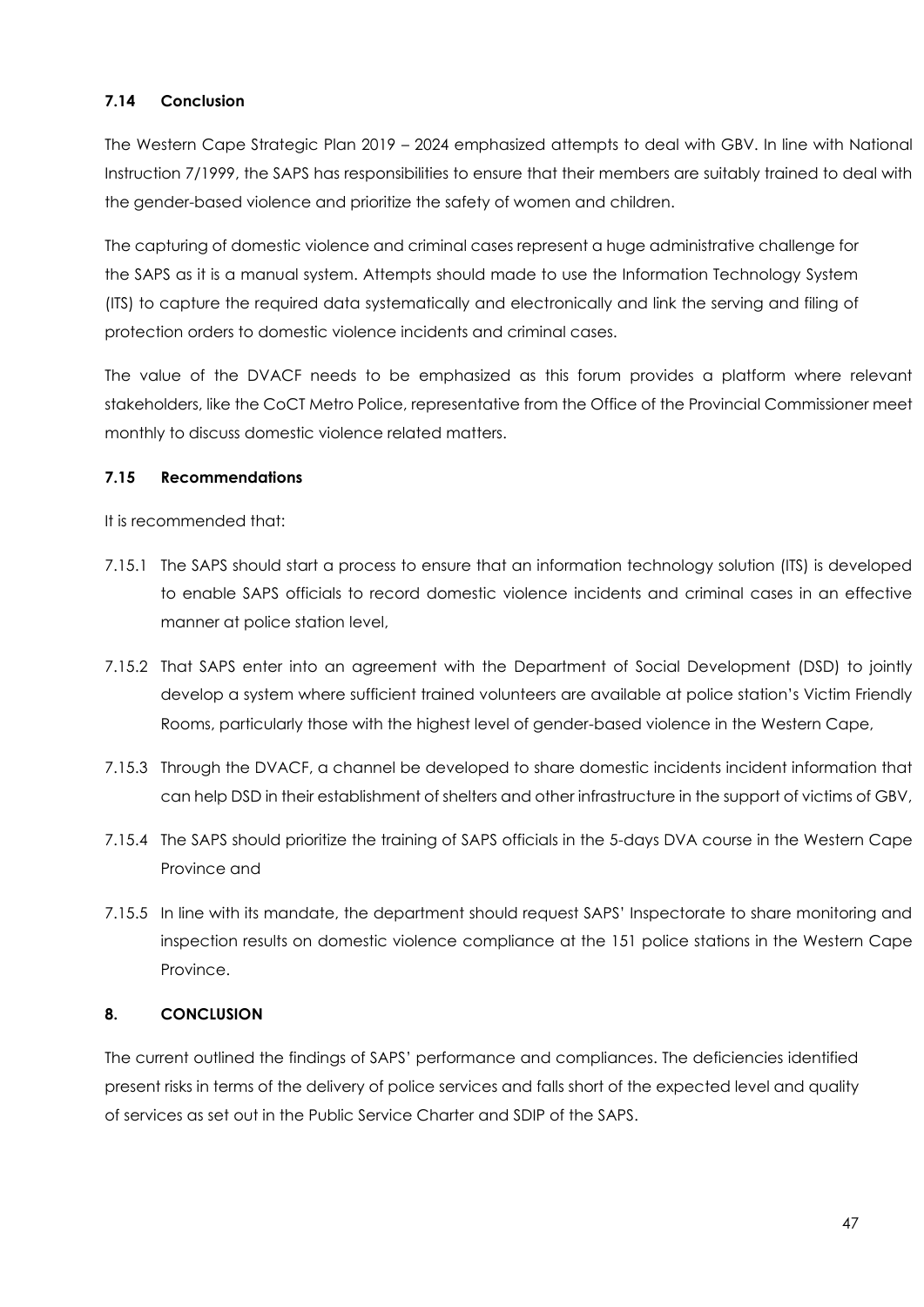The performance of the detective service needs an urgent review to address the objectives of the Western Cape Safety Plan. Of concern, is the high number and type of service delivery complaints at these priority stations and what is worrying are the low detection rates for contact and property related crimes despite some of these stations having experienced detectives. Although not all detectives are entitled to a vehicle, the management thereof should be addressed at a station level to ensure service delivery is not hampered.

In terms of the findings by the Court Watching Brief programme, the dockets not at court or incomplete investigations remain a challenge. Admittedly, factors such as outstanding forensic reports or witnesses refusing to testify, should be acknowledged. It must be reiterated that a stable relationship and co-operation amongst the relevant stakeholders must be in place to address police inefficiencies that are obstructing court procedures to ensure successful convictions. Ultimately, the aim would be to have a police service that is professional, efficient, and effective.

The high number of negative recommendation cases or allegations issued by IPID against SAPS members has been and continues to be a concern. The cases of assault, death as result of police action or death in police custody as well as rape by a police officer remain a cause for concern. The role of IPID and SAPS' Disciplinary Management needs to be overhauled to ensure public confidence. In this regard the ICF should continuously monitor the implementation of disciplinary action by the SAPS in respect of these negative case recommendations and receive ongoing reports from the SAPS on the progress thereof.

Based on the assessment conducted on inefficiencies identified at police stations and the SAPS ability to deal with those inefficiencies, some of the key challenges is that the detective training on both the BDLP and ROCLP has the potential to hamper their ability to render service to the residents of the Western Cape Province.